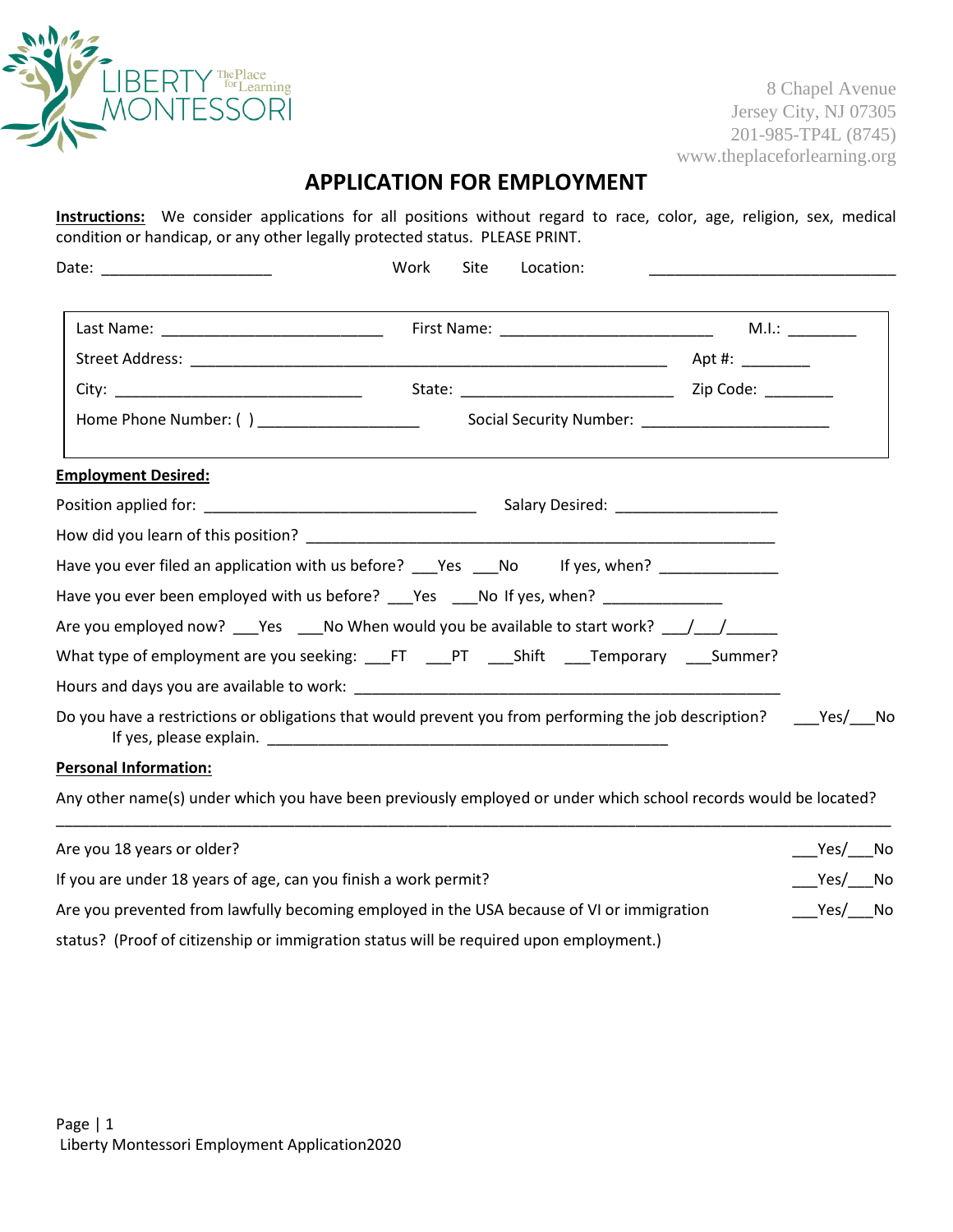#### **Employment Experience:** *Please list your present or most recent job first.*

| Date Employed:<br>From/To | Name, Address +<br>Phone Number of<br>Employer | Your Job<br>Title/Supervisor +<br>Title | Position and<br>Description of<br><b>Work Performed</b> | Pay Rate (Starting<br>to Final) | Reasons for<br>Leaving |
|---------------------------|------------------------------------------------|-----------------------------------------|---------------------------------------------------------|---------------------------------|------------------------|
|                           |                                                |                                         |                                                         |                                 |                        |
|                           |                                                |                                         |                                                         |                                 |                        |
|                           |                                                |                                         |                                                         |                                 |                        |
|                           |                                                |                                         |                                                         |                                 |                        |
|                           |                                                |                                         |                                                         |                                 |                        |

**Professional References:** *Please list at least three professional references*.

| Name | Address | Phone Number | Relationships | <b>Years Acquainted</b> |
|------|---------|--------------|---------------|-------------------------|
|      |         |              |               |                         |
|      |         |              |               |                         |
|      |         |              |               |                         |
|      |         |              |               |                         |
|      |         |              |               |                         |

Have you ever been convicted of a crime? (Conviction will not necessarily prevent employment) \_\_\_\_Yes/\_\_\_No

If yes, please list dates of offenses and dispositions: \_\_\_\_\_\_\_\_\_\_\_\_\_\_\_\_\_\_\_\_\_\_\_\_\_\_\_\_\_\_\_\_\_\_\_\_\_\_\_\_\_\_\_\_\_\_\_\_\_

Do you possess a valid NJS driver's license? <br>
No

License Number: \_\_\_\_\_\_\_\_\_\_\_\_\_\_\_\_\_\_\_\_\_\_\_\_\_\_\_\_\_\_\_\_\_\_\_\_\_\_

Have you ever had any job-related training in the military? The mass of the matrix of the state of the Mo

If yes, please describe: \_\_\_\_\_\_\_\_\_\_\_\_\_\_\_\_\_\_\_\_\_\_\_\_\_\_\_\_\_\_\_\_\_\_\_\_\_\_\_\_\_\_\_\_\_\_\_\_\_\_\_\_\_\_\_\_\_\_\_\_\_\_\_\_\_\_\_\_\_\_\_\_

#### **Education:**

|                        | High School |    | College |    | Post-Grad |    |     | <b>Montessori Certification</b> | <b>Trade or Business</b> |    |
|------------------------|-------------|----|---------|----|-----------|----|-----|---------------------------------|--------------------------|----|
| <b>School Name</b>     |             |    |         |    |           |    |     |                                 |                          |    |
| Address                |             |    |         |    |           |    |     |                                 |                          |    |
| <b>Years Completed</b> |             |    |         |    |           |    |     |                                 |                          |    |
| Graduated?             | Yes         | No | Yes     | No | Yes       | No | Yes | No.                             | Yes                      | No |
| Diploma/Degree         |             |    |         |    |           |    |     |                                 |                          |    |
| Course of Study        |             |    |         |    |           |    |     |                                 |                          |    |
| Fdivation (continu)    |             |    |         |    |           |    |     |                                 |                          |    |

#### **Education (continued):**

Describe any honors you received: \_\_\_\_\_\_\_\_\_\_\_\_\_\_\_\_\_\_\_\_\_\_\_\_\_\_\_\_\_\_\_\_\_\_\_\_\_\_\_\_\_\_\_\_\_\_\_\_\_\_\_\_\_\_\_\_\_\_\_\_\_\_\_\_\_\_\_\_\_

Do you have any special interest or hobbies? \_\_\_\_\_\_\_\_\_\_\_\_\_\_\_\_\_\_\_\_\_\_\_\_\_\_\_\_\_\_\_\_\_\_\_\_\_\_\_\_\_\_\_\_\_\_\_\_\_\_\_\_\_\_\_\_\_\_\_\_\_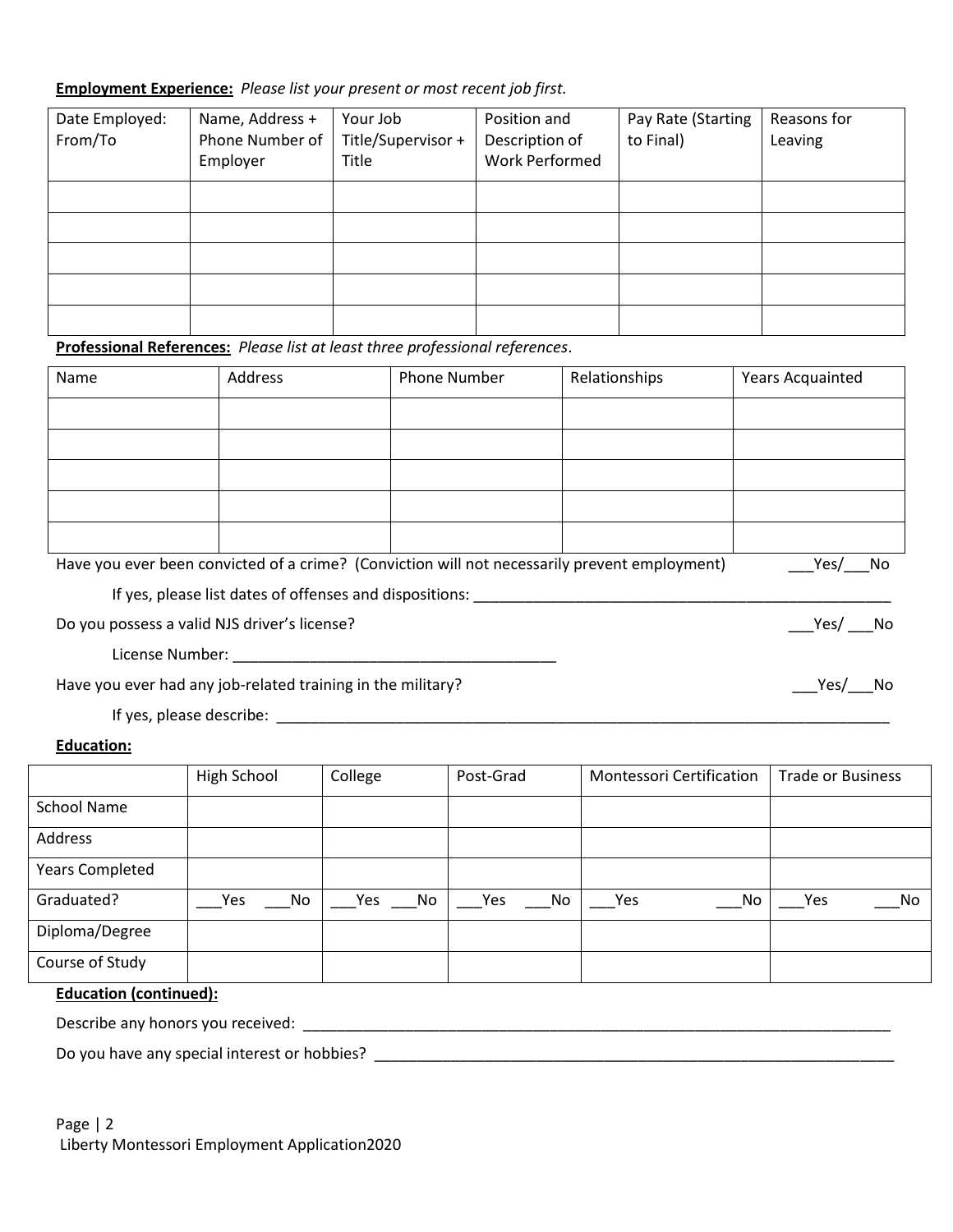#### **Applicant's Statement:**

I certify the answers given in this application are true and complete to the best of my knowledge. I understand that if employed, any false or misleading information given in my application or interview(s) may result in withdrawal of an offer of employment, or if after employment, may result in dismissal.

I understand this employment application is not to be construed as guarantee of employment or if hired, this does not constitute, any form of contract, implied, or expressed. Employment may be terminated at will either by myself or my employer upon notice of one party to the other. My continued employment would be dependent on satisfactory performance and the continued need for my services as determined by the center.

I authorize investigation of all statements contained herein and the references and employers listed, to give you all the information necessary in arriving at any employment decision.

\_\_\_\_\_\_\_\_\_\_\_\_\_\_\_\_\_\_\_\_\_\_\_\_\_\_\_\_\_\_\_\_\_ \_\_\_\_\_\_\_\_\_\_\_\_\_\_\_\_\_\_\_\_\_\_\_\_\_\_\_\_\_\_\_\_\_

Signature of Applicant Date of Applicant Date of Applicant Date of Applicant Date of Applicant Date of Applicant Date of Applicant Date of Applicant Date of Applicant Date of Applicant Date of Applicant Date of Applicant D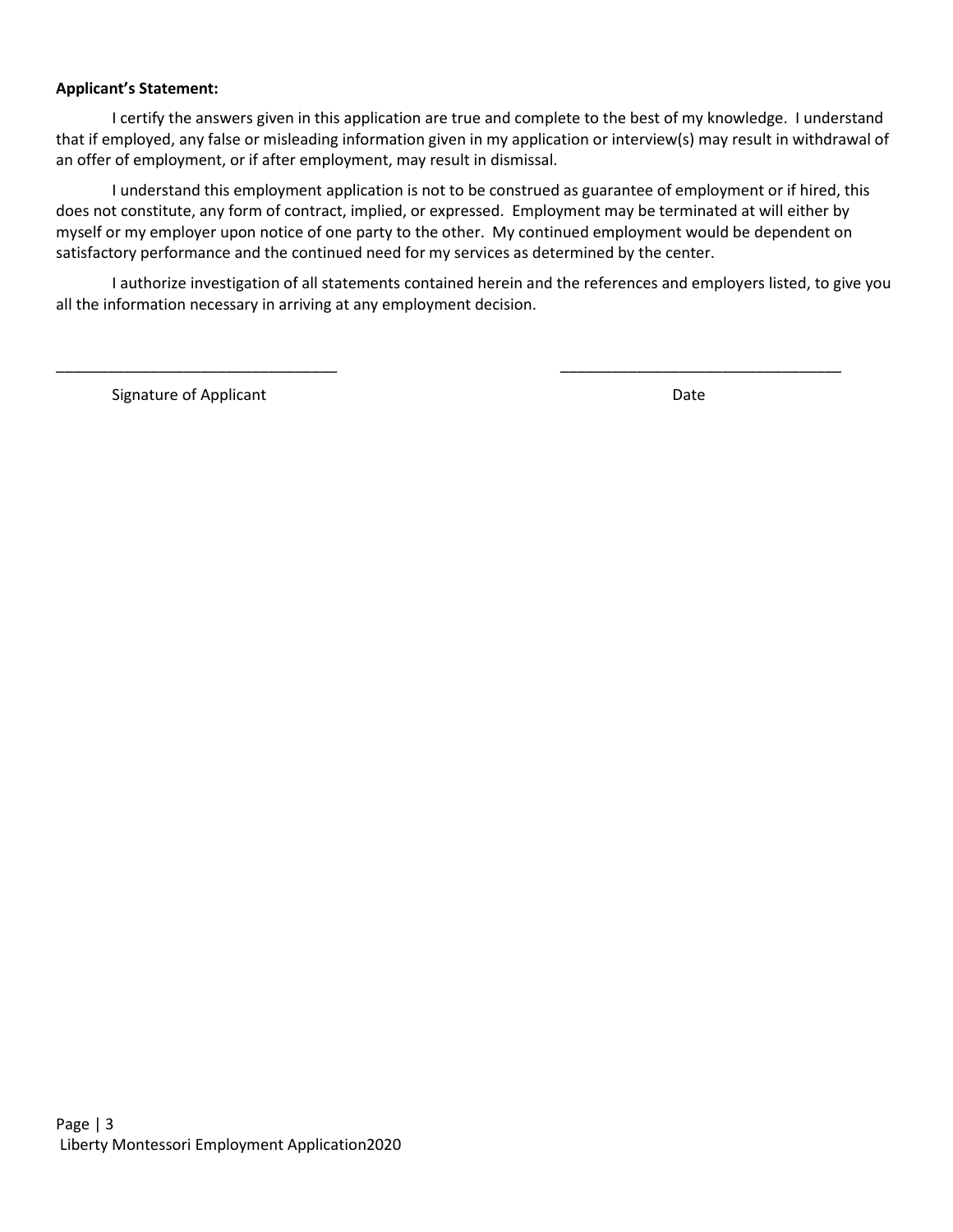### **Employee Information Form**

### **(Please complete information that you can answer)**

| Business Name: Liberty Montessori: The Place for Learning                                                   |       |                                                                     |    |    |
|-------------------------------------------------------------------------------------------------------------|-------|---------------------------------------------------------------------|----|----|
|                                                                                                             |       |                                                                     |    |    |
|                                                                                                             |       |                                                                     |    |    |
| Last                                                                                                        | First |                                                                     |    | MI |
|                                                                                                             |       |                                                                     |    |    |
|                                                                                                             |       |                                                                     |    |    |
|                                                                                                             |       |                                                                     |    |    |
| Federal Marital Status: Married Single Fed # of Dependents: ______ Add'l Fed. Tax: \$______.00 Flat Fed     |       |                                                                     |    |    |
| State Marital Status: Married Single State # of Dependents: ______ Add'l States Tax: \$______.00 Flat State |       |                                                                     |    |    |
| Tax: $\oint$ ____________________                                                                           |       |                                                                     |    |    |
| Unemployment Tax State: ________                                                                            |       | Income Tax State: _______ # of Weeks in the Current Quarter: ______ |    |    |
| City/Local Tax Names and Allocation % (if applicable): 1. ____________                                      |       |                                                                     | 2. | 3. |
| <b>Voluntary Deductions:</b>                                                                                |       |                                                                     |    |    |
| Name of Deduction                                                                                           |       | Per pay Amount Indicate SS or %                                     |    |    |
| Name of Deduction                                                                                           |       | Per pay Amount Indicate SS or %                                     |    |    |
| Name of Deduction                                                                                           |       | Per pay Amount Indicate SS or %                                     |    |    |
|                                                                                                             |       |                                                                     |    |    |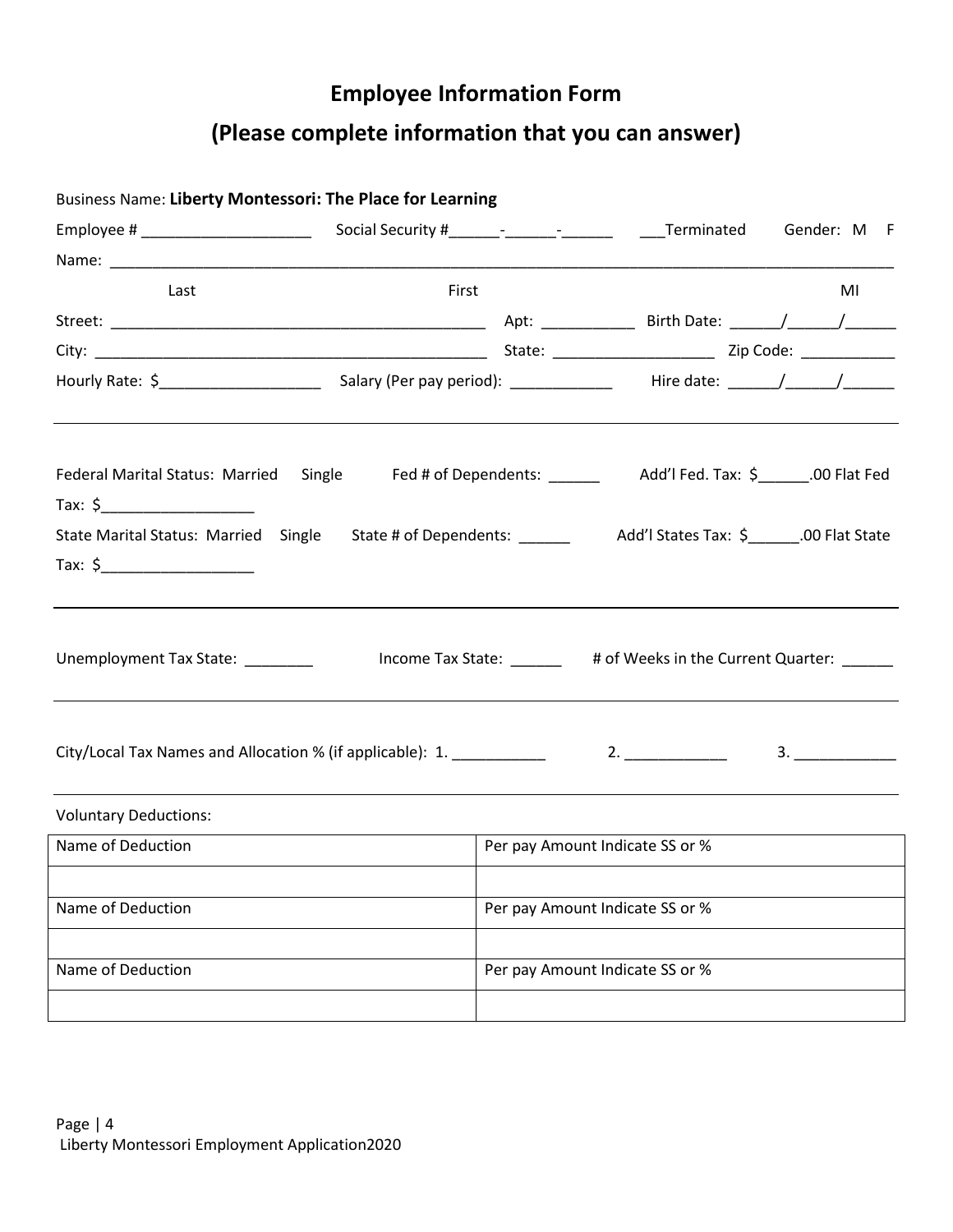### **EVERY PROSPECTIVE EMPLOYEE IS REQUIRED TO COMPLETE A BACKGROUND CHECK. TO COMPLETE THE PROCESS FOLLOW THE DIRECTIONS BELOW.**

Applicants who wish to schedule and appointment are asked to use the IdentoGO fingerprint form and schedule an appointment by going to [https://uenroll.identogo.com](https://uenroll.identogo.com/) (or call 877-503-5981) to schedule an appointment.

Applicants will choose an appointment date, time, and location and then enter their demographic information.

Applicants will receive a receipt (THIS MUST BE BROUGHT BACK TO OUR SCHOOL).

PLEASE REFER TO THE NEXT PAGE FOR DETAILS CONCERNING THIS PROCESS.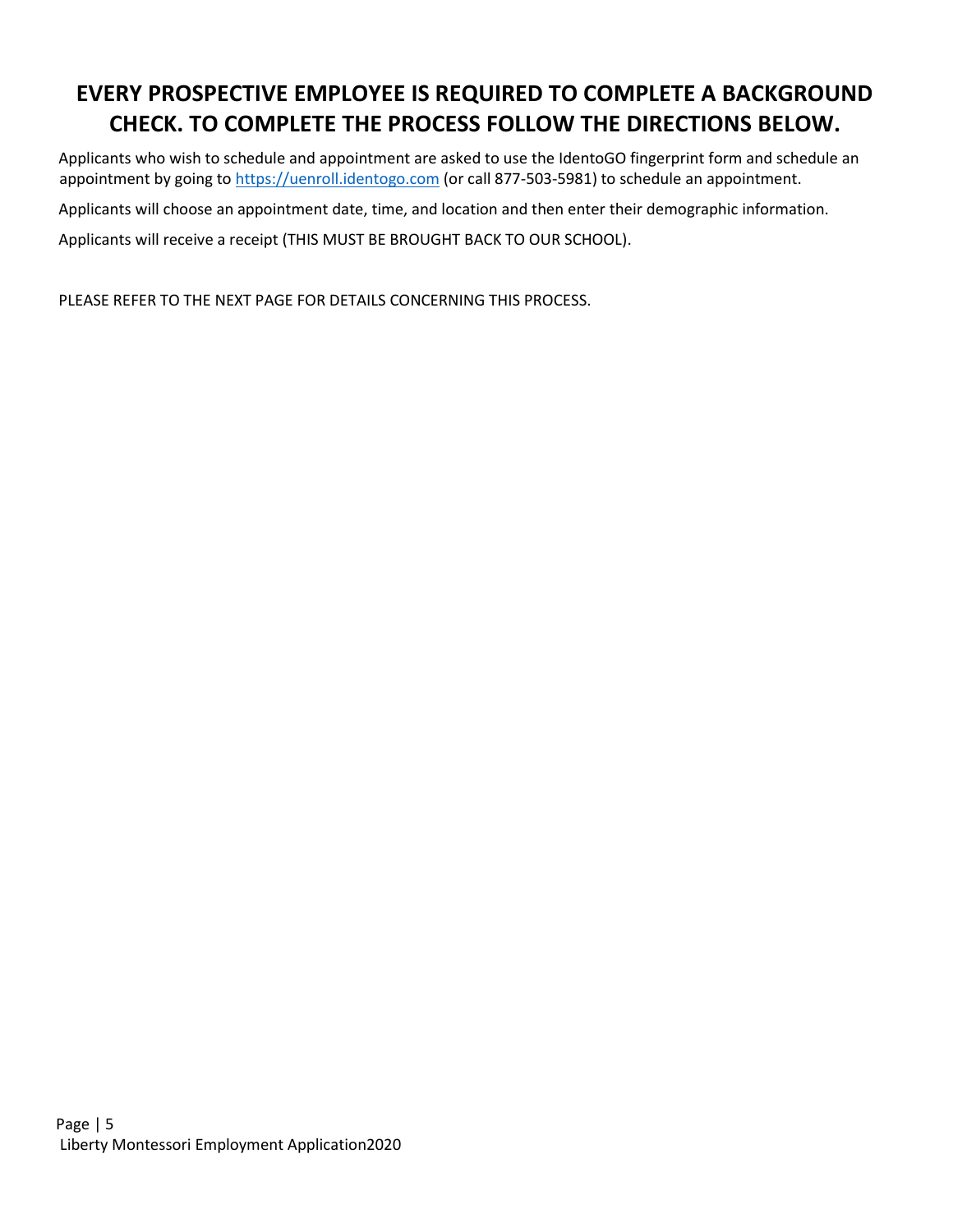### **ATTENTION – THE CONTRIBUTOR'S CODE AND ADDITIONAL CHANGES**

# **IdentoGO**

Fingerprint Service Code Form

Child Care Employment

When prompted, please enter the following:

Contributor Case Number: DC0932130800104

*Service Code is unique to your hiring/licensing agency. Do not use this code for another purpose.*

**Please bring one of the identification documents from the list below to your enrollment appointment. Identification must be valid, not expired, and contain a photograph of the applicant.** 

- $\triangleright$  Driver's License issued by a State or outlying possession of the U.S.
- $\triangleright$  Driver's License PERMIT issued by a State or outlying possession of the U.S.
- ➢ Driver's License PAPER/TEMPORARY issued by a State or outlying possession of the U.S.
- ➢ Enhanced Driver's License (EDL)
- $\triangleright$  Commercial Driver's License issued by a State or outlying possession of the U.S.
- ➢ Commercial Driver's License PERMIT issued by a State or outlying possession of the U.S.

 $\triangleright$  ID card issued by a federal, state, or local government agency or by a Territory of the United States  $\triangleright$  Enhanced Tribal Identification Card (for federally recognized U.S. tribes) ➢ U.S. Coastguard Merchant Mariner Card

- ➢ U.S. Passport
- ➢ Permanent Resident Card or Alien Registration Receipt Card (Form I-551)
- ➢ Employment Authorization Card/Document (I-766) that contains a photograph ➢ Canadian Driver's License
- $\triangleright$  Foreign Driver's License (Mexico and Canada Only)

 $\triangleright$  U.S. Visa issued by the U.S. Department of Consular Affairs for travel to or within, or residence within, the United States

**IMPORTANT! Retain your receipt of fingerprinting and return promptly to your employer.**

Don't have access to the Internet? You can still schedule an appointment by calling **877.503.5981.** 

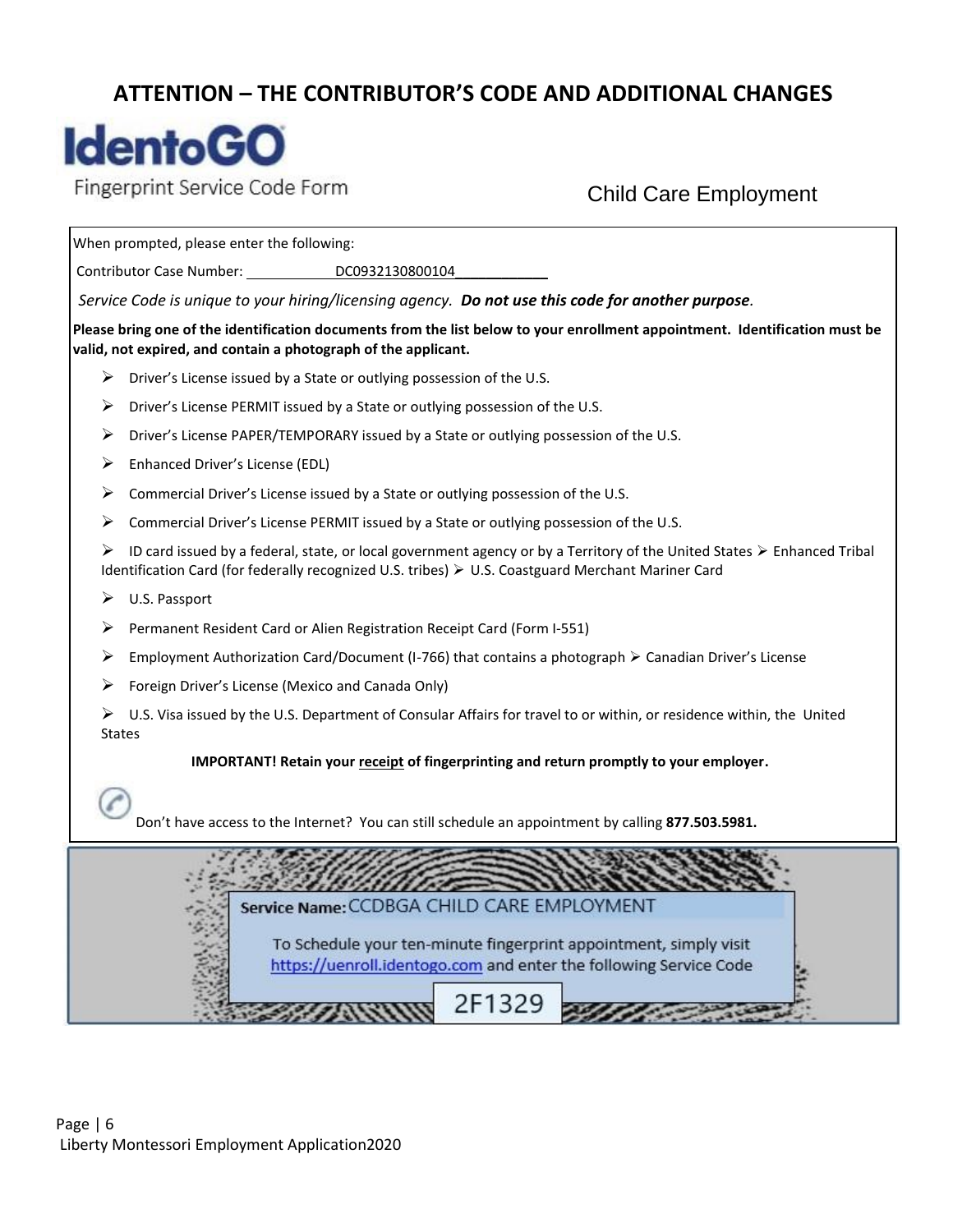## **CHILD ABUSE RECORD INFORMATION (CARI) CONSENT FORM STATE OF NEW JERSEY DEPARTMENT OF CHILDREN AND FAMILIES OFFICE OF LICENSING**

### **CHILD CARE CENTER**

You will receive an email to your personal email inviting you to complete this form. Liberty Montessori will pay for the CARI background check. The process must be redone every three years. Below is an example of some of the questions you will be asked.

#### **Indicate Reason for CARI by Checking Appropriate Box:**

New Staff Member Hired at a Licensed Center (Not Renewing) – **MAKE SURE TO CHECK THIS BOX**.

| Center Name:                                 | Liberty Montessori: The Place for Learning LLC<br><b>6 CHAPEL AVE</b> |                                                                                                                          |                |                                                                                                                                                                                                                                |
|----------------------------------------------|-----------------------------------------------------------------------|--------------------------------------------------------------------------------------------------------------------------|----------------|--------------------------------------------------------------------------------------------------------------------------------------------------------------------------------------------------------------------------------|
| Site Address:                                | JERSEY CITY NJ 07305                                                  |                                                                                                                          | County: Hudson |                                                                                                                                                                                                                                |
| <b>Mailing Address:</b>                      | 8 CHAPEL AVE<br>Jersey City NJ 07305                                  |                                                                                                                          |                |                                                                                                                                                                                                                                |
| Phone: 201 985 8745<br>Center ID: #130800104 |                                                                       | Director: Ivonne Barreras                                                                                                |                |                                                                                                                                                                                                                                |
|                                              |                                                                       |                                                                                                                          |                |                                                                                                                                                                                                                                |
|                                              |                                                                       |                                                                                                                          |                |                                                                                                                                                                                                                                |
|                                              |                                                                       |                                                                                                                          |                |                                                                                                                                                                                                                                |
|                                              |                                                                       |                                                                                                                          |                |                                                                                                                                                                                                                                |
|                                              |                                                                       | State: $\frac{1}{\sqrt{1-\frac{1}{2}}\sqrt{1-\frac{1}{2}}\sqrt{1-\frac{1}{2}}\sqrt{1-\frac{1}{2}}\sqrt{1-\frac{1}{2}}}}$ |                | Zip: the contract of the contract of the contract of the contract of the contract of the contract of the contract of the contract of the contract of the contract of the contract of the contract of the contract of the contr |
|                                              |                                                                       |                                                                                                                          |                |                                                                                                                                                                                                                                |
|                                              |                                                                       |                                                                                                                          |                | Sex: $\_\_$                                                                                                                                                                                                                    |
|                                              |                                                                       |                                                                                                                          |                |                                                                                                                                                                                                                                |

NOTE: Pursuant to the Federal Privacy Act of 1974 (P.L. 93-579), this disclosure of your Social Security number is voluntary. Your Social Security number, race, and sex will only be used for the purpose of conducting a Child Abuse Record Information background check as authority by the State Child Care Center Licensing Law (N.J. 30:5B-1 to 15).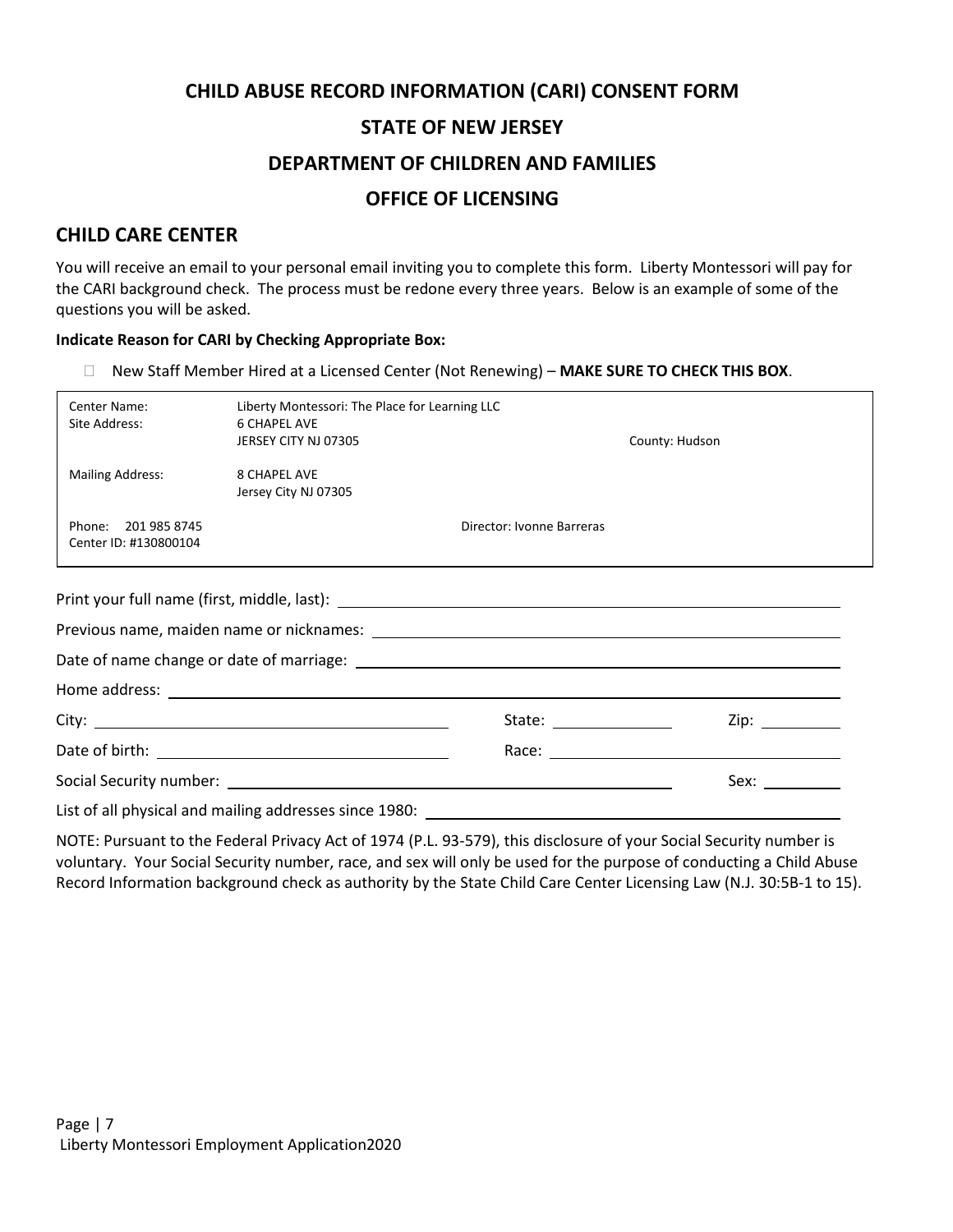### **State of New Jersey**

### **DEPARTMENT OF HUMAN SERVICES – DIVISION OF DEVELOPMENTAL DISABILITIES**

#### **MEDICAL FORM FOR ADULTS**

| Name:                                                                                                                                                                                                                                                         | Age:                                                                                                                                                                                                                                                                                                                                                                           | DOB:                                                                                                                                                                                                                                             | $\{ \}$ Male $\{ \}$ Female                                                                                                                                                                                                                                                                                                                                                                                                        |
|---------------------------------------------------------------------------------------------------------------------------------------------------------------------------------------------------------------------------------------------------------------|--------------------------------------------------------------------------------------------------------------------------------------------------------------------------------------------------------------------------------------------------------------------------------------------------------------------------------------------------------------------------------|--------------------------------------------------------------------------------------------------------------------------------------------------------------------------------------------------------------------------------------------------|------------------------------------------------------------------------------------------------------------------------------------------------------------------------------------------------------------------------------------------------------------------------------------------------------------------------------------------------------------------------------------------------------------------------------------|
| Health Insurance #                                                                                                                                                                                                                                            |                                                                                                                                                                                                                                                                                                                                                                                | SS#                                                                                                                                                                                                                                              | Exam Date                                                                                                                                                                                                                                                                                                                                                                                                                          |
| This text box must<br>be signed by<br>patient's attending<br>physician:<br>I confirm this<br>person has<br>completed these<br>screening and<br>concur with these<br>statements:<br>-Drug screening<br>performed<br>Patient has no<br>evidence of drug<br>use: | <b>HISTORY:</b><br>А.<br>Indicate any present and past medical condition. (Include communicable disease<br>1)<br>3)<br>Immunizations:<br>Adult Diphtheria/Tetanus Date: ____________<br><b>B. LABORATORY TESTS:</b><br>1)<br>must be documented:<br>Hepatitis B Profile: Initial (repeat at physician's discretion.)<br>2)<br>3) Lead Poisoning: Blood Lead Level is required: | (Document date of last booster or administer if more than 10 years ago.)<br>Tine test is not acceptable. Positive Mantoux reactor should never be retested.<br>(Past or current results must be documented.)                                     | Mantoux Test yearly if non-reactor or chest x-ray if indicated. Past or current results                                                                                                                                                                                                                                                                                                                                            |
| Patient can lift<br>35lbs w/ no<br>problem:<br>Patient has had a<br>flu shot within the<br>last year:<br>X.                                                                                                                                                   | guidelines for elevated lead levels.<br>$\mathsf{C}$ .<br>SMAC, initial (repeat at physician's discretion): ___________<br>4)<br>5)<br>6)<br>7)<br>8)<br>EKG - initial at age 40 (repeat at physician's discretion): _____________<br>9)<br>C. OTHER MEDICAL CONDITIONS/NEEDS:                                                                                                 | a. For Individuals with known Pica behavior, test annually, or according to<br>admission or within 10 days after admission).<br>Serology, initial (repeat at physician's discretion):<br>1) Seizures: { } Yes { } No Frequency & Type, if known: | b. Prior to discharge from development center (within 3 months of discharge).<br>For all new admissions to Divisional residential services (within 3 months prior to<br>Complete Blood Count, initial (repeat at physician's discretion): _______________<br>Urinalysis, initial (repeat at physician's discretion): _________________________<br>Pap Smear (follow American Cancer Society guidelines): _________________________ |
|                                                                                                                                                                                                                                                               |                                                                                                                                                                                                                                                                                                                                                                                |                                                                                                                                                                                                                                                  |                                                                                                                                                                                                                                                                                                                                                                                                                                    |

\_\_\_\_\_\_\_\_\_\_\_\_\_\_\_\_\_\_\_\_\_\_\_\_\_\_\_\_\_\_\_\_\_\_\_\_\_\_\_\_\_\_\_\_\_\_\_\_\_\_\_\_\_\_\_\_\_\_\_\_\_\_\_\_\_\_\_\_\_\_\_\_\_\_\_\_\_\_\_\_\_\_\_\_\_

2) Special Dietary Needs: { } Yes { } No (Attach Prescription): \_\_\_\_\_\_\_\_\_\_\_\_\_\_\_\_\_\_\_\_\_\_\_\_\_

3) Allergies, Sensitivities: (foods, drugs, others): \_\_\_\_\_\_\_\_\_\_\_\_\_\_\_\_\_\_\_\_\_\_\_\_\_\_\_\_\_\_\_\_\_\_\_\_\_\_\_\_\_\_\_\_\_\_\_\_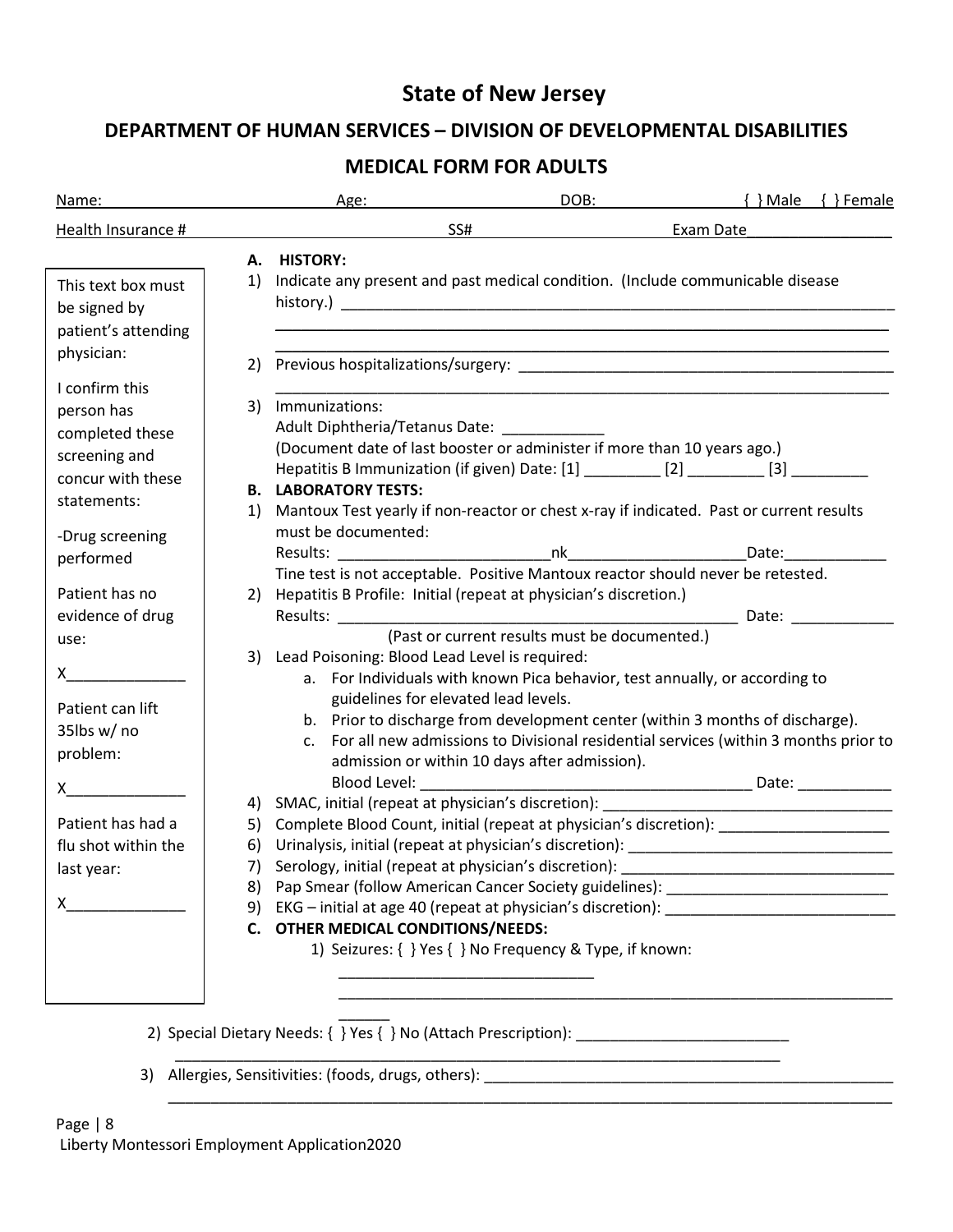4) Mental Health Problems (Behavioral/Psychiatric Disorders): \_\_\_\_\_\_\_\_\_\_\_\_\_\_\_\_\_\_\_\_\_\_\_\_\_\_\_\_\_\_\_\_\_\_\_\_

#### **D. MEDICATION:**

|          |                                |                                                                                                                        |       |  | Name: ________________________Dosage: ______________Frequency: ___________ Indication: ___________            |                                                                                                      |
|----------|--------------------------------|------------------------------------------------------------------------------------------------------------------------|-------|--|---------------------------------------------------------------------------------------------------------------|------------------------------------------------------------------------------------------------------|
|          |                                |                                                                                                                        |       |  | Name: _________________________Dosage: _____________________Frequency: _______________Indication: ___________ |                                                                                                      |
|          |                                |                                                                                                                        |       |  | Name: _________________________Dosage: _____________________Frequency: ______________Indication: ____________ |                                                                                                      |
|          |                                |                                                                                                                        |       |  | Name: _________________________Dosage: _____________________Frequency: ______________Indication: ____________ |                                                                                                      |
|          |                                |                                                                                                                        |       |  | Name: _________________________Dosage: _____________________Frequency: ______________Indication: ____________ |                                                                                                      |
| E.       | <b>CLINICAL EXAMINATION:</b>   |                                                                                                                        |       |  |                                                                                                               |                                                                                                      |
|          |                                | 1) Height: _____ Weight: _____ Temp.: _____ Pulse: _____ B.P.: ______                                                  |       |  |                                                                                                               |                                                                                                      |
|          |                                |                                                                                                                        |       |  |                                                                                                               |                                                                                                      |
|          |                                |                                                                                                                        |       |  |                                                                                                               |                                                                                                      |
|          |                                |                                                                                                                        |       |  |                                                                                                               |                                                                                                      |
|          |                                |                                                                                                                        |       |  |                                                                                                               |                                                                                                      |
|          |                                |                                                                                                                        |       |  |                                                                                                               |                                                                                                      |
|          |                                |                                                                                                                        |       |  |                                                                                                               |                                                                                                      |
|          |                                |                                                                                                                        |       |  |                                                                                                               | 6) Breast (Follow American Cancer Society Guidelines for Mammography): _____________________________ |
|          |                                |                                                                                                                        |       |  |                                                                                                               |                                                                                                      |
|          |                                |                                                                                                                        |       |  |                                                                                                               |                                                                                                      |
|          |                                |                                                                                                                        |       |  |                                                                                                               |                                                                                                      |
|          |                                |                                                                                                                        |       |  |                                                                                                               |                                                                                                      |
|          |                                |                                                                                                                        |       |  |                                                                                                               |                                                                                                      |
|          |                                |                                                                                                                        |       |  |                                                                                                               |                                                                                                      |
|          |                                |                                                                                                                        |       |  | 13) Muscular System: 13) Muscular System:                                                                     |                                                                                                      |
|          |                                |                                                                                                                        |       |  |                                                                                                               |                                                                                                      |
|          |                                |                                                                                                                        |       |  | 15) Neurological System: 15 and 2012 12:00 and 2012 12:00 and 2012 12:00 and 2012 12:00 and 2012 12:00 and 20 |                                                                                                      |
|          |                                | ADDITIONAL INFORMATION/RECOMMENDATIONS:                                                                                |       |  |                                                                                                               |                                                                                                      |
|          |                                | (Please indicate if there are limitations or restrictions regarding physical activities)                               |       |  |                                                                                                               |                                                                                                      |
|          |                                |                                                                                                                        |       |  |                                                                                                               |                                                                                                      |
|          |                                |                                                                                                                        |       |  |                                                                                                               |                                                                                                      |
|          |                                |                                                                                                                        |       |  |                                                                                                               |                                                                                                      |
|          |                                |                                                                                                                        |       |  |                                                                                                               | PLEASE ISSUE PRESCRIPTIONS FOR MEDICATION, DIET, ADAPTIVE EQUIPMENT, PROCEDURES AND THERAPIES.       |
|          | (Please Print or Type CLEARLY) |                                                                                                                        |       |  |                                                                                                               |                                                                                                      |
|          |                                |                                                                                                                        |       |  |                                                                                                               |                                                                                                      |
|          |                                |                                                                                                                        |       |  |                                                                                                               |                                                                                                      |
|          |                                |                                                                                                                        |       |  |                                                                                                               |                                                                                                      |
|          |                                |                                                                                                                        |       |  |                                                                                                               |                                                                                                      |
|          |                                | PLEASE RETURN COMPLETED FORM TO:                                                                                       |       |  |                                                                                                               |                                                                                                      |
| NAME:    |                                | <u> 1989 - Johann John Stein, market fan it ferskearre fan it ferskearre fan it ferskearre fan it ferskearre fan i</u> |       |  |                                                                                                               |                                                                                                      |
| ADDRESS: |                                |                                                                                                                        | CITY: |  | STATE:                                                                                                        | ZIP:                                                                                                 |

\_\_\_\_\_\_\_\_\_\_\_\_\_\_\_\_\_\_\_\_\_\_\_\_\_\_\_\_\_\_\_\_\_\_\_\_\_\_\_\_\_\_\_\_\_\_\_\_\_\_\_\_\_\_\_\_\_\_\_\_\_\_\_\_\_\_\_\_\_\_\_\_\_\_\_\_\_\_\_\_\_\_\_\_\_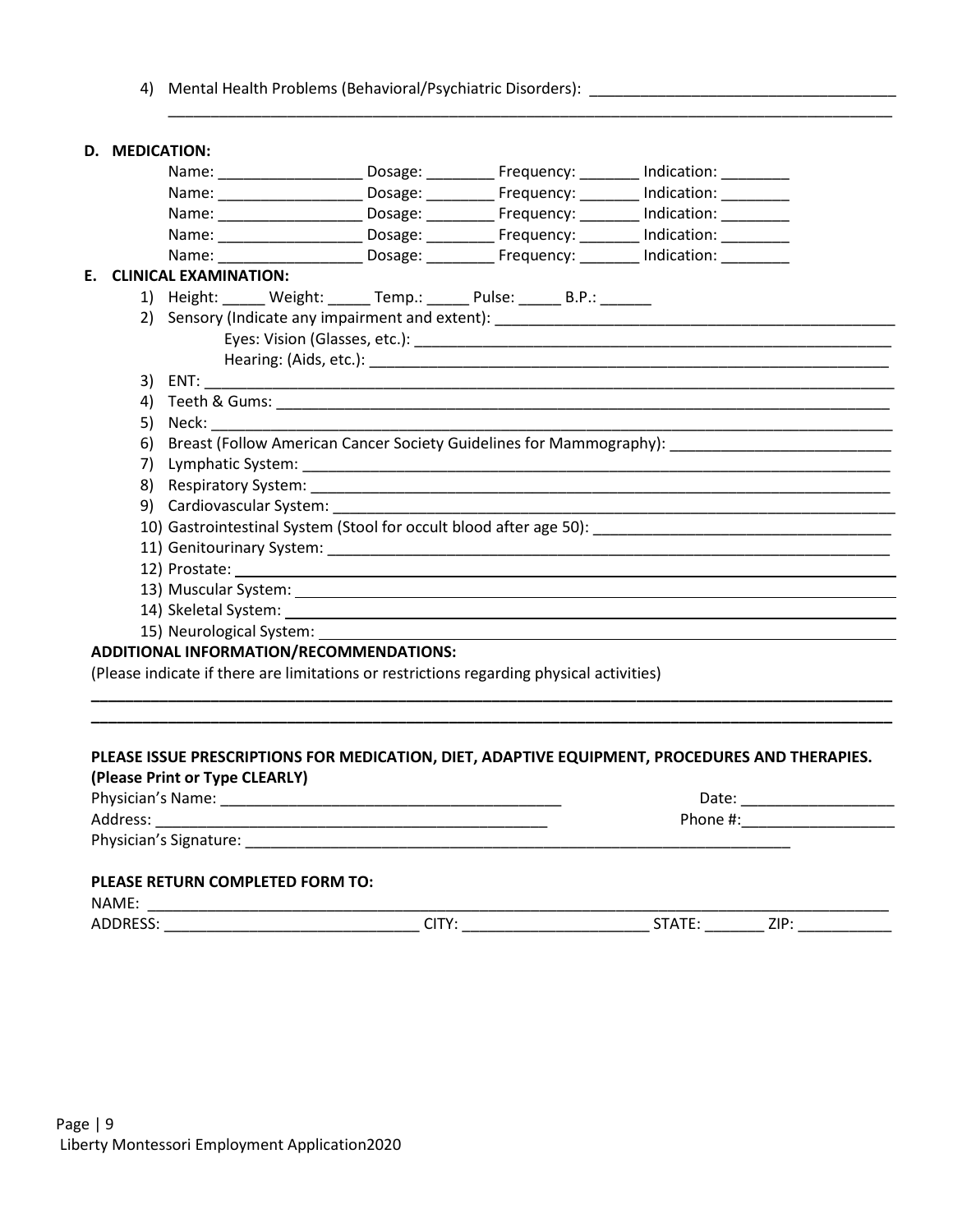### **Attestations**

Please read and sign after each statement to indicate your agreement with the following requirements:

- 1. I will provide a completed medical form for adults 2 weeks prior to first date of employment and annually, each September. The medical will include evidence of having received a flu vaccine, updated immunizations, including COVID immunization. In the event there are no vaccines for COVID, I agree to have a COVID screening test monthly:  $\blacksquare$
- 2. I will provide confirmation from my medial provider that I can up to lift 35 lbs. without medical restrictions: \_\_\_\_\_\_\_\_\_\_\_\_\_\_\_\_\_\_\_\_\_\_\_\_\_\_\_\_\_\_\_\_\_\_\_\_\_\_\_\_\_\_\_\_\_\_\_\_\_\_\_\_\_\_\_\_\_\_\_\_\_\_\_\_\_\_\_.
- 3. I will complete required professional development training (12 hours to 20 hours or more depending on job title) and provide copies of the certificate evidencing completion on or before September 1, 20XX every year: \_\_\_\_\_\_\_\_\_\_\_\_\_\_\_\_\_\_\_\_\_\_\_\_\_\_\_\_\_\_\_\_\_\_\_\_\_\_\_\_\_\_\_\_\_\_\_\_\_\_\_\_\_\_\_\_\_\_\_\_\_\_\_.
- 4. I will adhere to company policies regarding the restriction of holding/using personal phones during work hours. Please note this includes usage of smart phones and smart devices, e.g., iPhone/Watches, etc.: \_\_\_\_\_\_\_\_\_\_\_\_\_\_\_\_\_\_\_\_\_\_\_\_\_\_\_\_\_\_\_\_\_\_\_\_\_\_\_\_\_\_\_\_\_\_\_\_\_\_\_\_\_\_\_\_\_\_\_\_\_\_\_\_\_\_\_\_\_\_\_\_\_\_\_.
- 5. I will adhere to company policies regarding the restrictions of personal items, such as handbags, and food are not permitted within the classroom: \_\_\_\_\_\_\_\_\_\_\_\_\_\_\_\_\_\_\_\_\_\_\_\_\_\_\_\_\_\_\_\_\_\_\_\_\_\_\_\_\_\_\_\_\_\_.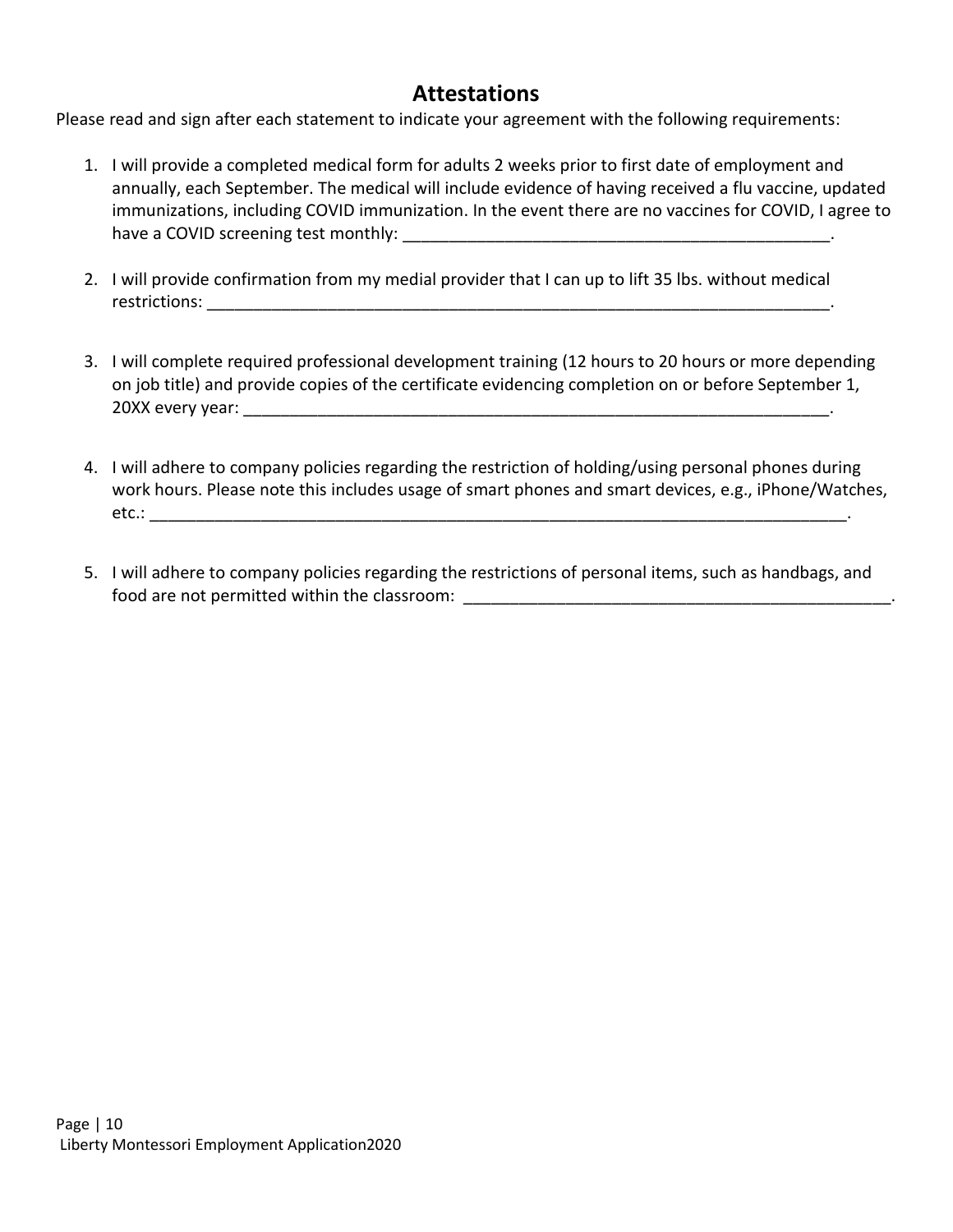

**Department of Homeland Security**  U.S. Citizenship and Immigration Services

▶ START HERE: Read instructions carefully before completing this form. The instructions must be available, either in paper or electronically, during completion of **this form. Employers are liable for errors in the completion of this form.** 

**ANTI-DISCRIMINATION NOTICE:** It is illegal to discriminate against work-authorized individuals. Employers **CANNOT** specify which document(s) an employee may present to establish employment authorization and identity. The refusal to hire or continue to employ an individual because the documentation presented has a future expiration date may also constitute illegal discrimination.

| Last Name (Family Name)                                                                                                                                                                                                                                   |                             |  | First Name (Given Name) |  |                                  | Middle Initial | Other Last Names Used (if any) |                             |
|-----------------------------------------------------------------------------------------------------------------------------------------------------------------------------------------------------------------------------------------------------------|-----------------------------|--|-------------------------|--|----------------------------------|----------------|--------------------------------|-----------------------------|
| Address (Street Number and Name)                                                                                                                                                                                                                          |                             |  | Apt. Number             |  | City or Town                     |                | State                          | ZIP Code                    |
| Date of Birth (mm/dd/yyyy)                                                                                                                                                                                                                                | U.S. Social Security Number |  |                         |  | <b>Employee's E-mail Address</b> |                |                                | Employee's Telephone Number |
| I am aware that federal law provides for imprisonment and/or fines for false statements or use of false documents in connection with the<br>completion of this form.<br>I attest, under penalty of perjury, that I am (check one of the following boxes): |                             |  |                         |  |                                  |                |                                |                             |
| . A citizen of the United States                                                                                                                                                                                                                          |                             |  |                         |  |                                  |                |                                |                             |
| 2. A noncitizen national of the United States (See instructions)                                                                                                                                                                                          |                             |  |                         |  |                                  |                |                                |                             |

| 3. A lawful permanent resident (Allen Registration Number/OSCIS Number).                                                                                                                                       |                                                   |
|----------------------------------------------------------------------------------------------------------------------------------------------------------------------------------------------------------------|---------------------------------------------------|
| 4. An alien authorized to work until (expiration date, if applicable, mm/dd/yyyy):<br>Some aliens may write "N/A" in the expiration date field. (See instructions)                                             |                                                   |
| Aliens authorized to work must provide only one of the following document numbers to complete Form I-9:<br>An Alien Registration Number/USCIS Number OR Form I-94 Admission Number OR Foreign Passport Number. | QR Code - Section 1<br>Do Not Write in This Space |
| 1. Alien Registration Number/USCIS Number:<br>OR                                                                                                                                                               |                                                   |
| 2. Form I-94 Admission Number:                                                                                                                                                                                 |                                                   |
| OR                                                                                                                                                                                                             |                                                   |
| 3. Foreign Passport Number:                                                                                                                                                                                    |                                                   |
| Country of Issuance:                                                                                                                                                                                           |                                                   |

| Signature of Employee                                                                                                                                                                                                                                                                                                     | Today's Date (mm/dd/yyyy) |  |  |  |  |
|---------------------------------------------------------------------------------------------------------------------------------------------------------------------------------------------------------------------------------------------------------------------------------------------------------------------------|---------------------------|--|--|--|--|
|                                                                                                                                                                                                                                                                                                                           |                           |  |  |  |  |
| Preparer and/or Translator Certification (check one):<br>$\Box$ A preparer(s) and/or translator(s) assisted the employee in completing Section 1.<br>I did not use a preparer or translator.<br>(Fields below must be completed and signed when preparers and/or translators assist an employee in completing Section 1.) |                           |  |  |  |  |
| I attest, under penalty of perjury, that I have assisted in the completion of Section 1 of this form and that to the best of my knowledge the<br>information is true and correct.                                                                                                                                         |                           |  |  |  |  |
| Signature of Preparer or Translator                                                                                                                                                                                                                                                                                       | Today's Date (mm/dd/yyyy) |  |  |  |  |

| Last Name (Family Name) | First Name (Given Name) |
|-------------------------|-------------------------|
|                         |                         |
| <b>STOP</b>             | <b>STOP</b>             |

Page | 11 Liberty Montessori Employment Application2020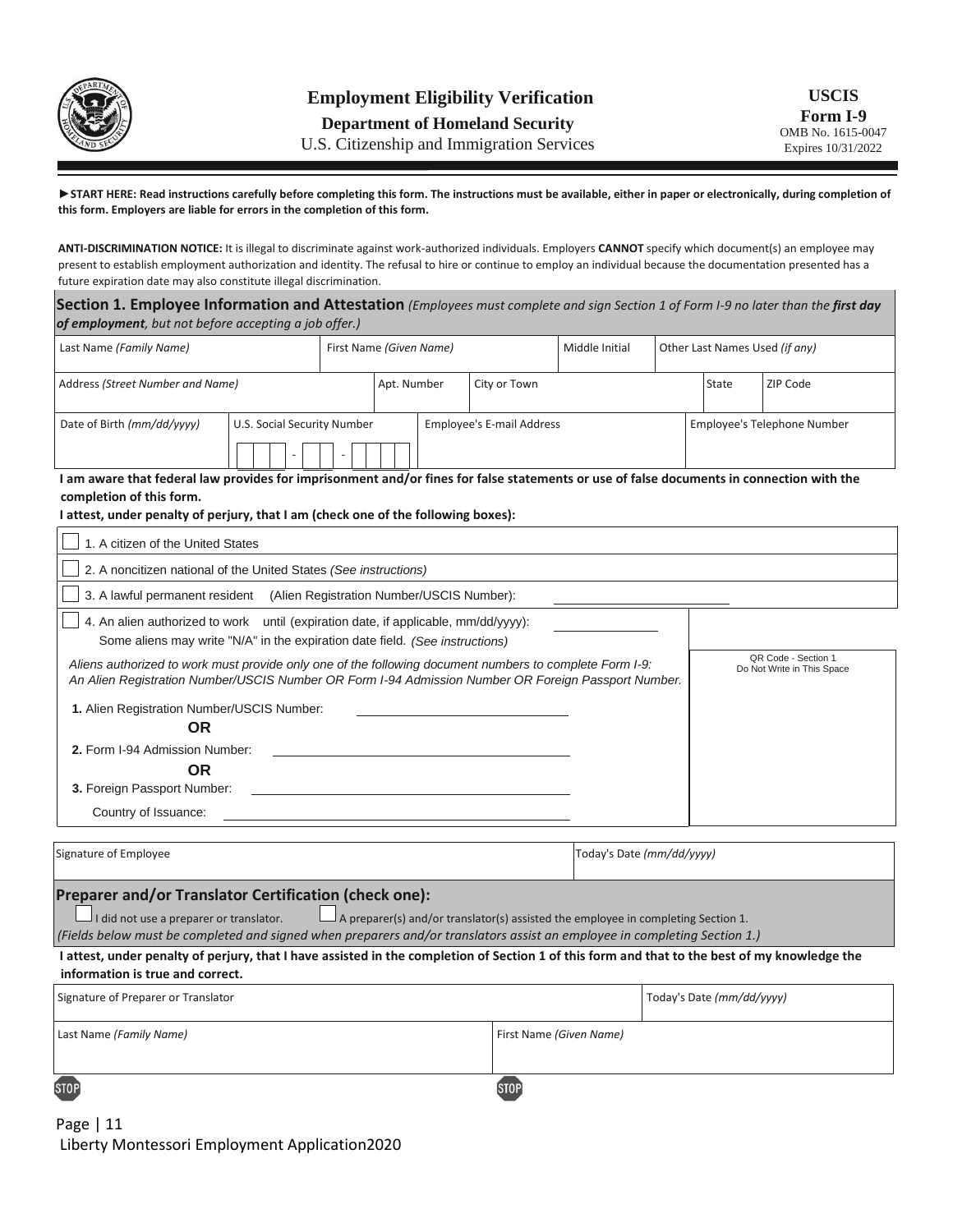| <b>LIST A</b>                                                                                                                                                                                                                                                               |                                                                                                                   | <b>LIST B</b>                                                                                                                                                                                                                 | <b>LIST C</b>                                                                                                                                                                   |  |
|-----------------------------------------------------------------------------------------------------------------------------------------------------------------------------------------------------------------------------------------------------------------------------|-------------------------------------------------------------------------------------------------------------------|-------------------------------------------------------------------------------------------------------------------------------------------------------------------------------------------------------------------------------|---------------------------------------------------------------------------------------------------------------------------------------------------------------------------------|--|
| <b>Documents that Establish</b><br><b>Both Identity and</b><br><b>Employment Authorization</b>                                                                                                                                                                              | <b>OR</b>                                                                                                         | <b>Documents that Establish</b><br><b>Documents that Establish</b><br>Identity<br><b>Employment Authorization</b><br><b>AND</b>                                                                                               |                                                                                                                                                                                 |  |
| 1. U.S. Passport or U.S. Passport Card<br>2. Permanent Resident Card or Alien<br>Registration Receipt Card (Form I-551)<br>3. Foreign passport that contains a temporary                                                                                                    |                                                                                                                   | 1. Driver's license or ID card issued by a<br>State or outlying possession of the United<br>States provided it contains a photograph or<br>information such as name, date of birth,<br>gender, height, eye color, and address | 1. A Social Security Account Number card,<br>unless the card includes one of the<br>following restrictions:<br>(1) NOT VALID FOR EMPLOYMENT<br>(2) VALID FOR WORK ONLY WITH INS |  |
| I-551 stamp or temporary I-551 printed<br>notation on a machinereadable immigrant<br>visa<br>4. Employment Authorization Document that                                                                                                                                      | 2. ID card issued by federal, state, or local<br>government agencies or entities, provided                        | <b>AUTHORIZATION</b><br>(3) VALID FOR WORK ONLY WITH DHS<br><b>AUTHORIZATION</b>                                                                                                                                              |                                                                                                                                                                                 |  |
| contains a photograph (Form I-766)                                                                                                                                                                                                                                          | it contains a photograph or information<br>such as name, date of birth, gender, height,<br>eye color, and address |                                                                                                                                                                                                                               | 2. Certification of report of birth issued by<br>the Department of State (Forms DS-<br>1350, FS-545, FS-240)                                                                    |  |
| 5. For a nonimmigrant alien authorized to<br>work for a specific employer because of<br>his or her status:                                                                                                                                                                  |                                                                                                                   | 3. School ID card with a photograph<br>4. Voter's registration card                                                                                                                                                           | 3. Original or certified copy of birth<br>certificate issued by a State, county,                                                                                                |  |
| a. Foreign passport; and<br><b>b.</b> Form I-94 or Form I-94A that has the<br>following:                                                                                                                                                                                    |                                                                                                                   | 5. U.S. Military card or draft record<br>6. Military dependent's ID card                                                                                                                                                      | municipal authority, or<br>territory of the<br><b>United States</b><br>bearing an official seal                                                                                 |  |
| (1) The same name as the passport;<br>and<br>(2) An endorsement of the alien's<br>nonimmigrant status if that period                                                                                                                                                        |                                                                                                                   | 7. U.S. Coast Guard Merchant Mariner Card                                                                                                                                                                                     | 4. Native American tribal document<br>5. U.S. Citizen ID Card (Form I-197)                                                                                                      |  |
| of endorsement has not yet<br>expired, and the proposed<br>employment is not in conflict with<br>any restrictions or limitations<br>identified on the form.                                                                                                                 |                                                                                                                   | Native American tribal document<br>8.<br>9. Driver's license issued by a Canadian<br>government authority                                                                                                                     | 6. Identification Card for Use of Resident<br>Citizen in the United<br>States (Form I-179)                                                                                      |  |
|                                                                                                                                                                                                                                                                             |                                                                                                                   | For persons under age 18 who are<br>unable to present a document listed<br>above:                                                                                                                                             | Employment authorization document<br>7.<br>issued by the<br>Department of Homeland Security                                                                                     |  |
| 6. Passport from the Federated States of<br>Micronesia (FSM) or the Republic of the<br>Marshall Islands (RMI) with Form I-94 or<br>Form I-94A indicating nonimmigrant<br>admission under the Compact of Free<br>Association Between the United States<br>and the FSM or RMI |                                                                                                                   | 10. School record or report card<br>11. Clinic, doctor, or hospital record<br>12. Day-care or nursery school record                                                                                                           |                                                                                                                                                                                 |  |

**Examples of many of these documents appear in the Handbook for Employers (M-274).**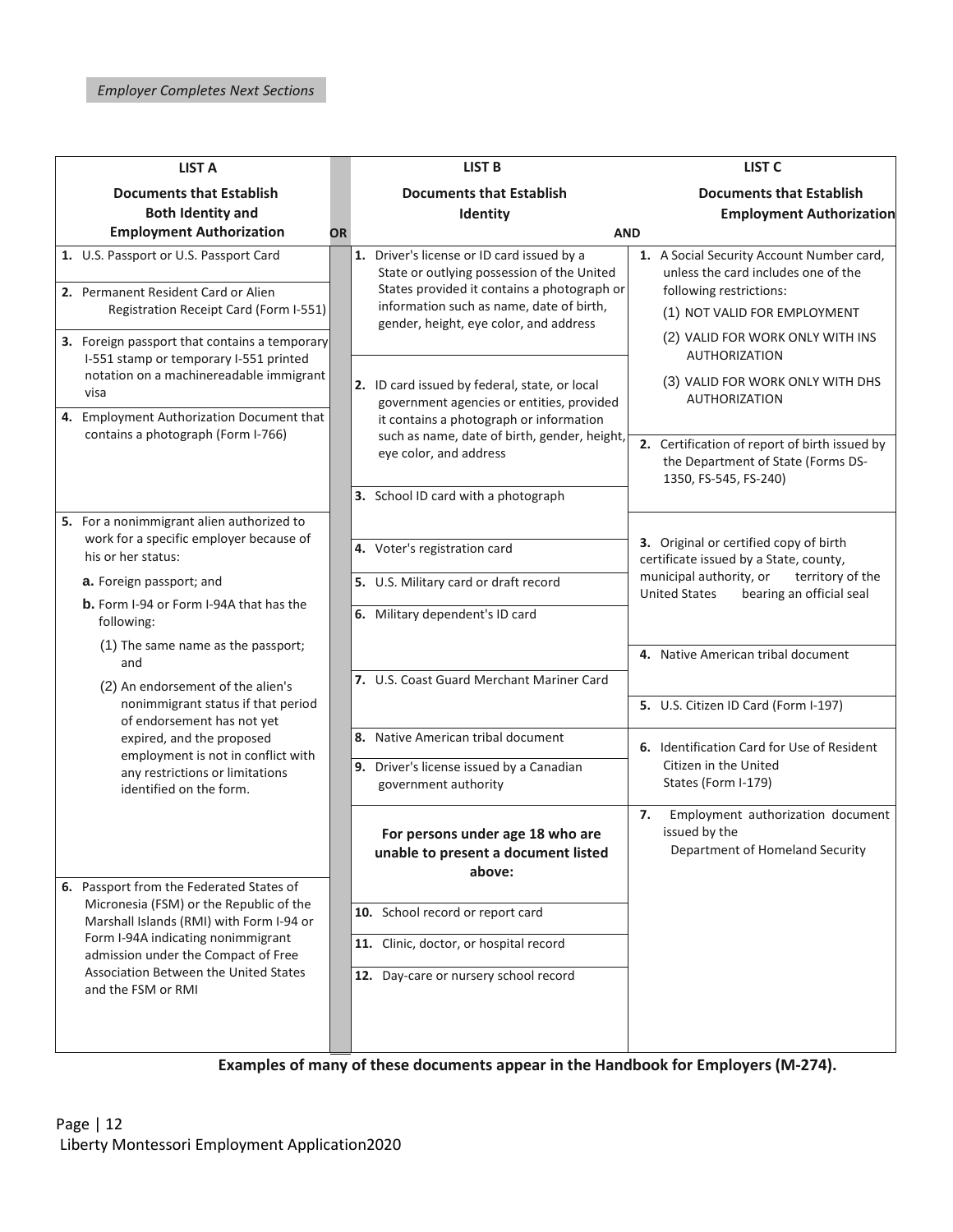### **Disclosure Statement of Criminal Conviction**

Pursuant to P.L. 2004, Chapter 26 the following statement must be completed and filed with the Nomination Petition

#### **Please Check Applicable Box**

I, the undersigned, hereby certify that in accordance with N.J.S.A. 19:23-15:

 $\Box$  I have not been convicted of any offense graded by Title 2C of the New Jersey Statutes as a crime of the first, second, third or fourth degree, or an offense in any jurisdiction which, if committed in this State, would constitute such a crime.

 $\Box$  I have been convicted of an offense graded by Title 2C of the New Jersey Statutes as a crime of the first, second, third or fourth degree, or any offense in any jurisdiction which, if committed in this State, would constitute such a crime as follows:

- 1. Crime of conviction:
- 2. Date of conviction:
- 3. Place of conviction:
- 4. Penalties imposed for the conviction:

\*As an alternative, you may submit with the statement a copy of an official document that provides the above information. If you have been convicted of more than one criminal offense, such information about each conviction shall be provided. Records of expunged conviction(s) pursuant to chapter 52 of Title 2C of the New Jersey Statutes shall not be subject to disclosure.

I certify the foregoing is a true and accurate statement.

(Printed or Typewritten Name of Candidate)

\_\_\_\_\_\_\_\_\_\_\_\_\_\_\_\_\_\_\_\_\_\_\_\_\_\_\_\_\_\_\_\_\_\_\_\_\_\_\_\_\_\_\_\_\_\_\_\_\_\_\_\_\_

\_\_\_\_\_\_\_\_\_\_\_\_\_\_\_\_\_\_\_\_\_\_\_\_\_\_\_\_\_\_\_\_\_\_\_\_\_\_\_\_\_\_\_\_\_\_\_\_\_\_\_\_

\_\_\_\_\_\_\_\_\_\_\_\_\_\_\_\_\_\_\_\_\_\_\_\_\_\_\_\_\_\_\_\_\_\_\_\_\_\_\_\_\_\_\_\_\_\_\_\_\_\_\_\_

\_\_\_\_\_\_\_\_\_\_\_\_\_\_\_\_\_\_\_\_\_\_\_\_\_\_\_\_\_\_\_\_\_\_\_\_\_\_\_\_\_\_\_\_\_\_\_\_\_\_\_\_

(Signature of Candidate)

(Residence Address)

(City or Town) (Zip Code)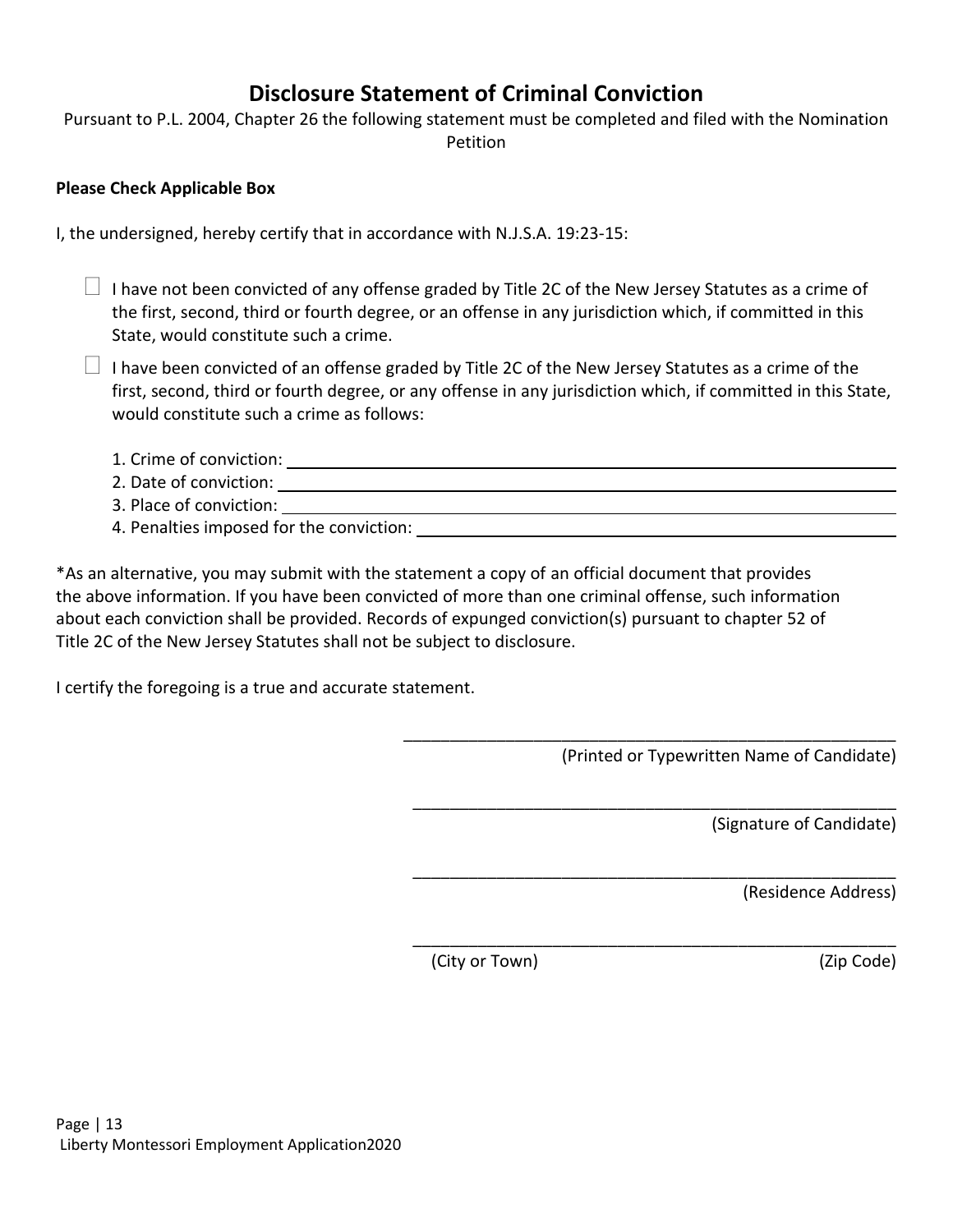### **Non-Compete and Non-Solicitation Agreement**

| This is an Agreement between                             | ("You") and Liberty Montessori: The Place for |
|----------------------------------------------------------|-----------------------------------------------|
| Learning, LLC ("Company"). The agreement is effective on | ("Effective Date").                           |

In consideration of the employment opportunity provided by Liberty Montessori: The Place for Learning, You, intending to be legally bound, agree to the following:

- 1. **Terms of Agreement.** This Agreement is effective on the Effective Date and shall remain in effect throughout the term of your employment with the Company and for a period of three years thereafter.
- 2. **Limitations of this Agreement**. This Agreement is *not* a contract of employment. Neither You nor the Company are obligated to any specific term of employment. This Agreement is limited to the subject matter of covenants not to compete or solicit as described in this Agreement.
- 3. **Covenant Not to Compete.** You agree that at no time during the term of your employment with the Company will you engage in any competitive activity with respect to the soliciting and/or forming or making plans to form a business entity to directly compete with any business of the Company.

Prior to or during your employment. You agree not engage in any competitive activity or to work for or provide any services to any competitor of the Company. Neither shall you engage in any competitive activity with the respect to the Company. Competitive activity includes, but not limited to, marketing, promoting, soliciting, and/or forming or making plans to form a business entity to directly compete with any business of the Company.

For a period of three (3) year immediately following the termination of your employment, You will not, for yourself or on behalf of any other person or business enterprise, engage in any business activity which competes with the Company within 20 miles of the facility in which you were employed.

Exception: Given that with this document You assert that You have no application to establish a childcare facility in the State of New Jersey either current being processed or being planned, as the sole exception to section 3 (above)'s 20 miles non-compete covenant is if you establish under Your own name a childcare license to open new childcare business in the Liberty Montessori or Jersey City or Bayonne area. You agree to provide the Company with the right of the first refusal in the event you seek a partner for your business.

- 4. **Non-solicitation.** During the term of your employment, and for a period of two (2) years immediately thereafter, You agree not to solicit any parent for employment nor accept employment from any parent registered with the Company; nor solicit any employee or shall you induce any employee or independent contractor of the Company on behalf of any other business enterprise, nor shall you induce any employee or independent contractor associated with the Company to terminate or breach an employment, contractual or other relationship with the Company.
- 5. **Soliciting Customers After Termination of Agreement.** During your employment and for a period of three (3) years following the termination of your employment and your and your relationship with the Company, You shall not, directly or indirectly, disclose to any person, firm or corporation the names or addresses of any of the customers or clients of the Company or any other information pertaining to them. Neither shall you call on, solicit, take away, or attempt to call on, solicit, or take away any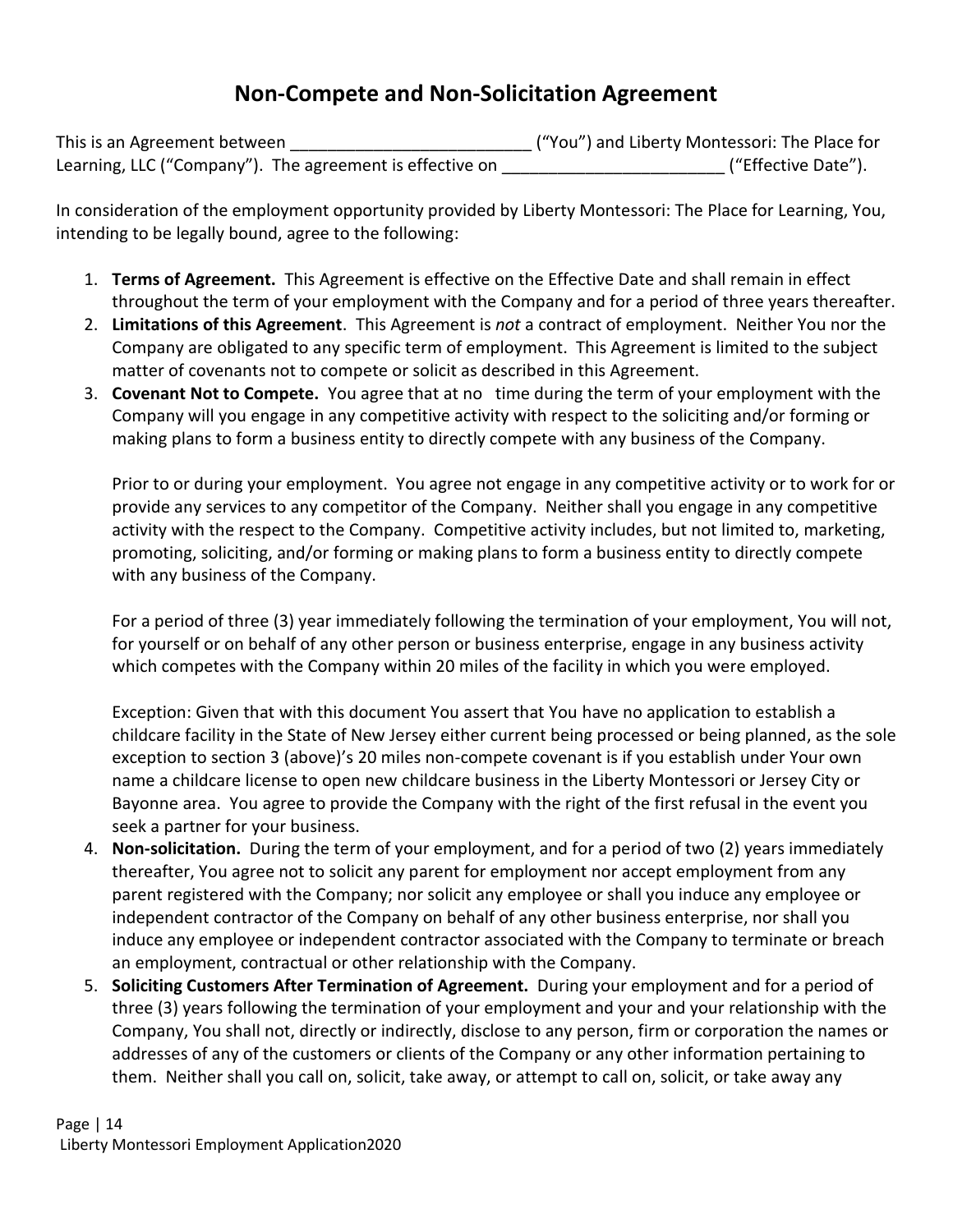customer of the Company on whom You have called or with whom you became acquainted during the term of your employment, as the direct or indirect result of your employment with the Company.

- 6. **Injunction Relief.** You hereby acknowledge (1) that the Company will suffer irreparable harm if You breach your obligations under this Agreement; and (2) that monetary damages will be inadequate to compensate the Company for such a breach. Therefore, if You breach any of such provisions, then the Company shall be entitled to injunctive relief, in addition to any other remedies at law or equity, to enforce such provisions.
- 7. **Severable Provisions.** The provisions of this Agreement are severable, and if any one of more provisions may be determined to be illegal or other unenforceable, in whole or in part, the remaining provisions and any partially unenforceable provisions to the extent enforceable shall nevertheless be binding and enforceable.
- 8. **Modifications.** This Agreement may be modified only by a writing executed by both You and the Company.
- 9. **Prior Understandings.** This agreement contains the entire agreement between the parties with respect to the subject matter of this Agreement. The Agreement supersedes all prior understanding, agreements, or representations.
- 10. **Waiver.** Any waiver of a default under this Agreement must be made in writing and shall not be a waiver of any other default concerning the same or any other provisions of this Agreement. No delay or omission in the exercise of any right or remedy shall impair such right or remedy or be constructed as a waiver. A consent to or approval of any act shall not be deemed to waiver or render unnecessary consent to or approval of any other or subsequent act.
- 11. **Jurisdiction and Venue.** This Agreement is to be construed pursuant to the laws of the State of New Jersey. You agree to submit to the jurisdiction and venue of any court of competent jurisdiction in Hudson County, NJ without regard to conflict of laws provisions, for any claim arising out of this Agreement.
- 12. **Attorney Fees and Costs For Enforcement of Employee Agreement.** If Employee violates or otherwise fails to comply with any term of this Employment Agreement, which would compel The School for Learning, LLC to file an application with the appropriate Court for contractual enforcement, and the school is successful in its application, Employee hereby agrees to be held solely liable for reasonable attorney fees and costs associated with such filing. The reasonableness of attorney's fees shall be determined by the Court.

| Date       | Liberty Montessori: The Place for Learning, LLC |
|------------|-------------------------------------------------|
| Signed by: | (print/sign)                                    |

By your signature below you acknowledge that you have read and understand the foregoing Agreement, that you agree to comply with all of the terms of the Agreement, and that you have received a copy of the Agreement.

Please date and print/sign your name.

Date \_\_\_\_\_\_\_\_\_\_\_\_\_\_\_\_\_

Employee

Page | 15 Liberty Montessori Employment Application2020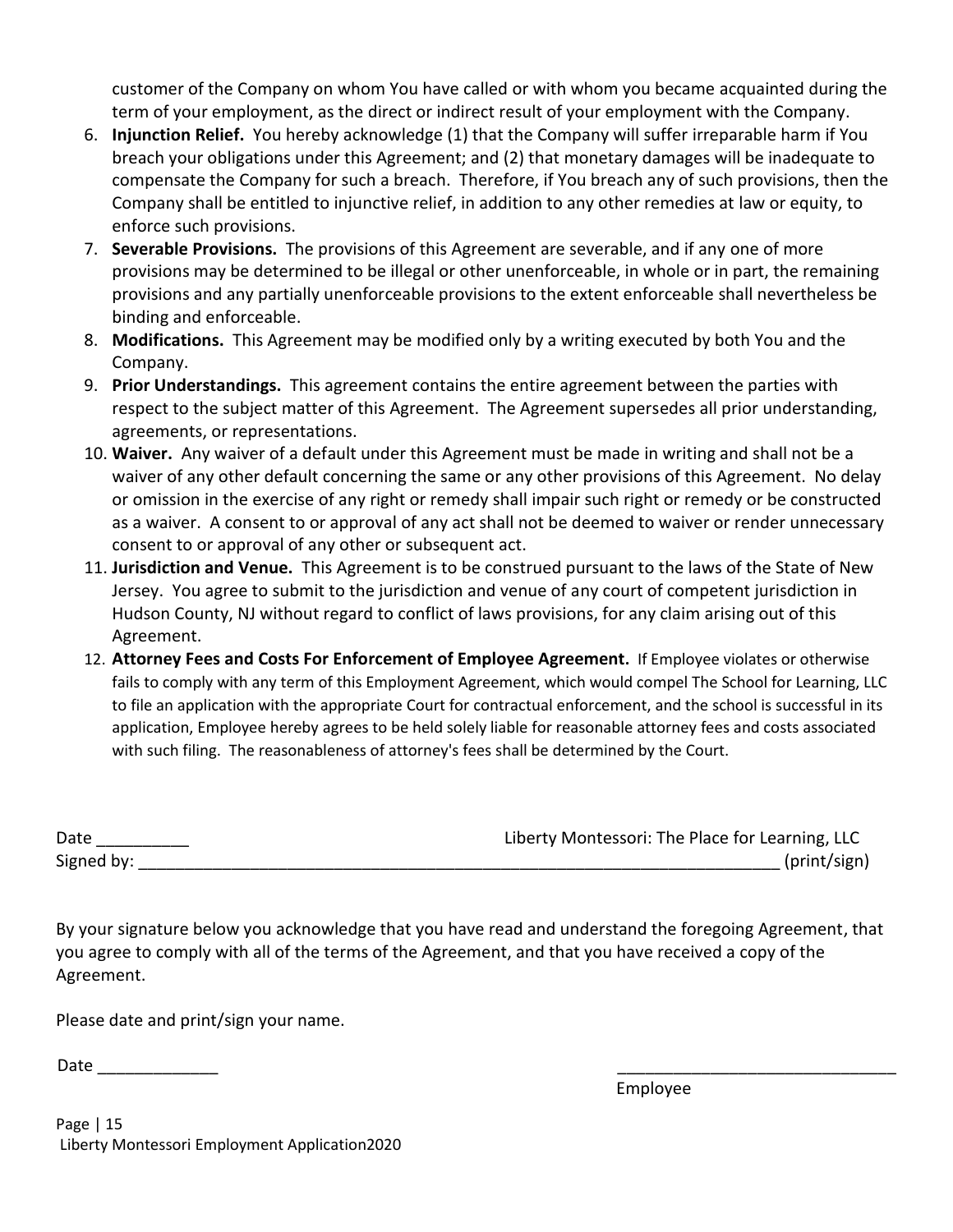### **Department of Children and Families Office of Licensing**

### **INFORMATION TO PARENTS**

Under provisions of the Manual of Requirements for Child Care Centers (N.J.A.C. 3A:52), every licensed childcare center in New Jersey must provide to parents of enrolled children written information on parent visitation rights, State licensing requirements, child abuse/neglect reporting requirements and another child care matters. The center must comply with this requirement by reproducing and distributing to parents and staff this written statement, prepared by the Office of Licensing, Child Care & Youth Residential Licensing, in the Department of Children and Families. In keeping with this requirement, the center must secure every parent and staff member's signature attesting to his/her receipt of the information.

Our center is required by the State Child Care Center Licensing law to be licensed by the Office of Licensing (OOL), Child Care & Youth Residential Licensing, in the Department of Children and Families (DCF). A copy of our current license must be posted in a prominent location at our center. Look for it when you are in the center.

To be licensed, our center must comply with the Manual of Requirements for Child Care Centers (the official licensing regulations). The regulations cover such areas as: physical environment/life-safety; staff qualifications, supervision, and staff/child ratios; program activities and equipment; health, food and nutrition; rest and sleep requirements; parent/community participation; administrative and record keeping requirements; and others.

Our center must have on the premises a copy of the Manual of Requirements for Child Care Centers and make it available to interested parents for review. If you would like to review our copy, just ask any staff member. Parents may view a copy of the Manual of Requirements on the DCF website at http://www.nj.gov/dcf/providers/licensing/laws/CCCmanual.pdf or obtain a copy by sending a check or money order for \$5 made payable to the "Treasurer, State of New Jersey", and mailing it to: NJDCF, Office of Licensing, Publication Fees, PO Box 657, Trenton, NJ 08646-0657.

We encourage parents to discuss with us any questions or concerns about the policies and program of the center or the meaning, application, or alleged violations of the Manual of Requirements for Child Care Centers. We will be happy to arrange a convenient opportunity for you to review and discuss these matters with us. If you suspect our center may be in violation of licensing requirements, you are entitled to report them to the Office of Licensing toll free at 1 (877) 667-9845. Of course, we would appreciate your bringing these concerns to our attention, too.

Our center must have a policy concerning the release of children to parents or people authorized by parents to be responsible for the child. Please discuss with us your plans for your child's departure from the center. Our center must have a policy about administering medicine and health care procedures and the management of communicable diseases. Please talk to us about these policies so we can work together to keep our children healthy.

Page | 16 Liberty Montessori Employment Application2020 Our center must have a policy concerning the expulsion of children from enrollment at the center. Please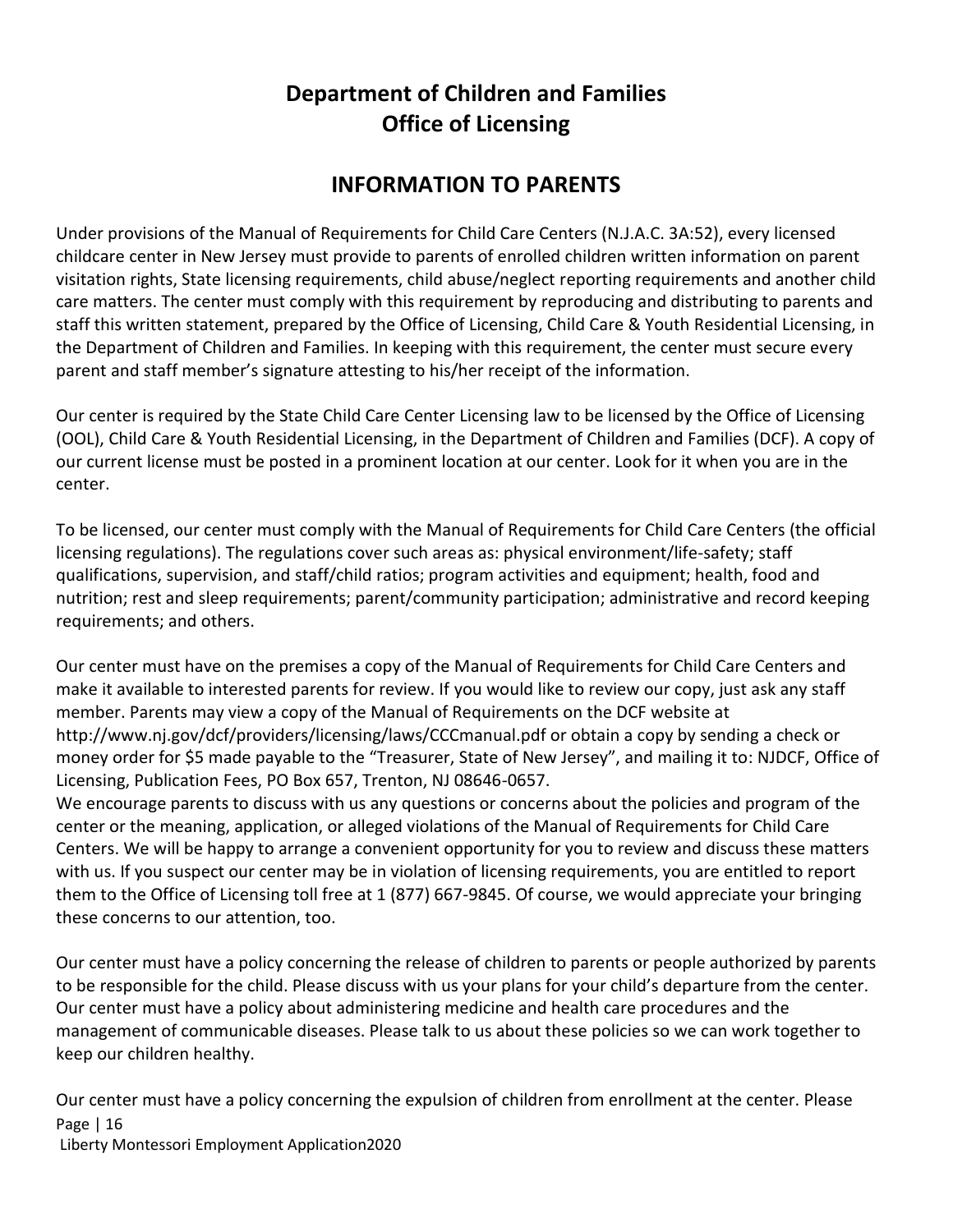review this policy so we can work together to keep your child in our center.

Parents are entitled to review the center's copy of the OOL's Inspection/Violation Reports on the center, which are available soon after every State licensing inspection of our center. If there is a licensing complaint OOL/Information to Parents/May 2019 Page 2 of 2

investigation, you are also entitled to review the OOL's Complaint Investigation Summary Report, as well as any letters of enforcement or other actions taken against the center during the current licensing period. Let us know if you wish to review them and we will make them available for your review or you can view them online at [https://childcareexplorer.njccis.com/portal/.](https://childcareexplorer.njccis.com/portal/)

Our center must cooperate with all DCF inspections/investigations. DCF staff may interview both staff members and children.

Our center must post its written statement of philosophy on child discipline in a prominent location and make a copy of it available to parents upon request. We encourage you to review it and to discuss with us any questions you may have about it.

Our center must post a listing or diagram of those rooms and areas approved by the OOL for the children's use. Please talk to us if you have any questions about the center's space.

Our center must offer parents of enrolled children ample opportunity to assist the center in complying with licensing requirements; and to participate in and observe the activities of the center. Parents wishing to participate in the activities or operations of the center should discuss their interest with the center director, who can advise them of what opportunities are available?

Parents of enrolled children may visit our center at any time without having to secure prior approval from the director or any staff member. Please feel free to do so when you can. We welcome visits from us parents.

Our center must inform parents in advance of every field trip, outing, or special event away from the center, and must obtain prior written consent from parents before taking a child on each such trip. Our center is required to provide reasonable accommodations for children and/or parents with disabilities and to comply with the New Jersey Law Against Discrimination (LAD), P.L. 1945, c. 169 (N.J.S.A. 10:5-1 et seq.), and the Americans with Disabilities Act (ADA), P.L. 101-336 (42 U.S.C. 12101 et seq.). Anyone who believes the center is not in compliance with these laws may contact the Division on Civil Rights in the New Jersey Department of Law and Public Safety for information about filing a LAD claim at (609) 292-4605 (TTY users may dial 711 to reach the New Jersey Relay Operator and ask for (609) 292-7701), or may contact the United States Department of Justice for information about filing an ADA claim at (800) 514-0301 (voice) or (800) 514-0383 (TTY).

Our center is required, at least annually, to review the Consumer Product Safety Commission (CPSC), unsafe children's products list, ensure that items on the list are not at the center, and make the list accessible to staff and parents and/or provide parents with the CPSC website at https://www.cpsc.gov/Recalls. Internet access may be available at your local library. For more information call the CPSC at (800) 638-2772. Anyone who has reasonable cause to believe that an enrolled child has been or is being subjected to any form of hitting, corporal punishment, abusive language, ridicule, harsh, humiliating, or frightening treatment,

#### Page | 17 Liberty Montessori Employment Application2020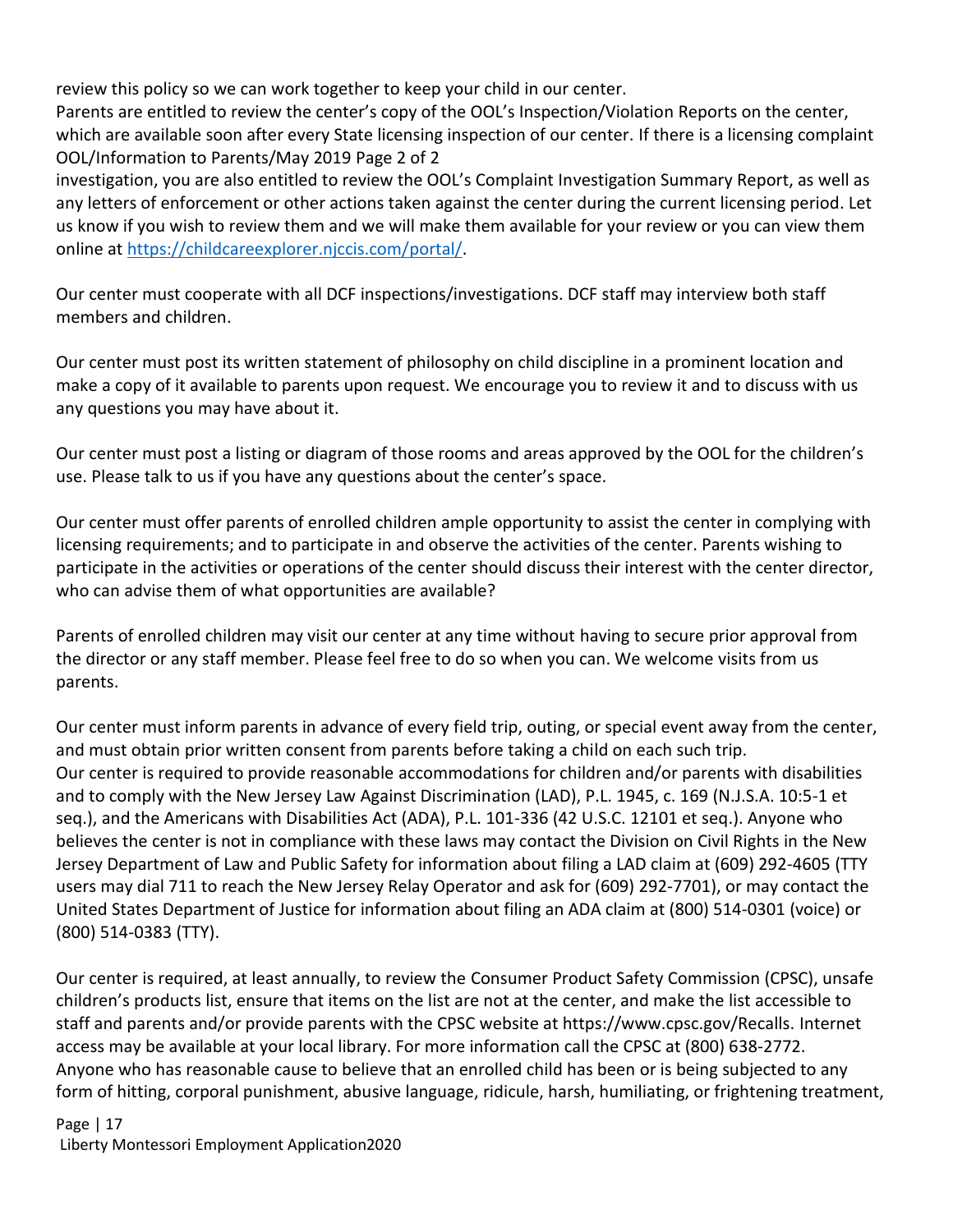or any other kind of child abuse, neglect, or exploitation by any adult, whether working at the center or not, is required by State law to report the concern immediately to the State Central Registry Hotline, toll free at (877) NJ ABUSE/ (877) 652-2873. Such reports may be made anonymously. Parents may secure information about child abuse and neglect by contacting: DCF, Office of Communications and Legislation at (609) 292- 0422 or go to [www.state.nj.us/dcf/.](http://www.state.nj.us/dcf/)

With signature, I agree that I have received and have read this statement.

Employee's Name: **Employee's** Name:

Employee's Signature \_\_\_\_\_\_\_\_\_\_\_\_\_\_\_\_\_\_\_\_\_\_\_\_\_\_\_\_\_\_\_\_\_\_\_\_\_\_\_\_

Date \_\_\_\_\_\_\_\_\_\_\_\_\_\_\_\_\_\_\_\_\_\_\_\_\_\_\_\_\_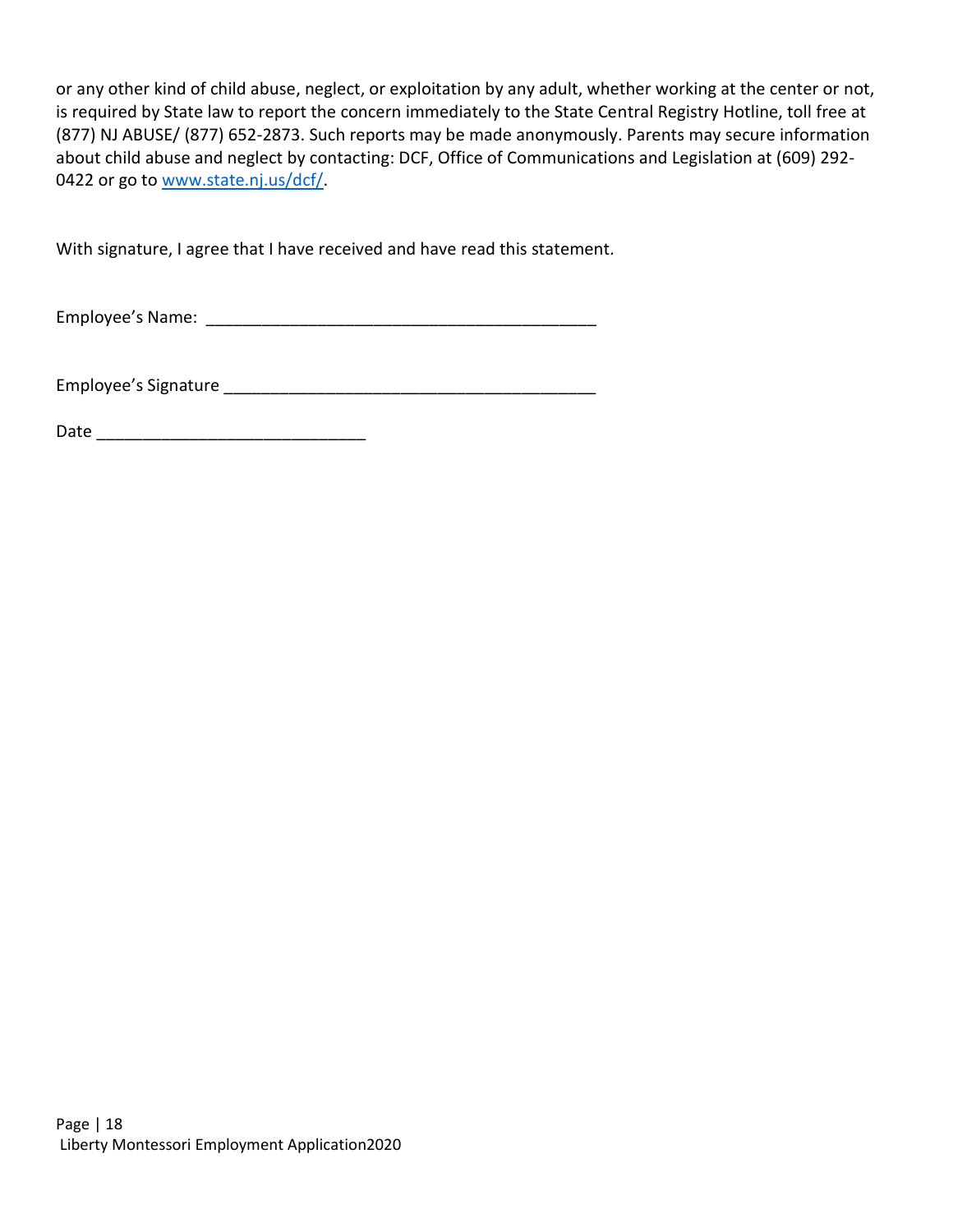### **GUIDELINES FOR POSITIVE DISCIPLINE**

Positive discipline is a process of teaching children how to behave appropriately. Positive discipline respects the rights of the individual child, the group, and the adult. Methods of positive discipline shall be consistent with the age and developmental needs of the children, and lead to the ability to develop and maintain selfcontrol.

Positive discipline is different from punishment. Punishment tells children what they should not do; positive discipline tells children what they should do. Punishment teaches fear; positive discipline teaches self-esteem.

You can use positive discipline by planning:

- Anticipate and eliminate potential problems.
- Have a few consistent, clear rules that are explained to children and understood by adults.
- Have a well-planned daily schedule.
- Plan for ample elements of fun and humor.
- Include some group decision-making.
- Provide time and space for each child to be alone.
- Make it possible for each child to feel he/she has had some positive impact on the group.
- Provide the structure and support children need to resolve their differences.
- Share ownership and responsibility with the children. Talk about our room, our toys.

You can use positive discipline by intervening when necessary:

- Re-direct to a new activity to change the focus of a child's behavior.
- Provide individualized attention to help the child deal with a situation.
- Use time-out -- by removing a child for a few minutes from the area or activity so that he/she may gain self-control. (One minute for each year of the child's age is a good rule of thumb).
- Divert the child and remove from the area of conflict.
- Provide alternative activities and acceptable ways to release feelings.
- Point out natural or logical consequences of children's behavior.
- Offer a choice only if there are two acceptable options.
- Criticize the behavior, not the child. Do not say "bad boy" or "bad girl." Instead you might say "That is not allowed here."

You can use positive discipline by showing love and encouragement:

- Catch the child being good. Respond to and reinforce positive behavior; acknowledge or praise to let the child know
- you approve of what he/she is doing.
- Provide positive reinforcement through rewards for good behavior.
- Use encouragement rather than competition, comparison, or criticism.
- Overlook small annoyances, and deliberately ignore provocations.
- Give hugs and caring to every child every day.
- Appreciate the child's point of view.
- Be loving, but do not confuse loving with license.
- Positive discipline is NOT:
- Disciplining a child for failing to eat or sleep or for soiling themselves

#### Page | 19

Liberty Montessori Employment Application2020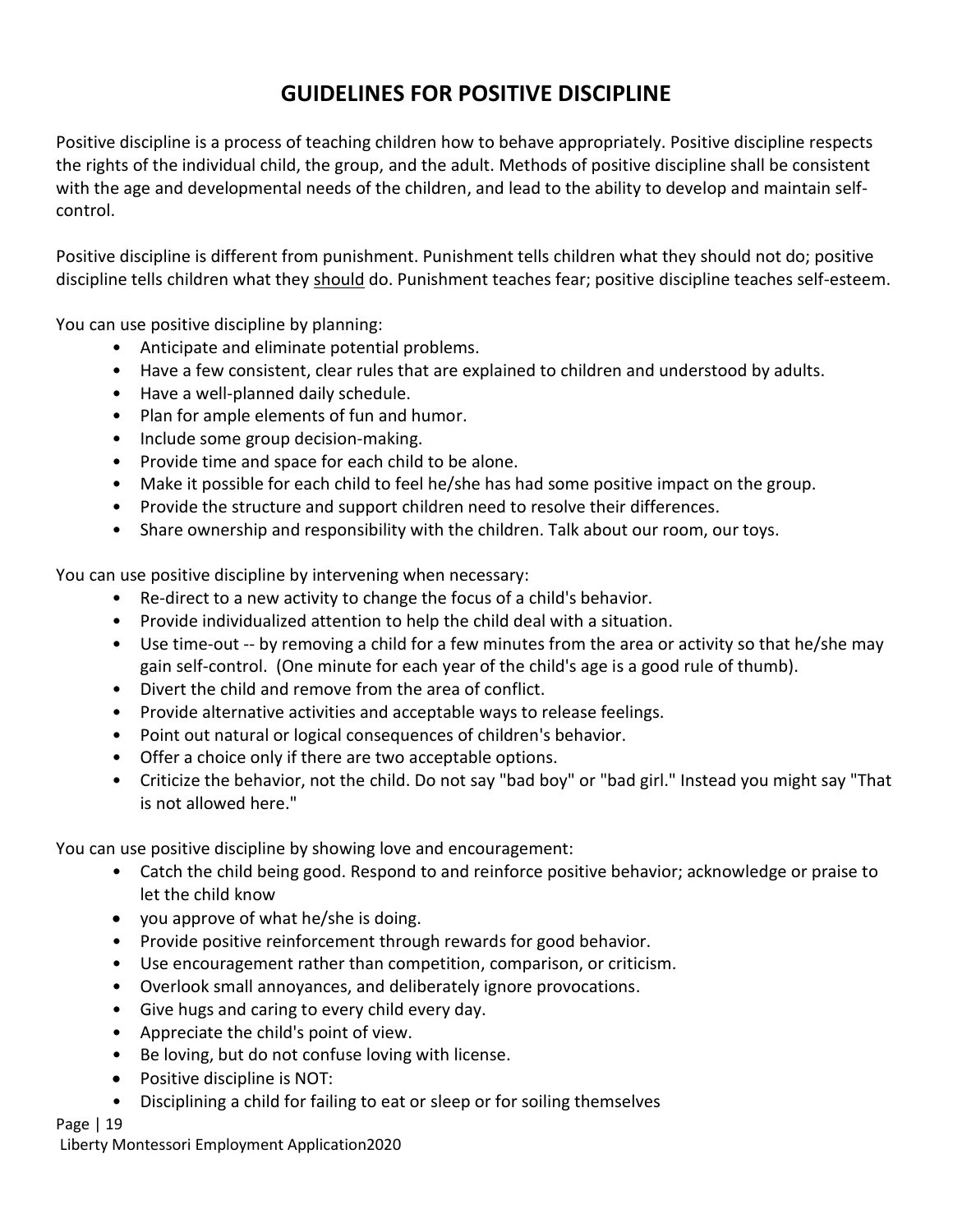- Hitting, shaking, or any other form of corporal punishment
- Using abusive language, ridicule, harsh, humiliating, or frightening treatment or any other form of emotional
- punishment of children
- Engaging in or inflicting any form of child abuse and/or neglect
- Withholding food, emotional responses, stimulation, or opportunities for rest or sleep
- Requiring a child to remain silent or inactive for an inappropriately long period of time

Positive discipline takes time, patience, repetition, and the willingness to change the way you deal with children. But it is worth it because positive discipline works.

With signature, I agree that I have received and have read this statement.

Employee's Name: <u>Discussion</u>

Employee's Signature \_\_\_\_\_\_\_\_\_\_\_\_\_\_\_\_\_\_\_\_\_\_\_\_\_\_\_\_\_\_\_\_\_\_\_\_\_\_\_\_\_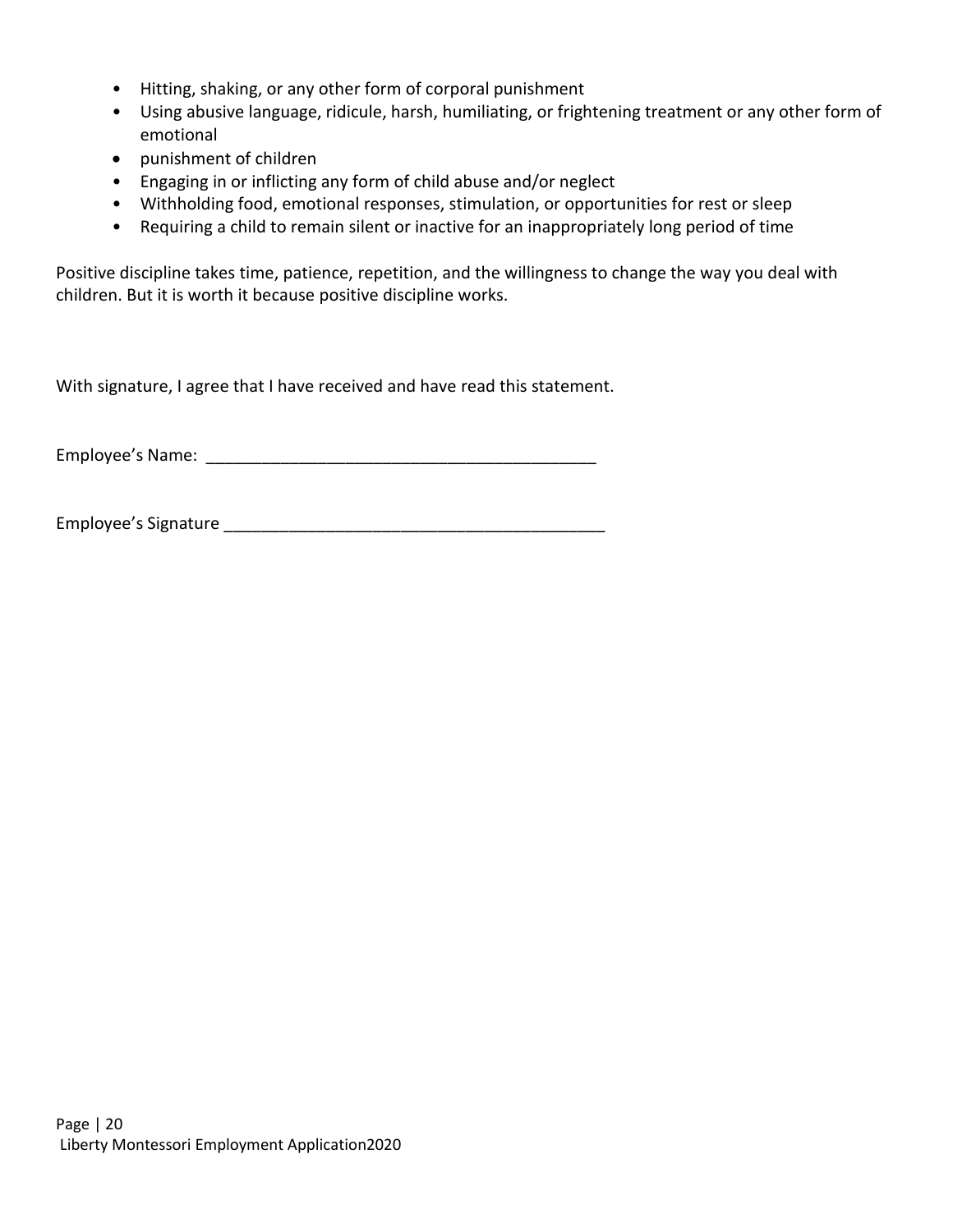Dear Valued Staff Members,

Liberty Montessori: The Place for Learning LLC offer health insurance as part of its benefit package.

#### **Health Insurance**:

Currently, we are giving our employees the opportunity to enroll. If you want to participate, please let us know. Please note, if you decide to enroll, your contribution to the health insurance policy would be automatically deducted from your bi-weekly payroll.

To give you an idea of the co-payments, we conducted a preliminary assessment of the copay you might be responsible for, if you enroll. Based on this assessment, the **monthly copay** may range between:

- Single (age 30): \$642.24\*
- Single (ages 54): \$978.59\*

\*Please bear in mind that figures are not definite and may vary based on your specific circumstances. If you want to get specific information, please let us know and we will have our agent prepare an estimate for you.

You also have the right to waiver your participation. If you elect to waive your participation, you must do so in writing. Attached is a form that you need to complete and return to Liberty Montessori: The Place for Learning indicating your preference to waive participation.

Please sign below and indicate whether you will be participating. If not, complete the attached form and return it to Ivonne Barreras before your first date of physical employment.

| <b>Heath Insurance:</b>                                                       |       |
|-------------------------------------------------------------------------------|-------|
| Participating                                                                 |       |
| Not Participating (Please complete, notarize and return the attached waiver.) |       |
| Name:                                                                         | Date: |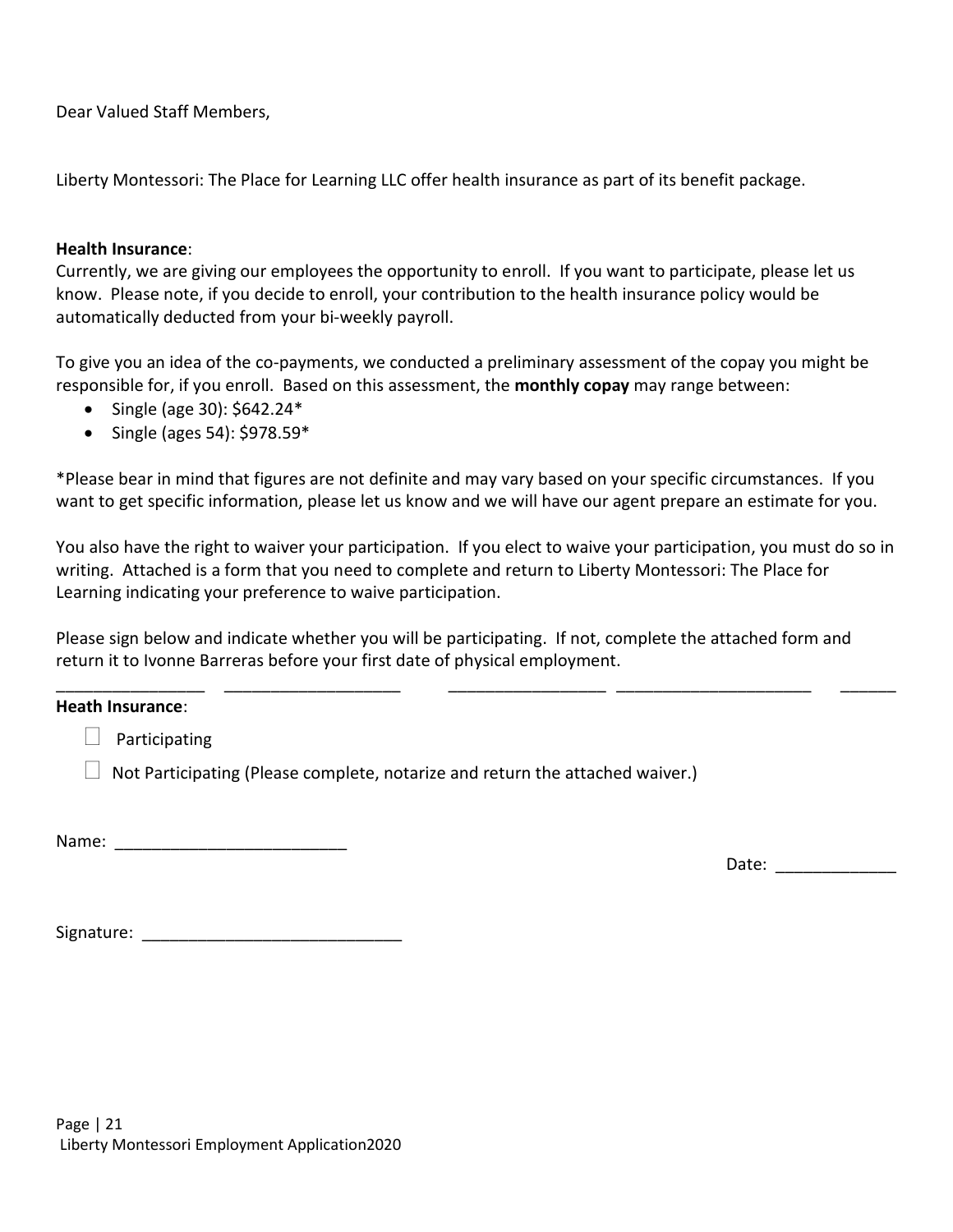## $\textcolor{red}{\textbf{1}}\hspace{-2.5pt}\text{UnitedHealthcare}^*$

Oxford Oxford Health Plans (NJ), Inc. / Oxford Health Insurance, Inc.

### **New Jersey Large Employer Health Benefits Waiver of Coverage**

| Local Address: P.O. Box<br>Hot Springs, AR 71903 - 800-                    |                                 |                |                                                                                                                          | 29142,<br>889- |  |
|----------------------------------------------------------------------------|---------------------------------|----------------|--------------------------------------------------------------------------------------------------------------------------|----------------|--|
| 7658 - www.oxfordhealth.com                                                |                                 |                |                                                                                                                          |                |  |
| Group Name:                                                                |                                 |                |                                                                                                                          |                |  |
| Policyholder Name:                                                         |                                 |                |                                                                                                                          |                |  |
| Group Number:                                                              | Last                            | First          | Middle Initial                                                                                                           |                |  |
| Employee Name:                                                             |                                 |                |                                                                                                                          |                |  |
| Employee SSN:<br><b>Marital Status:</b>                                    | $\Box$ Single<br>$\Box$ Married | $\Box$ Widowed | $\Box$ Divorced                                                                                                          |                |  |
| Date of Employment:                                                        |                                 |                |                                                                                                                          |                |  |
| Date of Birth:                                                             |                                 |                |                                                                                                                          |                |  |
| Health Plans (NJ), Inc. / Oxford Health Insurance, Inc. I refuse coverage: |                                 |                | I was given the opportunity to enroll in this plan of group health benefits offered by my employer and insured by Oxford |                |  |
| Reason for Refusal (Please check all appropriate boxes.)                   |                                 |                |                                                                                                                          |                |  |
| $\Box$ Other group coverage sponsored by my employer                       |                                 |                |                                                                                                                          |                |  |
| $\Box$ Other group coverage sponsored by my spouse's employer              |                                 |                |                                                                                                                          |                |  |
| $\Box$ Other group coverage sponsored by another organization              |                                 |                |                                                                                                                          |                |  |
|                                                                            |                                 |                |                                                                                                                          |                |  |
|                                                                            |                                 |                |                                                                                                                          |                |  |
| Signature of Employee                                                      |                                 |                | Date                                                                                                                     |                |  |

Signature of Benefits Administrator Date and School and Date Date Date

NJ-04-412 Rev 1 02-2013 6962 R4 UHCNJ659264-000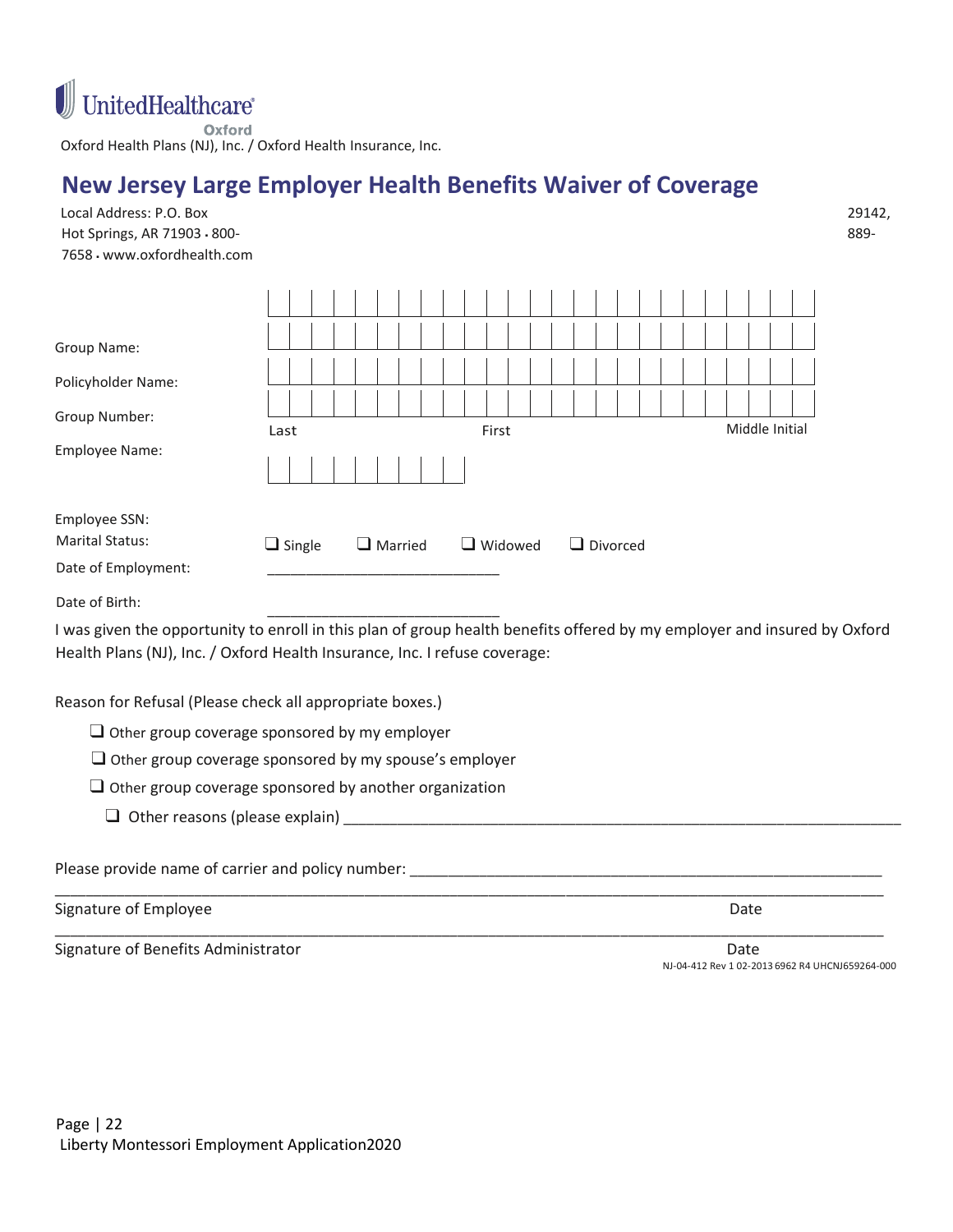#### **POLICY INSTRUCTION AND MEDIA RELEASE FORM**

Liberty Montessori is proud of the achievements of our faculty and students and often publicizes the many successful programs, projects, and activities with photos and a record of activities happening during the student's school year. Photos and Videotaping of teachers and students engaged in learning activities may be sent to parents and featured consequent to media releases.

Additionally, there are occasions in our school when photographs are taken of teachers and students engaged in educational activities. Frequently, such photographs include individual students, as well as, group pictures and may appear in local newspapers. Often students are identified by name in such photographs.

There are occasions in our school when photographs are taken of teachers and students engaged in educational activities. Such photographs may be used to support the newsletter or other internal communication. In these instances, the photographs are emailed to the Head Teacher or her designee. Staff members who take the photographs may use their personal cameras or other device for the purposes of photographic imaging. In these instances, staff is required to delete images from their personal devices. The school also deletes images from its computers immediately after utilizing the photos.

Before taking and/or publishing any pictures or videos, we ask for the permission of the enrolled student's parent/guardian. Please indicate your approval with a checkmark in the box and your signature below or in the alternative indicate your preference.

We cannot do this on a case by case basis. If you do not agree, your child will not be photographed at our school and may not participate in activities where we are unable to control the use of photography/video by other participants.

\_\_\_\_\_\_\_\_\_\_\_\_\_\_\_\_\_\_\_\_\_\_\_\_\_\_\_\_\_\_\_\_\_ \_\_\_\_\_\_\_\_\_\_\_\_\_\_\_

\_\_\_\_\_\_\_\_\_\_\_\_\_\_\_\_\_\_\_\_\_\_\_\_\_\_\_\_\_\_\_\_\_ \_\_\_\_\_\_\_\_\_\_\_\_\_\_\_

Staff (print) Date

Staff Signature Date Date Date

Video/Photographing/Media Permission (Please write yes or no in the box)



Yes, I agree to have my own likeness used in photography and/or video/media by Liberty Montessori solely for the purposes of promoting program activities.



No, I do agree to have my own likeness used in photography/video/media by Liberty Montessori solely for the purposes of promoting program activities.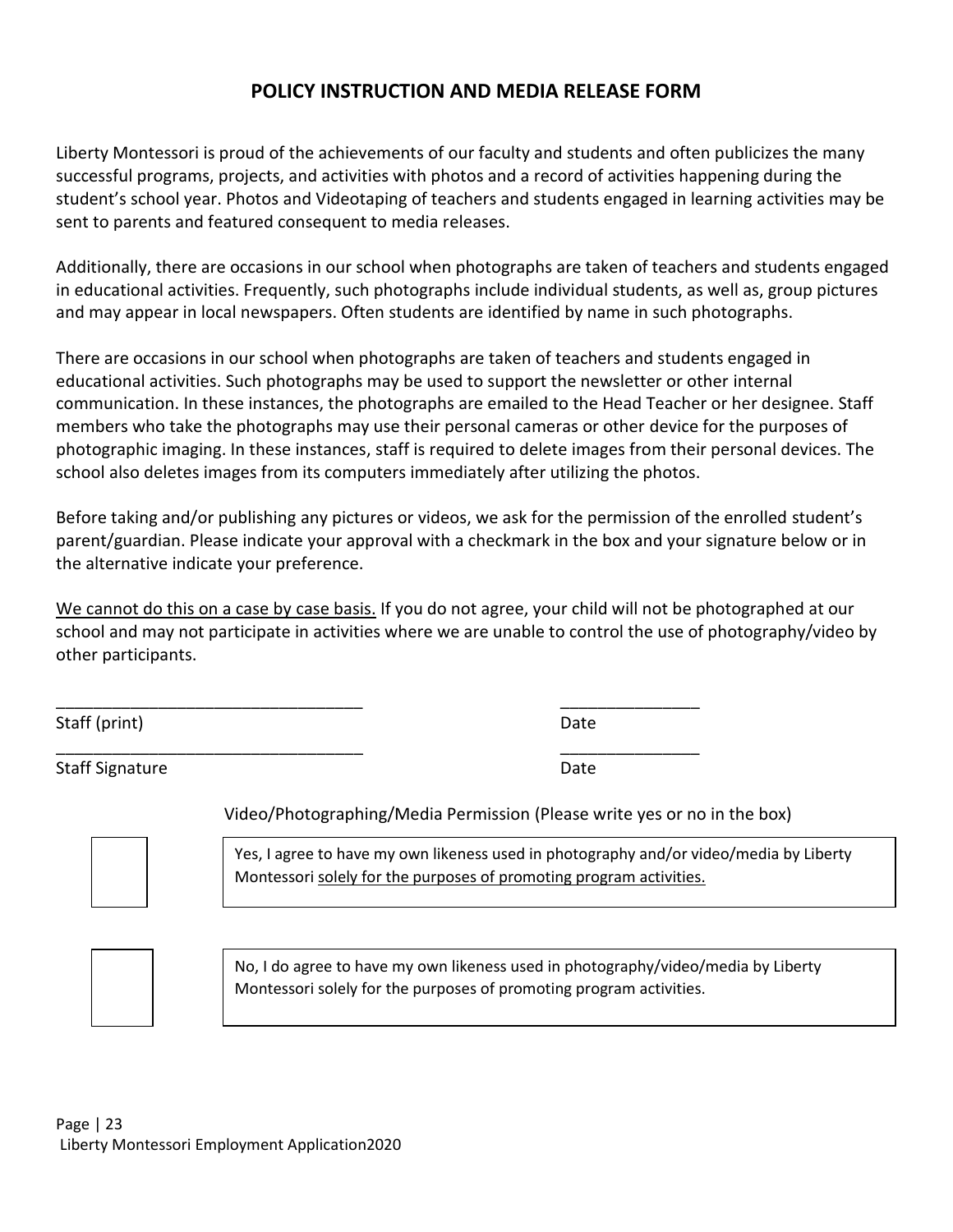### **COMPANY RULES AND OPERATIONAL POLICIES**

As a few first steps in the policies I am drafting a guide what our new normal looks like, I want to share this message to help guide you as you prepare for this coming week:

- 1. Please bring a copy of your testing results for the state, as soon as you are done with the process and receive them. This testing should be done regularly, and I will work with JC DOH to find out how/if I can help facilitate this for us. Moving forward, this type of compensation may not be manageable, but I want to thank you for your current actions. This is one way- the first way.
- 2. Please purchase and bring 6 pairs of scrubs, a pair of inexpensive sneakers, a bar of soap and plastic soap holder small enough to hold it that fit into your scrub pocket, and thermometer for yourself for personal use. Also try to find antibacterial solutions for the school.

Please make sure to bring all with you when you return to work and that your scrubs and work clothing are labeled with your name.

- − Colors you may wear: solids Black, grey, white, or army green will work.
- − The scrubs will be worn one per day unless there is a need to change. At the end of each day, the scrubs go into the designated staff Hamper for washing. The scrubs shall be washed every week along with the other school bedding, etc.
- − Please bring me receipts for the scrubs, sneakers, soap and antibacterial solutions you buy for the school's use.
- − Employees will come to work dressed in their street clothes and change into scrubs and sneakers before the start of their workday, every work day, and then change back to their street clothes at the end of the work day right before leaving, putting the scrubs into a hamper for weekly washing. In addition, our policies will ask you to wipe down the pair of sneakers each day before leaving and the sneakers will remain in the school.

Staff may NOT wear exercise clothing to work and may only wear indoor footwear during the work hours.

- 3. To confirm, without children, our hours shall be 6:30AM to 6:30PM; for families 7:30AM to 6PM.
- 4. Every day, one hour before arriving to work, please send the director a text with a photo of your temperature and the State forms email to [headteachers@theplaceforlearning.org,](mailto:headteachers@theplaceforlearning.org) when you arrive to work you will be required to take your temperature outside/in your car/wherever but prior to entering the building. You will be required to send me a text every time you leave and enter the building stating your name, confirming that you took your temperature and what the results were, daily.
- 5. In addition, each employee must wear a mask, wash the masks every evening and bring them to work to wear during the day in the classrooms. We shall continue to provide gloves and antibacterial soap and solutions but we ask that you come into the school wearing a mask and use it or the face shield we provide should you have to leave the school and come in contact with someone closer than 6 feet.
- 6. Every employee is required to use soap and water to wash their hands as often as feasibly possible but in keeping with our school/DCF/CDC guidelines. There are going to be a lot of changes, but I feel if WE are strong, smart and consistently aware of the policies we will get through this together.

Let me know if you have any questions or concerns with this guidance.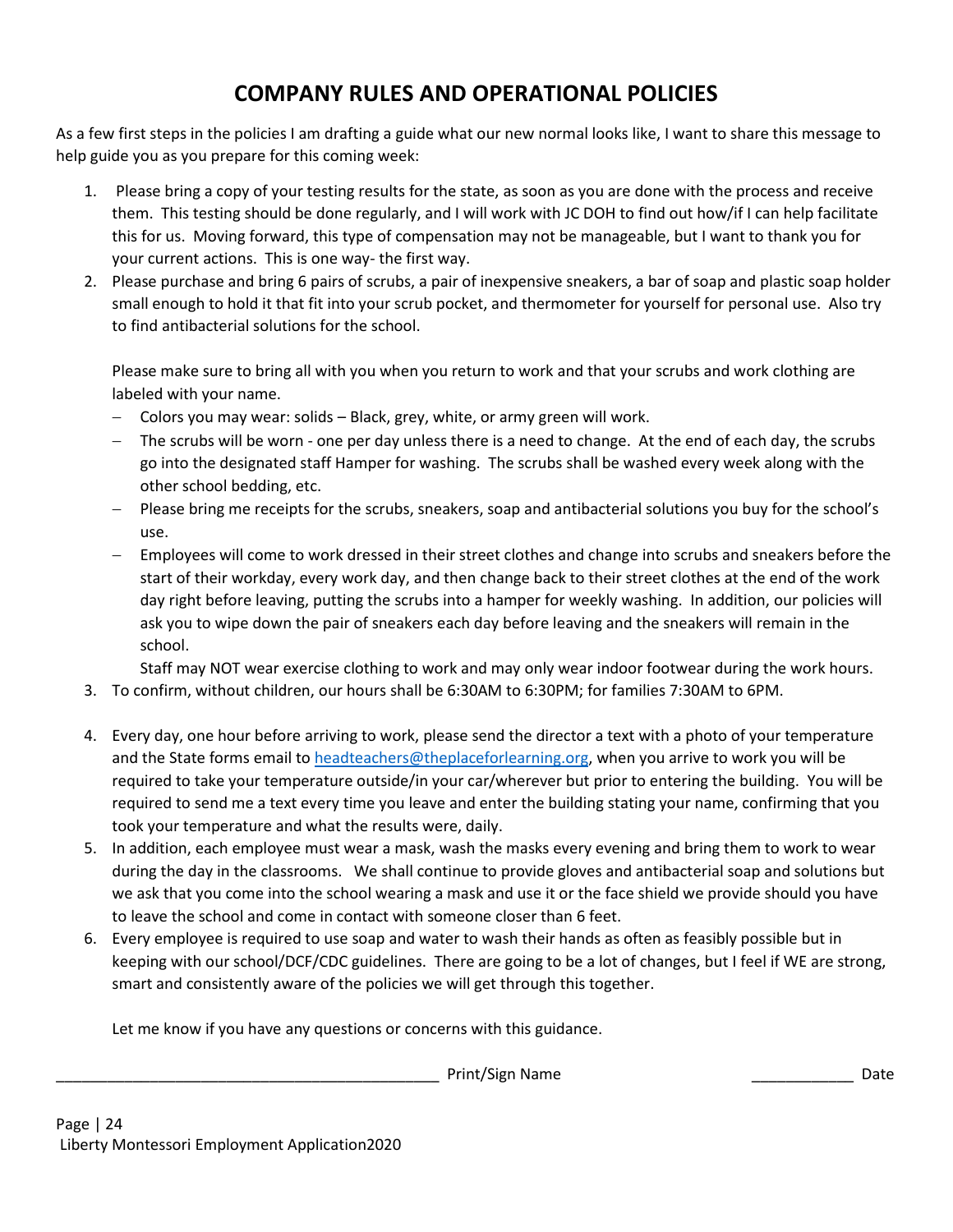### **SAFETY CHECKLIST**

#### **ENVIRONMENT**

- Have I identified and maintained space requirements for all rooms approved by the OOL for children's use?
- Is unapproved space accessible to children?
- Are all surfaces washed and disinfected as required using a commercial disinfectant or a staff-made solution of bleach and water made according to manufacturer's instructions?
- Is indoor equipment sturdy, safe and free of apparent hazards? ( \* Safety )
- Is outdoor equipment sturdy, safe and free of apparent hazards? ( \* Safety )
- Is sharing of items and toys limited to those that can be cleaned and sanitized? ( \* Safety )
- Is equipment, including playground equipment, rotated to ensure they are disinfected between uses?
- Are meals served in the classroom or in a lunchroom using a staggered schedule?
- Has family style dining been eliminated?
- Are all surfaced used for food cleaned and sanitized before and after each use?

#### **RATIOS**

- Do I have adequate staff to meet child/staff ratios?
- Are groups of children limited to no more than 10 children?
- Are interactions between groups of children prohibited?
- Are staff assigned to and remaining with one group?
- Is outdoor play time staggered to ensure a distance of six feet between group when multiple groups are outside?

#### **SAFETY**

- Do I have a designated area where sick children can be separated from well children and provided rest equipment?
- Are children and staff washing their hands as required?
- Are all toxic substances and medications inaccessible to children?
- Are the center's fire protective systems operative at all times?
- Are all exits and egress area are obscured?
- Are exit doors easily operable?
- Is indoor equipment sturdy, safe and free of apparent hazards? ( \* Environment )
- Is outdoor equipment sturdy, safe and free of apparent hazards? ( \* Environment )
- Are children's masks removed during rest or sleep?
- Are children washing their hands upon entering the center?
- Are children washing their hands after playing with toys? Before and after meals, and before and after outdoor play.
- Are children washing their hands before and after meals?
- Are children washing their hands before and after outdoor play?
- Are staff washing their hands before and after meals?
- Are staff washing their hands before and after outdoor play?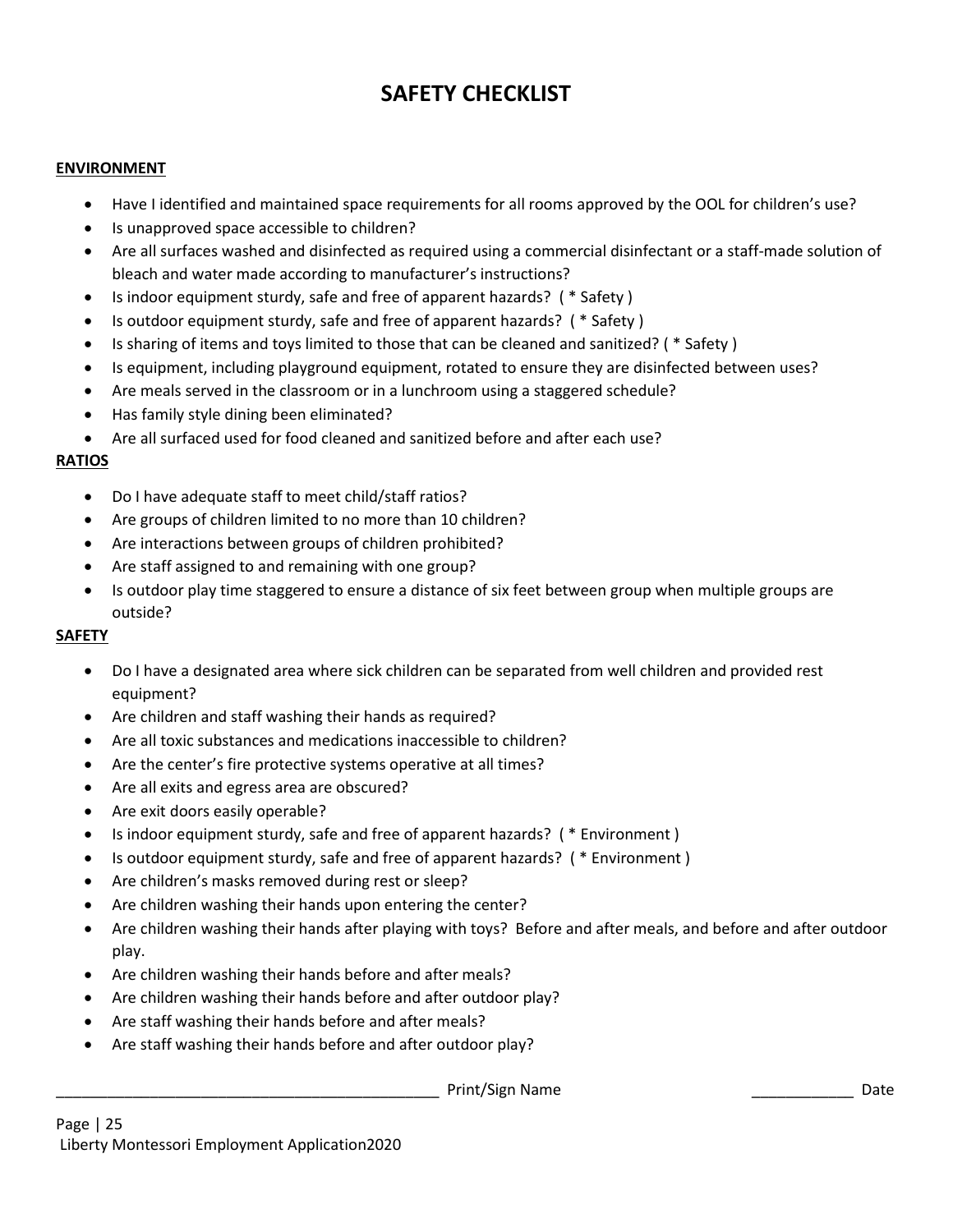- Are staff wearing disposable gloves for all diaper changes?
- Are parents dropping off children at the front door?
- Do staff meet children as they are dropped off and escorting them to their group after completing the Entry Healthy Screening?
- Are drop off and pick up times staggered to avoid people congregating outside the facility?
- Are non-essential visitors prohibited?
- Is sharing of items and toys limited to those that can be cleaned and sanitized? ( \* Environment )
- Are children reminded to not touch their faces? ( \* Staff )
- Are children washing their hands after using items? ( \* Staff )
- Are staff wearing gloves when handling food? ( \* Staff )

#### **SIGNAGE**

• Is my License prominently posted in each building?

#### **STAFF**

- Are staff Child Abuse Record Information (CARI) available for inspection?
- Are staff Criminal History Record Information (CHRI) available for inspection?
- Are necessary actions taken to ensure the children's health, safety and well-being?
- Is the Daily Log of Child and Staff Entry Health Screenings and Attendance to OOL complete during entry health screenings?
- Have I submitted the completely Daily Log of Child and Staff Entry Health Screenings and Attendance to OOL each day?
- Are all staff wearing cloth masks while working?
- Are children over the age of 2 encouraged to wear masks when appropriate and safe?
- Are staff washing their hands before and after meals?
- Are staff washing their hands before and after outdoor play?
- Are staff wearing disposable gloves for all diaper changes?
- Do staff meet children as they are dropped off and escorting them to their group after completing the Entry Healthy Screening? ( \* Safety )
- Are children reminded to not touch their faces? ( \* Safety )
- Are children washing their hands after using items? ( \* Safety )
- Are staff wearing gloves when handling food? ( \* Safety )

#### **SUPPLIES**

• Do I have enough supplies, furniture and equipment for the required activities?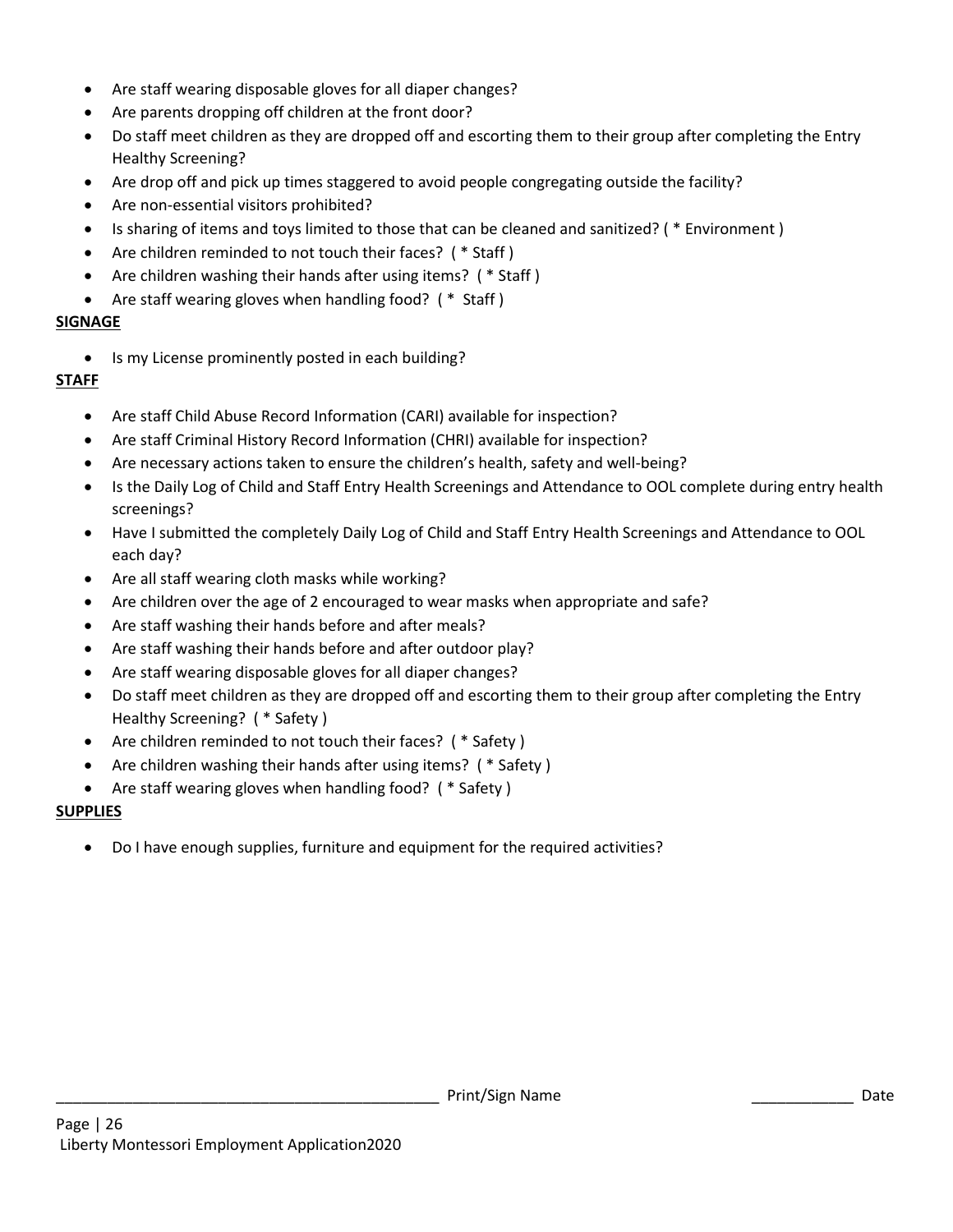### **FOLLOW THE CDC GUIDELINES**

- 1. Do you are your child have a temperature? Check child and parent upon arrival. Parents please provide your own thermometer to be kept in the child's bag.
- 2. Have or any family member traveled to a country or place where COVID-19 is present? Or do you or have you been in contact with COVID-19?
- 3. Have you or any family members have signs of illness? I.e. cough, fever, sore throat, etc.: in the last 15 hours. --

#### **If Your Child Care Program Remains Open**

-

Childcare programs that remain open during COVID-19 pandemic should address these additional considerations:

- Implement *social distancing strategies.*
- Intensifying *cleaning and disinfecting efforts*.
- Modify *drop off and pick up procedures*.
- Implement *screening procedures upon arrival*.
- Maintain an adequate ratio of staff to children to ensure safety.
	- $\circ$  Plan ahead and recruit those with childcare experience to ensure you have a roster of substitute caregivers who can fill in if your staff members are sick or stay home to care for sick family members.
- When feasible, staff members and older children should *wear face coverings* within the facility. Cloth face coverings should NOT be put on babies and children under age two because of danger of suffocation.

Some schools, child care programs, and service organizations are supporting their communities by providing temporary or emergency child care services for the children of essential service providers such as first responders, healthcare workers, transit or food retail workers, and persons who do not have paid leave, cannot work from home, or do not have a family caregiver at home.

If you re-purpose your school or service facility as an emergency or temporary childcare center, please follow CDC guidance for administrators or child care programs and K-12 schools.

- Be sure to follow state and local childcare licensing policies and regulations. Specifically, all facilities should continue to adhere to their state and local licensing policies unless otherwise notified by their local health department.
- Guidance may also be provided by the department of education and/or health department in your state, city, or locality.

#### **Social Distancing Strategies**

Work with your local health officials to determine a set of strategies appropriate for your community's situation. Continue using preparedness strategies and consider the following social distancing strategies: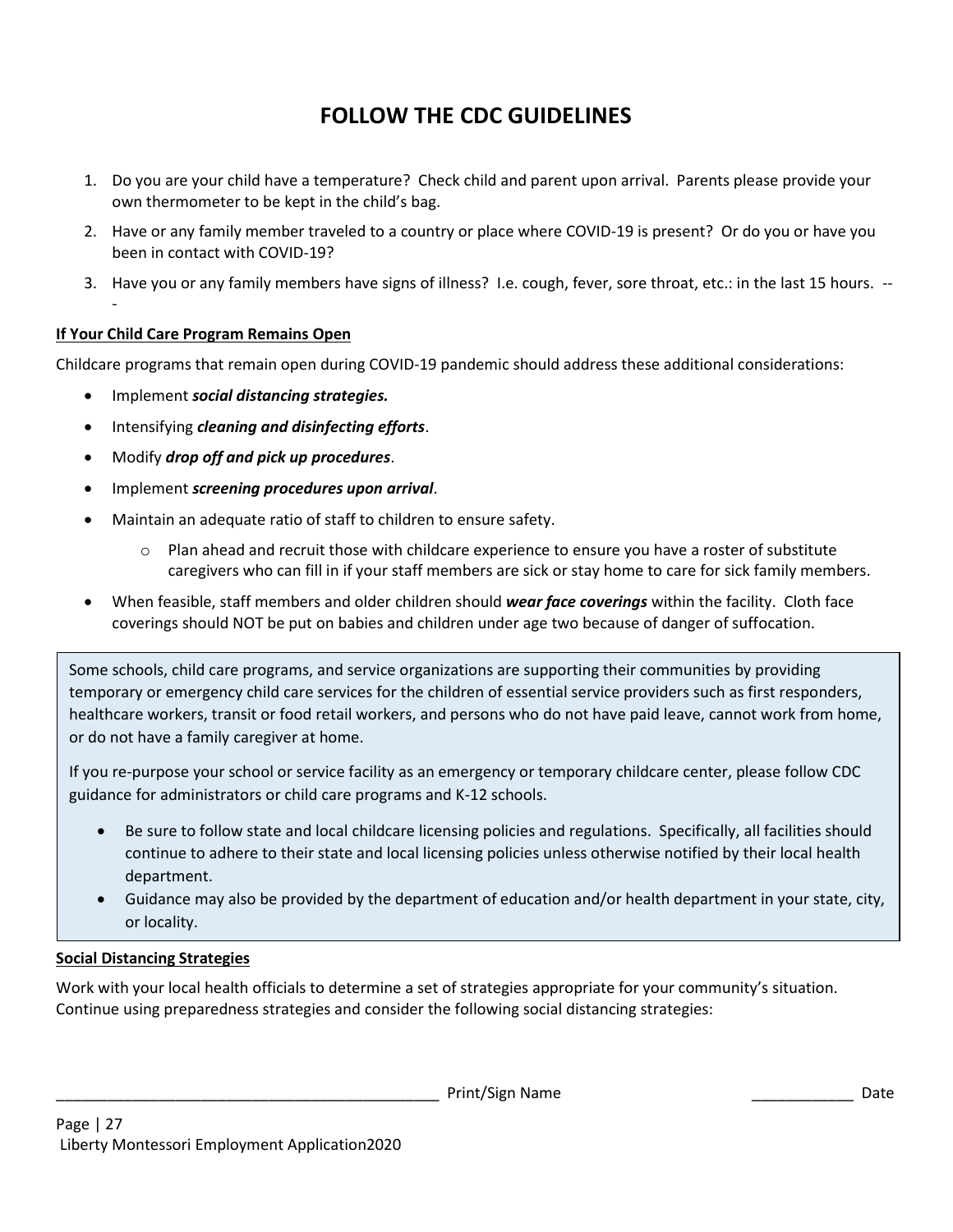- If possible, childcare classes should include the same group each day, and the same child care providers should remain with the same group each day. If your childcare program remains open, consider creating a separate classroom or group for the children and healthcare workers and other first responders. If your program is unable to create a separate classroom, consider serving only children of healthcare workers and first responders.
- Cancel or postpone special events such as festivals, holiday events, and special performances.
- Consider whether to alter or halt daily group activities that may promote transmission.
	- o Keep each group of children in a separate room.
	- o Limit the mixing of children, such as staggering playground times and keeping groups separate for special activities such as art, music, and exercising.
	- $\circ$  If possible, at nap time, ensure that children's nap time mats (or cribs) are spaced out as much as possible, ideally 6 feet apart. Consider placing children head to toe in order to further reduce the potential for viral spread.
- Consider staggering arrival and drop off times and/or have child care providers come outside the facility to pick up the children as they arrive. Your plan for curb side drop off and pick up should limit direct contact between parents and staff members and adhere to social distancing recommendations.
- Consider staggering arrival and drop off times and/or have child care providers come outside the facility to pick up the children as they arrive. Your plan for curb side drop off and pick up should limit direct contact between parents and staff members and adhere to social distancing recommendations.
- If possible, arrange for administrative staff to telework from their home.

#### **Parent Drop-Off and Pick-Up**

- Hand hygiene stations should be set up at the entrance of the facility, so that children can clean their hands before they enter. If a sink with soap and water is not available, provide hand sanitizer with at least 60% alcohol next to parent sign-in sheets. Keep hand sanitizer out of children's reach and supervise use. If possible, place sign-in stations outside, and provide sanitary wipes for cleaning pens between each use.
- Consider staggering arrival and drop-off times and plan to limit direct contact with parents as much as possible.
	- o Have child care providers greet children outside as they arrive.
	- $\circ$  Designate a parent to be the drop off/pick up volunteer to walk all children to their classroom, and at the end of the day, walk all children to their cars.
	- $\circ$  Infants should be transported in their car seats. Store car seats out of children's reach.
- Ideally, the same parent or designated person should drop off and pick up the child every day. If possible, older people such as grandparents or those with serious underlying medical conditions should not pick up children, because they are more at risk for sever illness from COVID-19.

#### **Screen Children Upon Arrival (if possible)**

Persons who have a fever of 100.4°F (38.0°C) or above or other signs of illness should not be admitted to the facility. Encourage parents to be on the alert for signs of illness in their children and to keep them home when they are sick. Screen children upon arrival, if possible.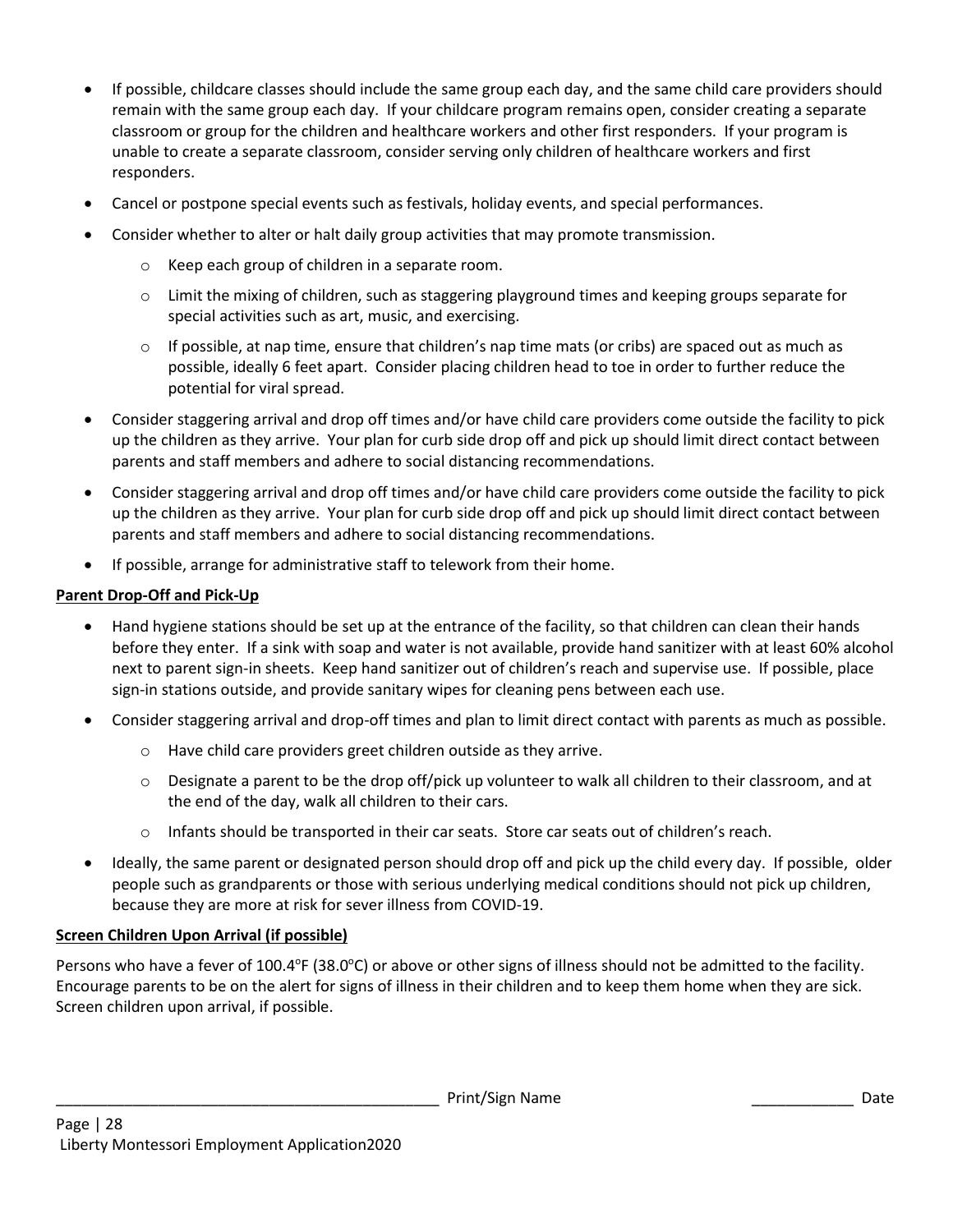There are several methods that facilities can use to protect their workers while conducting temperature screenings. The most protective methods incorporate social distancing (maintaining a distance of 6 feet from others) or physical barriers to eliminate or minimize exposures due to close contact to a child who has symptoms during screening.

#### **Examples of Screening Methods**

#### **Reliance on Social Distancing (example 1)**

- Ask parents/guardians to take their child's temperature either before coming to the facility or upon arrival at the facility. Upon their arrival, stand at least 6 feet away from the parent/guardian and child.
- Ask the parent/guardian to confirm that the child does not have a fever, shortness of breath or cough.
- Make visual inspection of the child for signs of illness, which could include flushed cheeks, rapid breathing or difficulty breathing (without recent physical activity), fatigue, or extreme fussiness.
- You do not need to wear personal protective equipment (PPE) if you can maintain a distance of 6 feet.

#### **Reliance on Barrier Partition Controls (example 2)**

- Stand behind a physical barrier, such as a glass or plastic window or partition that can serve to protect the staff member's face and mucous membranes from respiratory droplet that may be produced if the child being screened sneezes, coughs, or talks.
- Make a visual inspection of the child for signs of illness, which could include flushed cheeks, rapid breathing or difficulty breathing (without recent physical activity), fatigue, or extreme fussiness.
- Conduct temperature screening (follow steps below).
	- o Perform hand hygiene.
	- $\circ$  Wash your hands with soap and water for 20 seconds. If soap and water are not available, use a hand sanitizer with at least 60% alcohol.
- Put on disposable gloves.
- Check the child's temperature, reaching around the partition or through the window.
- Make sure your face stays behind the barrier at all times during the screening.
- If perming a temperature check on multiple individuals, ensure that you use a clean pair of gloves for each child and that the thermometer has been thoroughly cleaned in between each check.
- If you use disposable or non-contact (temporal) thermometers and you did not have physical contact with the child, you do not need to change gloves before the next check.
- If you use non-contact thermometers, clean them with an alcohol wipe (or isopropyl alcohol on a cotton swab) between each client. You can reuse the same wipe as long as it remains wet.

#### **Reliance on Personal Protective Equipment (example 3)**

If social distancing or barrier/partition controls cannot be implemented during screening, personal protective equipment (PPE) can be used when within 6 feet of a child. However, reliance on PPE alone is a less effective control and more difficult to implement, given PPE shortages and training requirements.

• Upon arrival, wash your hands and put on a facemask, eye protection (goggles or disposable face shield that fully covers the front and side of the face), and a single pair of disposable gloves. A gown could be considered if extensive contact with a child is anticipated.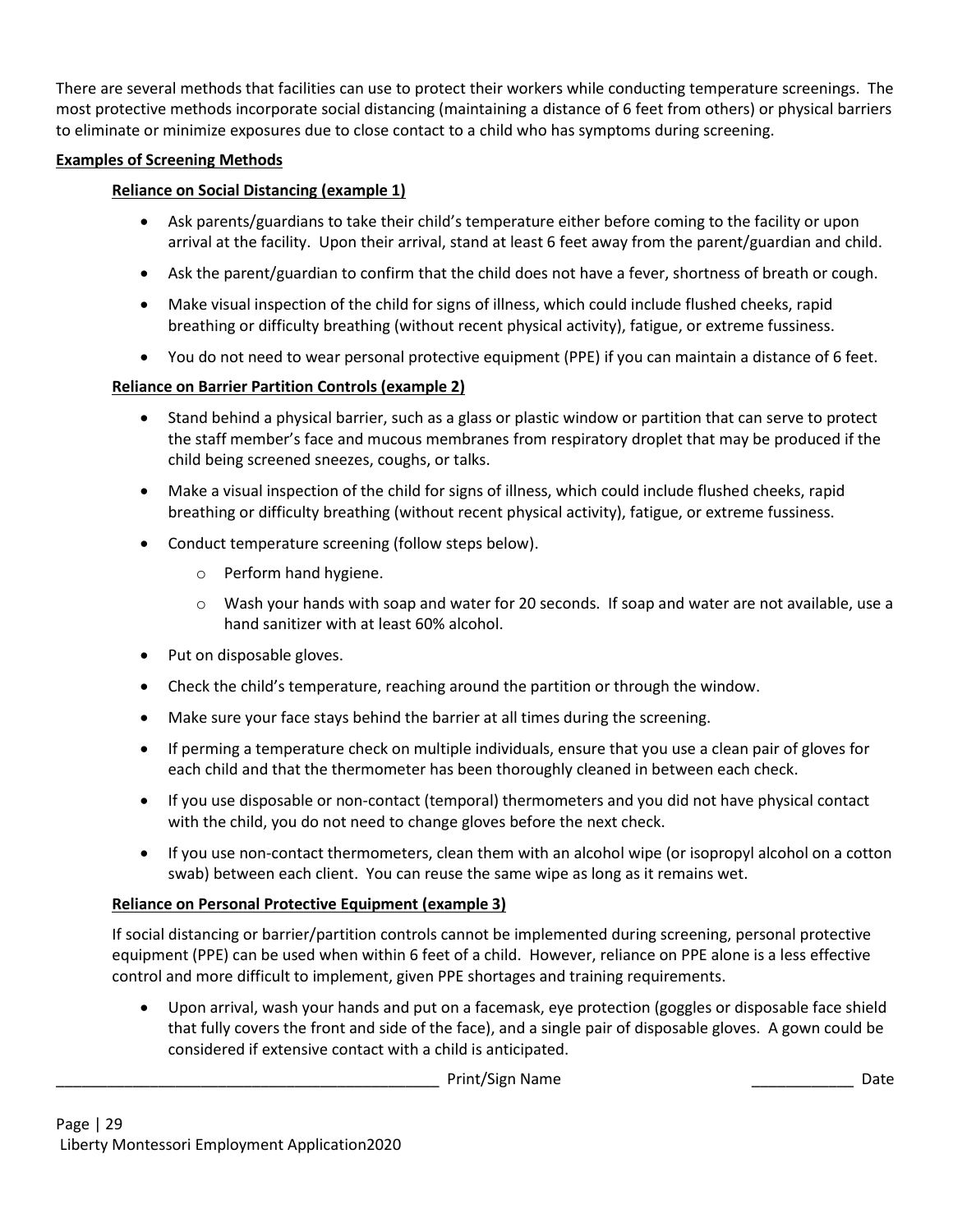- Make a visual inspection of the child for signs of illness, which could include flushed cheeks, rapid breathing or difficulty breathing (without recent physical activity), fatigue, or extreme fussiness, and confirm that the child is not experiencing coughing or shortness of breath.
- Take the child's temperature.
	- $\circ$  If performing a temperature check on multiple individuals, ensure that you us a clean pair of gloves for each child and that the thermometer has been thoroughly cleaned in between each check.
	- $\circ$  If you use disposable or non-contact (temporal) thermometers and did not have physical contact with an individual, you do not need to change gloves before the next check.
	- $\circ$  If you use non-contact thermometers, clean them with an alcohol wipe (or isopropyl alcohol on a cotton swab) between each client. You can use the same wipe as long as it remains wet.
- After each screening, remove and discard PPE, and wash hands.
- Use an alcohol-based hand sanitizer that contains at least 60% alcohol-based hand sanitizer or wash hands with soap and water for at least 20 seconds.
- If hands are visibly soiled, soap and water should be used before using alcohol-based hand sanitizer.
- If your staff does not have experience in using PPE:
	- $\circ$  Check to see if your facility has guidance on how to don and doff PPE. The procedure to don and doff should be tailored to the specific type of PPE that you have available at your facility.
	- $\circ$  If your facility does not have specific guidance, the CDC has recommended sequences for donning and doffing PPE.

#### **Clean and Disinfect**

Caring for Our Children (CFOC) provides national standards for cleaning, sanitizing and disinfection of educational facilities for children. Toys that can be put in the mouth should be cleaned and sanitized (see below). Other hard surfaces, including diaper changing stations, doorknobs, and floors can be disinfected.

Intensifying cleaning and disinfection efforts:

- Facilities should develop a schedule for cleaning and disinfecting.
- Routinely clean, sanitize, and disinfect surfaces and objects that are frequently touched, especially toys and games. This may also include cleaning objects/surfaces not ordinarily cleaned daily such as doorknobs, light switches, classroom sink handles, countertops, nap pads, toilet training potties, desks, chairs, cubbies, and playground structures. Use cleaners typically used at your facility.
- Us all cleaning products according to the directions on the labels. For disinfection, most common EPAregistered, fragrance-free household disinfectants should be effective. A list of products that are EPA-approved for use against the virus that causes COVID-19 is available online. If surfaces are dirty, they should be cleaned using a detergent or soap and water prior to disinfection. Follow the manufacturer's instructions for concentration, application method, and contact time for all cleaning and disinfection products.
- If possible, provide EPA-registered disposable wipes to childcare providers and other staff members so that commonly used surfaces such as keyboards, desks, and remote controls can be wiped down before use. If wipes are not available, please refer to CDC's guidance on *disinfection for community settings*.
- All cleaning materials should be kept secure and out of the reach of children.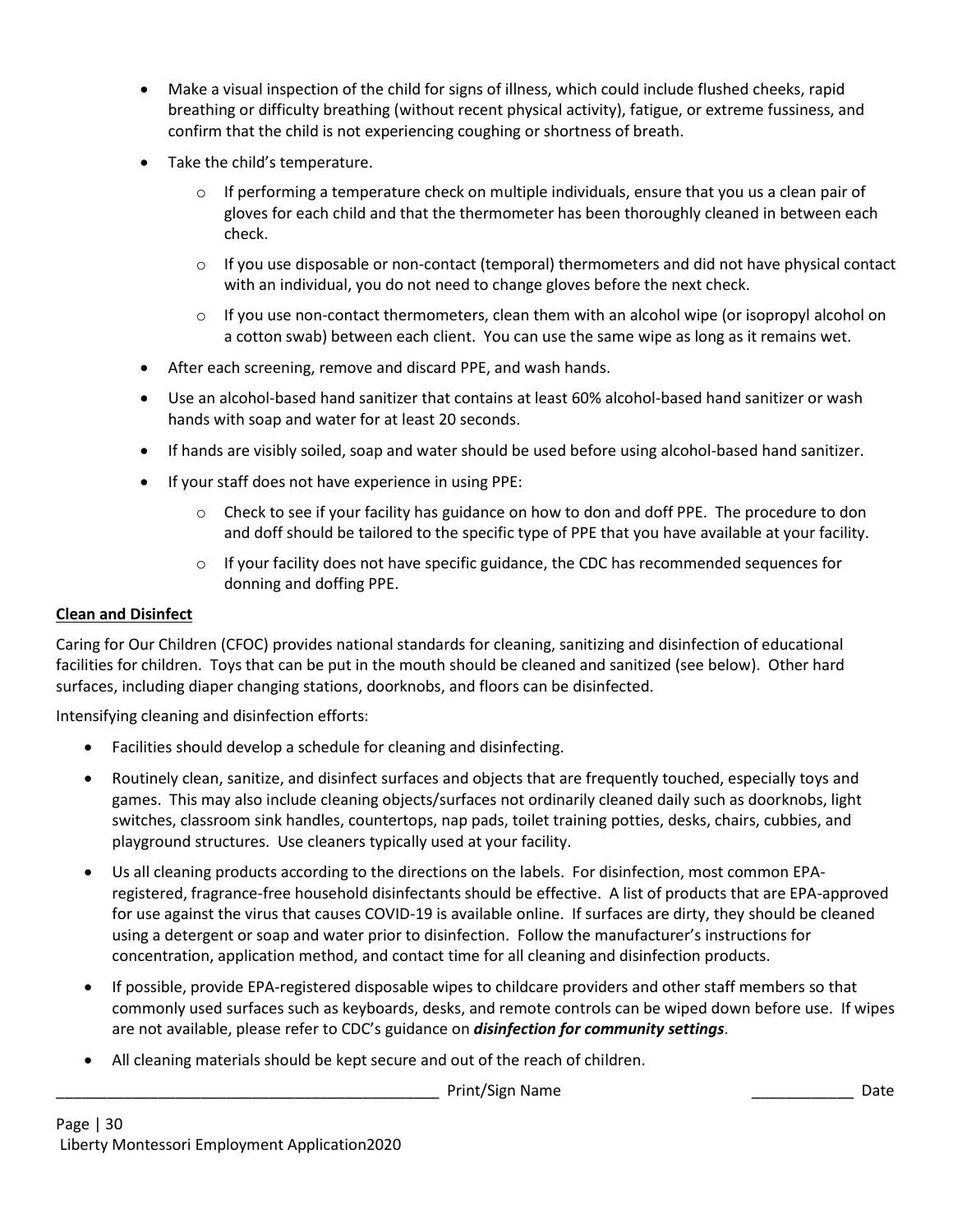• Cleaning products should not be used near children, and staff should ensure that there is adequate ventilation when using these products to prevent children from inhaling toxic fumes.

#### **Clean and Sanitize Toys**

- Toys that cannot be cleaned or sanitized should not be used.
- Toys that children have placed in their mouths or that are otherwise contaminated by body secretions or excretions should be set aside until they are cleaned by hand by a person wearing gloves. Clean with water and detergent, rinse, sanitize with EPA-registered disinfectant, rinse again, and air dry. You may also clean in a mechanical dishwasher. Be mindful of items more likely to be placed in a child's mouth, like play food, dishes, and utensils.
- Machine washable cloth toys should be used by one individual at a time or should not be used at all. These toys should be laundered before being used by another child.
- Do not share toys with other groups of infants or toddlers, unless they are washed and sanitized before being removed from one group to the other.
- Set aside toys that need to be cleaned. Place in a dish pan with soapy water or put in a separate container marked for "soiled toys". Keep dish pan and water out of reach from children to prevent risk of drowning. Washing with soapy water is ideal method of cleaning. Try to have enough toys that can be rotated through cleanings.
- Children's books, like other paper-based materials, such as mail or envelopes, are not considered high risk for transmission and do not need additional cleaning or disinfection procedures.

#### **Clean and Disinfect Bedding**

• Use bedding (sheets, pillows, blankets, sleeping bags) that can be washed. Keep each child's bedding separate, and consider storing in individually labeled bins, cubbies, or bags. Cots and mats should be labeled for each child. Bedding that touches a child's skin should be cleaned weekly or before use by another child.

#### **Caring for Infants and Toddlers**

#### **Diapering**

When diapering a child, wash your hands and wash the child's hands before you begin, and wear gloves. Follow safe diaper changing procedures. Procedures should be posted in all diaper changing areas. Steps include:

- Prepare (includes putting on gloves)
- Clean the child
- Remove trash (soiled diaper and wipes)
- Replace diaper
- Wash child's hands
- Clean up diapering station
- Wash hands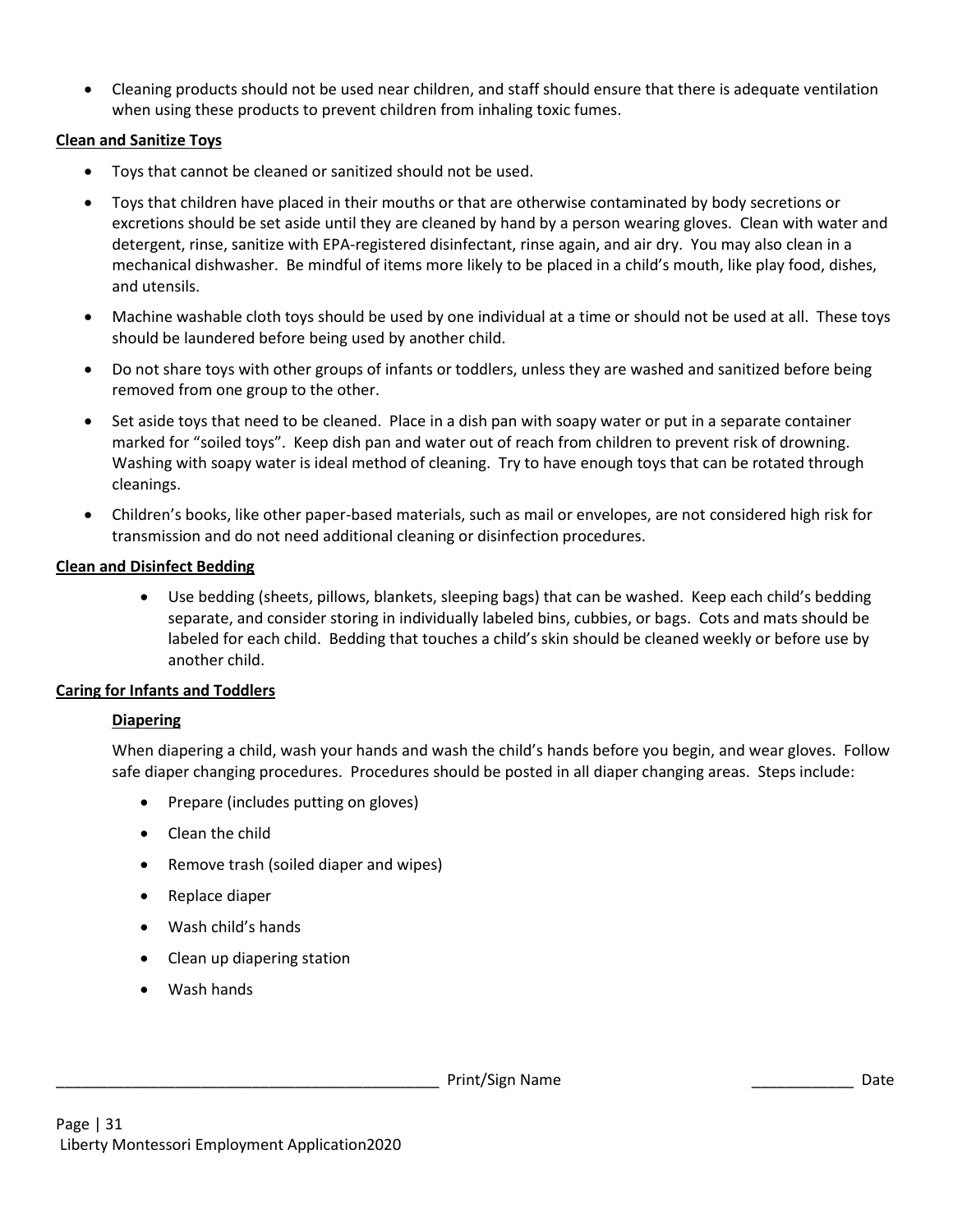After diapering wash your hands (even if you were wearing gloves) and disinfect the diapering area with a fragrance-free bleach that is EPA-registered as a sanitizing or disinfecting solution. If other products are used for sanitizing or disinfecting, they should also be fragrance-free and EPA-registered. If the surface is dirty, it should be cleaned with detergent or soap and water prior to disinfection.

If reusable cloth diapers are used, they should not be rinsed or cleaned in the facility. The soiled cloth diapers and its contents (without emptying or rinsing) should be placed in a plastic bag or into a plastic-lined, hands-free covered diaper pail to give to parents/guardians or laundry service.

#### **Washing, Feeding, or Holding a Child**

It is important to comfort crying, sad, and/or anxious infants and toddlers, and they often need to be held. To the extent possible, when washing, feeding, or holding very young children: Child care providers can protect themselves by wearing and over-large button-down, long sleeved shirt and by wearing long hair up off the collar in a ponytail or other updo.

- Childcare providers should wash their hands, neck, and anywhere touched by a child's secretions.
- Childcare providers should change the child's clothes if secretions are on the child's clothes. The should change the button-down shirt, if there are secretion on it, and wash their hands again.
- Contaminated clothes should be placed in a plastic bag or washed in a washing machine.
- Infants, toddlers, and their providers should have multiple changes of clothes on hand in the child care center or home-based child care.
- Childcare providers should wash their hands before and after handling infant bottles prepared at home or prepared in the facility. Bottles, bottle caps, nipples, and other equipment used for bottle-feeding should be thoroughly cleaned after each use by washing in a dishwasher or by washing with a bottle brush, soap, and water.

#### **Healthy Hand Hygiene Behavior**

- All children, staff, and volunteers should engage in hand hygiene at the following times:
	- o Arrival to the facility an after breaks
	- o Before and after preparing food or drinks
	- o Before and after eating or handling food, or feeding children
	- o Before and after administrating medication or medical ointment
	- o Before and after diapering
	- o After using the toilet or helping a child use the bathroom
	- o After coming in contact with bodily fluid
	- o After handling animals or cleaning up animal waste
	- o After playing outdoors or in sand
	- o After handling garbage
- Was hands with soap and water for at least 20 seconds. If hands are not visibly dirty, alcohol-based hand sanitizers with at least 60% alcohol can be used if soap and water are not readily available.
- Supervise children when they use hand sanitizer to prevent ingestion.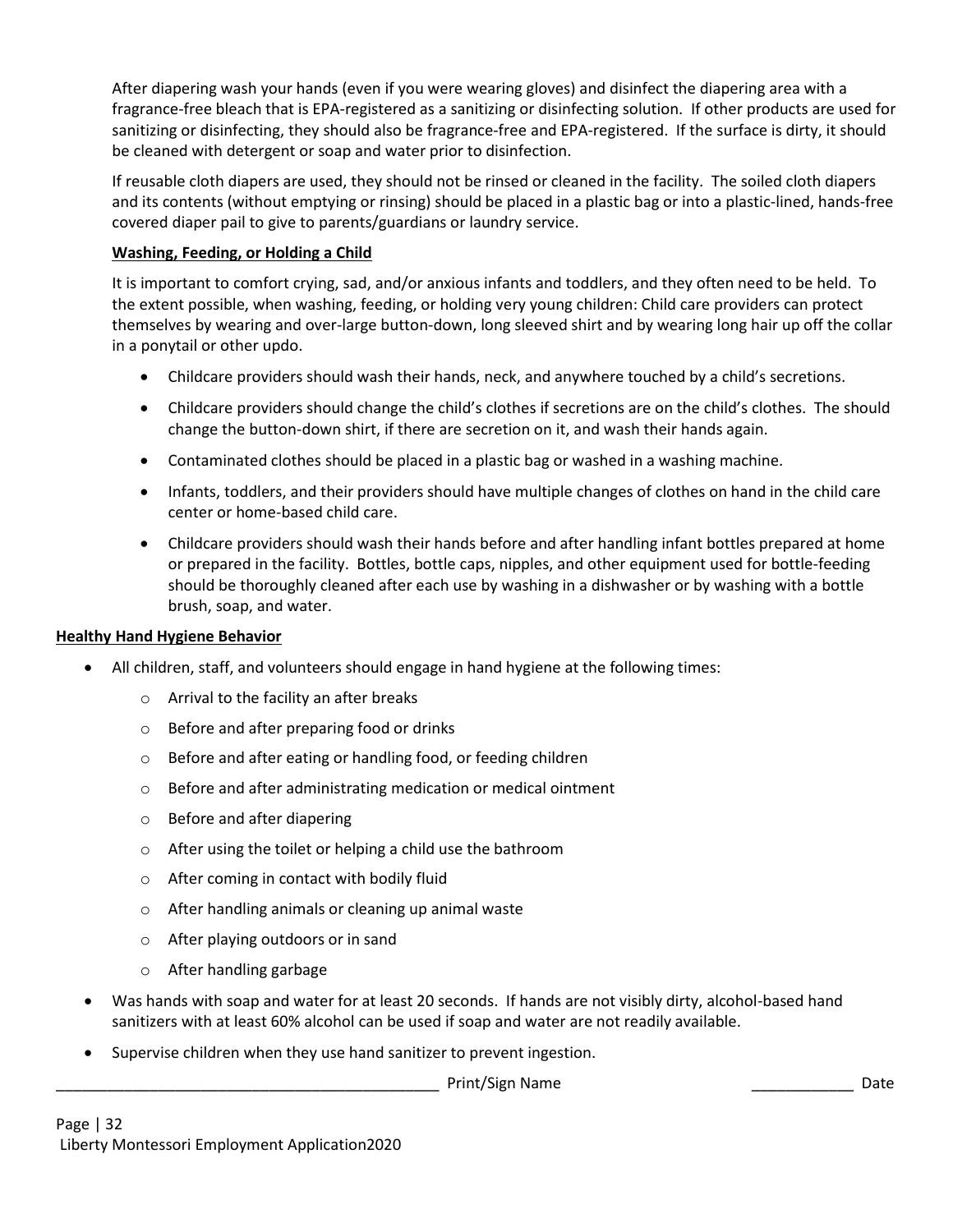- Assist children with handwashing, including infants who cannot wash hands alone.
	- o After assisting children with handwashing, staff should also wash their hands.
- Place posters describing handwashing steps near sinks. Developmentally appropriate posters in multiple languages are available from the CDC.

#### **Food Preparation and Meal Service**

- If a cafeteria or group dining room is typically used, serve meals in classrooms instead. If meals are typically served family-style, plate each child's meal to serve it so that multiple children are not using the same serving utensils.
- Food preparation should not be done by the same staff who diaper children.
- Sinks used for food preparation should not be used for any other purposes.
- Caregivers should ensure children wash hands prior to and immediately after eating.
- Caregivers should wash their hands before preparing food and after helping children to eat.
- Facilities should follow all other applicable federal, state, and local regulation and guidance related to safe preparation of food.

#### **Vulnerable/High Risk Groups**

Based on currently available information and clinical expertise, older adults and people of any age who have serious underlying medical conditions might be at higher risk for sever illness from COVID-19. To protect those at higher risk, it's important that everyone practices healthy hygiene behaviors.

- If you have staff members or teachers over the age of 65 or older, or with serious underlying health conditions, encourage them to talk to their healthcare provider to assess their risk and to determine if they should stay home. Information about COVID-19 in children is somewhat limited, but the information that is available suggests that many children have mild symptoms. However, a small percentage of children have been reported to have more severe illness. If you have children with underlying health conditions, talk to their parents about their risk. Follow children's care plans for underlying health conditions such as an asthma action plan.
- If you have children with disabilities, talk to their parents about how their children can continue to receive the support they need.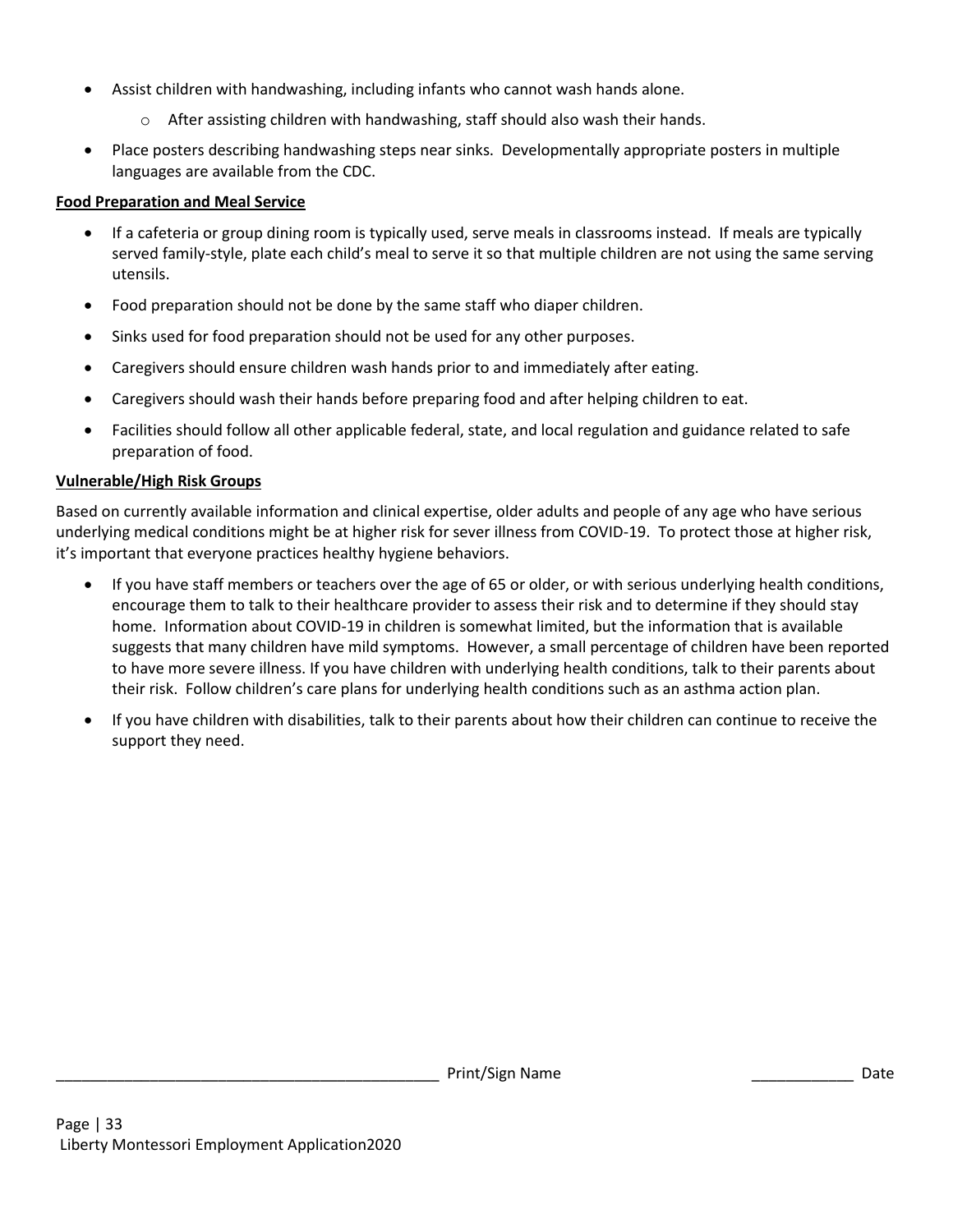### **HOW TO CLEAN AND DISINFECT**

#### **Clean**

- **Wear disposable gloves** to clean and disinfect.
- **Clean surfaces using soap and water, then use disinfectant.**
- Cleaning with soap and water **reduces number of germs, dirt and impurities** on the surface. **Disinfecting kills germs** on surfaces.
- **Practice routine cleaning** of frequently touched surfaces.
	- o More frequent cleaning and disinfection may be required based on level of use.
	- o Surfaces and objects in public places, such as shopping carts and point of sale keypads should be cleaned and disinfected before each use.
- **High touch surfaces include:**
	- $\circ$  Tables, doorknobs, light switches, countertops, handles, desks, phones, keyboards, toilets, faucets, sinks, etc.

#### **Disinfect**

- **Follow the instructions on the label** to ensure safe and effective use of the product. Many products recommend:
	- o Keeping surface wet for a period of time (see product label).
	- $\circ$  Precautions such as wearing gloves and making sure you have good ventilation during use of the product.

**Always read and follow the directions on the label** to ensure safe and effective use.

- Wear skin protection and consider eye protection for potential splash hazards
- Ensure adequate ventilation
- Use no more than the amount recommended on the label
- Use water at room temperature for dilution (unless stated otherwise on the label)
- Avoid mixing chemical products
- Label diluted cleaning solutions
- Store and use chemicals out of the reach of children and pets

You should never eat, drink, breathe or inject these products into your body or apply directly to your skin as they can cause serious harm. Do not wipe or bathe pets with these products or any other products that are not approved for animal use.

- **Diluted household bleach solutions may also be used** if appropriate for the surface.
	- $\circ$  Check the label to see if your bleach is intended for disinfection and has a sodium hypochlorite concentration of 5%–6%. Ensure the product is not past its expiration date. Some bleaches, such as those designed for safe use on colored clothing or for whitening may not be suitable for disinfection.
	- o Unexpired household bleach will be effective against coronaviruses when properly diluted.
	- o **Follow manufacturer's instructions** for application and proper ventilation. Never mix household bleach with ammonia or any other cleanser.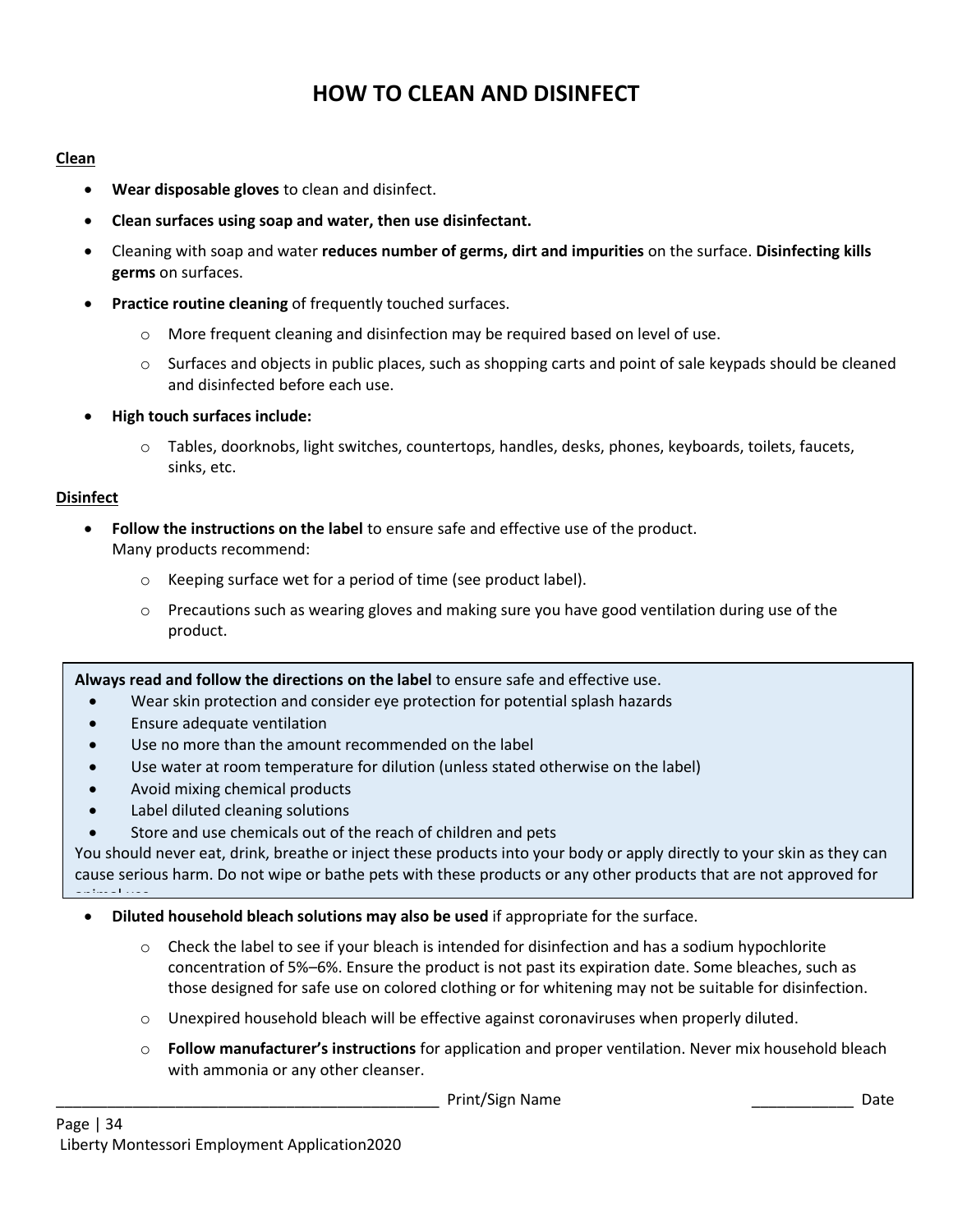- o **Leave solution** on the surface for **at least 1 minute. To make a bleach solution**, mix:
- o 5 tablespoons (1/3rd cup) bleach per gallon of room temperature water

OR

- 4 teaspoons bleach per quart of room temperature water
- Bleach solutions will be effective for disinfection up to 24 hours.
- **Alcohol solutions with at least 70% alcohol may also be used.**

#### **Soft surfaces**

- For soft surfaces such as carpeted floor, rugs, and drapes
- **Clean the surface using soap and water** or with cleaners appropriate for use on these surfaces.
- **Launder items** (if possible) according to the manufacturer's instructions. Use the warmest appropriate water setting and dry items completely.

OR

**Disinfect with an EPA-registered household disinfectant.** [These disinfectants](https://www.epa.gov/pesticide-registration/list-n-disinfectants-use-against-sars-cov-2) icon meet EPA's criteria for use against COVID-19.

• Vacuum as usual.

#### **Electronics**

- For electronics, such as tablets, touch screens, keyboards, remote controls, and ATM machines
- Consider putting a **wipeable cover** on electronics.
- **Follow manufacturer's instruction** for cleaning and disinfecting.
	- o If no guidance, **use alcohol-based wipes or sprays containing at least 70% alcohol**. Dry surface thoroughly.

#### **Laundry**

- For clothing, towels, linens and other items
- Launder items according to the manufacturer's instructions. Use the warmest appropriate water setting and dry items completely.
- **Wear disposable gloves** when handling dirty laundry from a person who is sick.
- Dirty laundry from a person who is sick can be washed with other people's items.
- **Do not shake** dirty laundry.
- Clean and **disinfect clothes hampers** according to guidance above for surfaces.
- Remove gloves, and wash hands right away.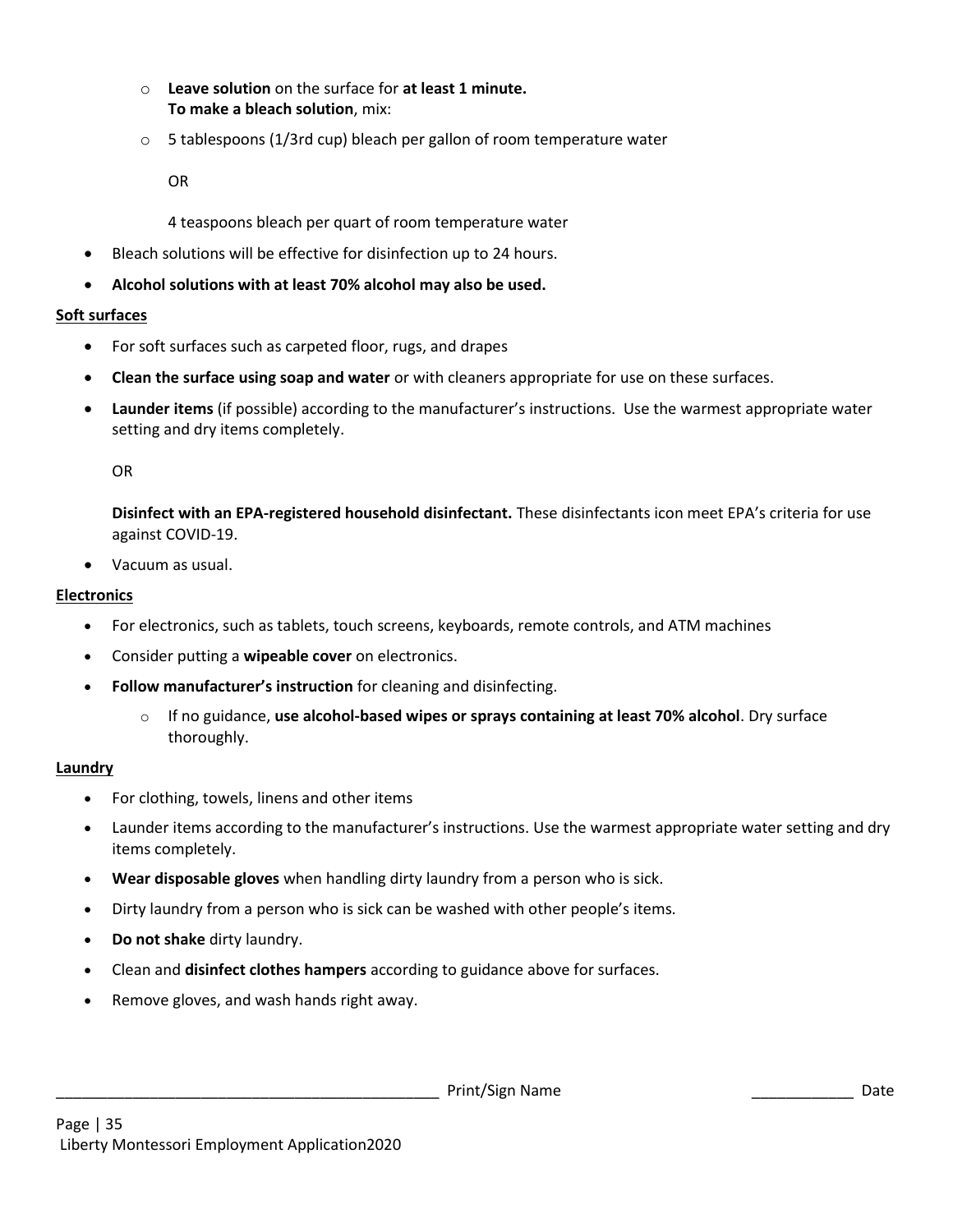#### **Cleaning and disinfecting your building or facility if someone is sick**

- Close off areas used by the person who is sick.
- o Companies do not necessarily need to close operations, if they can close off affected areas.
- Open outside doors and windows to increase air circulation in the area.
- Wait 24 hours before you clean or disinfect. If 24 hours is not feasible, wait as long as possible.
- Clean and disinfect all areas used by the person who is sick, such as offices, bathrooms, common areas, shared electronic equipment like tablets, touch screens, keyboards, remote controls, and ATM machines.
- Vacuum as needed. Use vacuum equipped with high-efficiency particular air (HEPA) filter, if available.
	- $\circ$  Do not vacuum a room or space that has people in it. Wait until the room or space is empty to vacuum, such as at night, for common spaces, or during the day for private rooms.
	- $\circ$  Consider temporarily turning off room fans and the central HVAC system that services the room or space, so that particles that escape from vacuuming will not circulate throughout the facility.
- Once area has been appropriately disinfected, it can be opened for use.
	- $\circ$  Workers without close contact with the person who is sick can return to work immediately after disinfection.
- If more than 7 days since the person who is sick visited or used the facility, additional cleaning and disinfection is not necessary.
	- $\circ$  Continue routing cleaning and disinfection. This includes everyday practices that businesses and communities normally use to maintain a healthy environment.

#### **Cleaning and disinfecting outdoor areas**

- Outdoor areas, like **playgrounds in schools and parks** generally require **normal routine cleaning**, but **do not require disinfection.**
	- $\circ$  Do not spray disinfectant on outdoor playgrounds- it is not an efficient use of supplies and is not proven to reduce risk of COVID-19 to the public.
	- $\circ$  High touch surfaces made of plastic or metal, such as grab bars and railings should be cleaned routinely.
	- o Cleaning and disinfection of wooden surfaces (play structures, benches, tables) or groundcovers (mulch, sand) is not recommended.
- **Sidewalks and roads should not be disinfected.**
	- $\circ$  Spread of COVID-19 from these surfaces is very low and disinfection is not effective.

#### **When cleaning**

- **Regular cleaning staff** can clean and disinfect community spaces.
	- $\circ$  Ensure they are trained on appropriate use of cleaning and disinfection chemicals.
- **Wear disposable gloves and gowns for all tasks in the cleaning process, including handling trash**.
	- $\circ$  Additional personal protective equipment (PPE) might be required based on the cleaning/disinfectant products being used and whether there is a risk of splash.
	- $\circ$  Gloves and gowns should be removed carefully to avoid contamination of the wearer and the surrounding area.
- **Wash your hands often** with soap and water for 20 seconds.
	- o Always wash immediately after removing gloves and after contact with a person who is sick.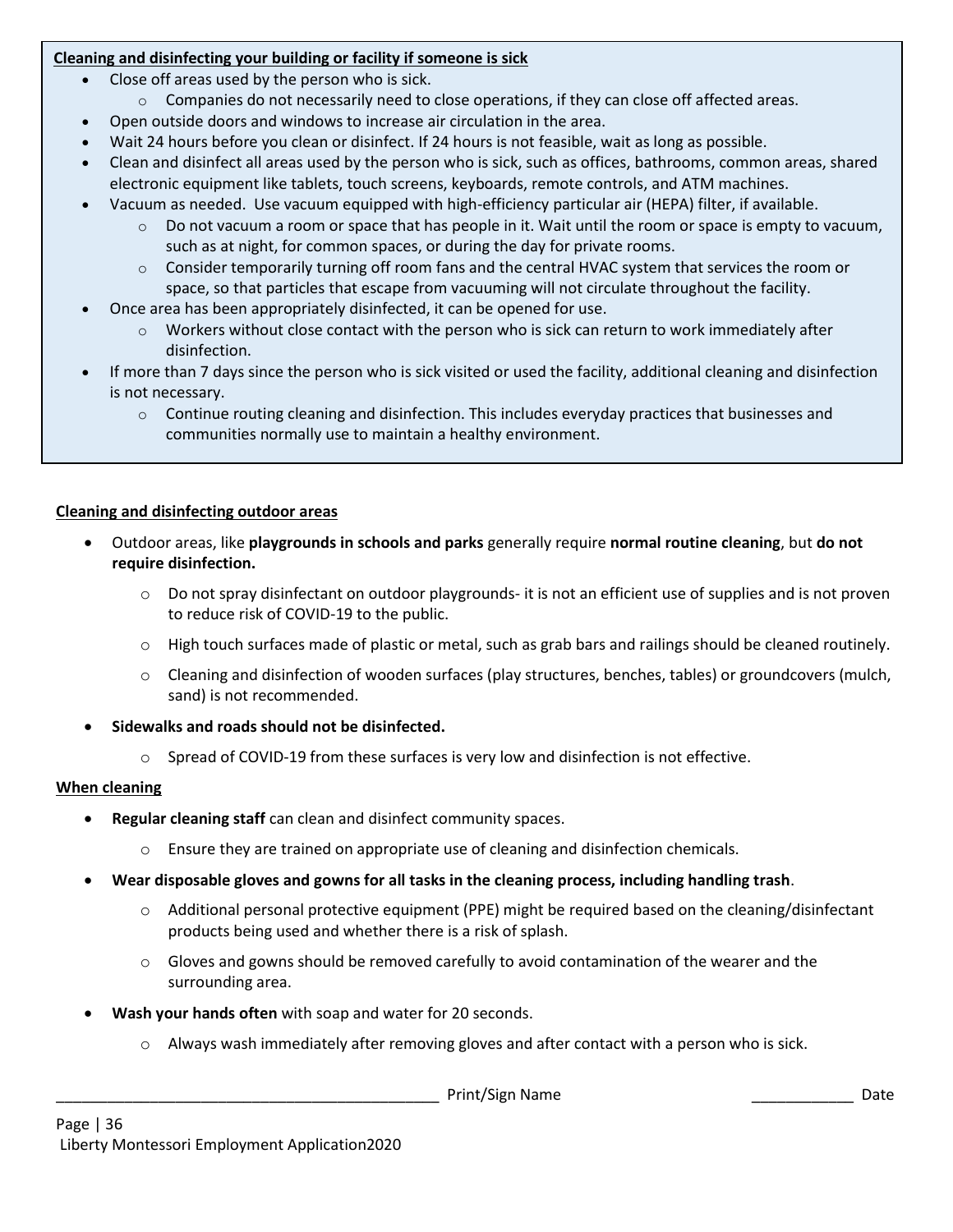o Hand sanitizer: If soap and water are not available and hands are not visibly dirty, an alcohol-based hand sanitizer that contains at least 60% alcohol may be used. However, if hands are visibly dirty, always wash hands with soap and water.

#### **Always read and follow the direction on the label to ensure safe and effective use.**

- Keep hand sanitizers away from fire or flame.
- For children under six years of age, hand sanitizer should be used with adult supervision.
- Always store hand sanitizer out of reach of children and pets.

#### • **Additional key times to wash hands** include:

- o After blowing one's nose, coughing, or sneezing.
- o After using the restroom.
- o Before eating or preparing food.
- o After contact with animals or pets.
- $\circ$  Before and after providing routine care for another person who needs assistance (e.g., a child).

#### **Additional considerations for employers**

- **Educate workers** performing cleaning, laundry, and trash pick-up to recognize the symptoms of COVID-19.
- Provide instructions on what to do if they develop [symptoms](https://www.cdc.gov/coronavirus/2019-ncov/about/symptoms.html) within 14 days after their last possible exposure to the virus.
- **Develop policies for worker protection and provide training** to all cleaning staff on site prior to providing cleaning tasks.
	- o Training should include when to use PPE, what PPE is necessary, how to properly don (put on), use, and doff (take off) PPE, and how to properly dispose of PPE.

#### **Alternative disinfection methods**

- The efficacy of alternative disinfection methods, such as ultrasonic waves, high intensity UV radiation, and LED blue light against COVID-19 virus is not known.
	- o EPA does not routinely review the safety or efficacy of pesticidal devices, such as UV lights, LED lights, or ultrasonic devices. Therefore, EPA cannot confirm whether, or under what circumstances, such products might be effective against the spread of COVID-19.
- CDC does not recommend the use of sanitizing tunnels. There is no evidence that they are effective in reducing the spread of COVID-19. Chemicals used in sanitizing tunnels could cause skin, eye, or respiratory irritation or damage.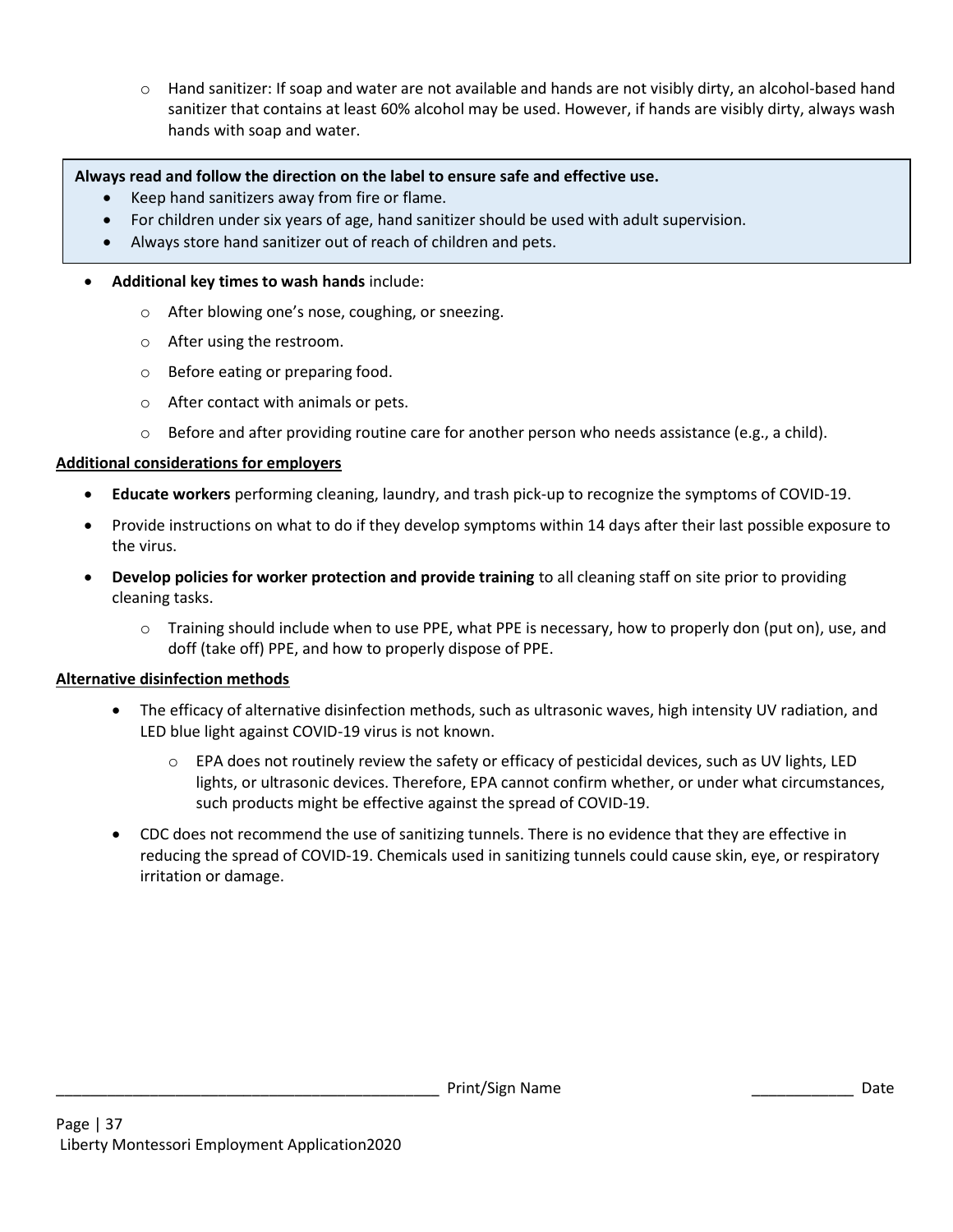### **HOW TO CLEAN AND DISINFECT SCHOOLS TO HELP SLOW THE SPREAD OF THE FLU**

Cleaning and disinfecting are part of a broad approach to preventing infectious diseases in schools. To help slow the spread of influenza (flu), the first line of defense is getting vaccinated. Other measures include staying home when sick, covering coughs and sneezes, and washing hands often. Below are tips on how to slow the spread of flu specifically through cleaning and disinfecting.

#### **1. Know the Difference Between Cleaning, Disinfecting, and Sanitizing.**

- **Cleaning removes germs**, dirt, and impurities from surfaces or objects. Cleaning works by using soap (or detergent) and water to physically remove germs from surfaces. This process does not necessarily kill germs, but by removing them, it lowers their numbers and the risk of spreading infection.
- **Disinfecting kills germs** on surfaces or objects. Disinfecting works by using chemicals to kill germs on surfaces or objects. This process does not necessarily clean dirty surfaces or remove germs, but by killing germs on a surface after cleaning, it can further lower the risk of spreading infection.
- **Sanitizing lowers the number of germs** on surfaces or objects to a safe level, as judged by public health standards or requirements. This process **works by either cleaning or disinfecting** surfaces or objects to lower the risk of spreading infection.

#### **2. Clean and disinfect surfaces and objects that are touched often**

- Follow your school's standard procedures for routine cleaning and disinfecting. Typically, this means daily sanitizing surfaces and objects that are touched often, such as desks, countertops, doorknobs, computer keyboards, hands-on learning items, faucet handles, phones, and toys. Some schools may also require daily disinfecting these items. Standard procedures often call for disinfecting specific areas of the school, like bathrooms.
- Immediately clean surfaces and objects that are visibly soiled. If surfaces or objects are soiled with body fluids or blood, use gloves and other standard precautions to avoid coming into contact with the fluid. Remove the spill, and then clean and disinfect the surface.

#### **3. Simply do routine cleaning and disinfecting**

- It is important to match your cleaning and disinfecting activities to the types of germs you want to remove or kill. Most studies have shown that the flu virus can live and potentially infect a person for up to 48 hours after being deposited on a surface. However, it is not necessary to close schools to clean or disinfect every surface in the building to slow the spread of flu. Also, if students and staff are dismissed because the school cannot function normally (e.g., high absenteeism during a flu outbreak), it is not necessary to do extra cleaning and disinfecting.
- Flu viruses are relatively fragile, so standard cleaning and disinfecting practices are sufficient to remove or kill them. Special cleaning and disinfecting processes, including wiping down walls and ceilings, frequently using room air deodorizers, and fumigating, are not necessary or recommended. These processes can irritate eyes, noses, throats, and skin; aggravate asthma; and cause other serious side effects.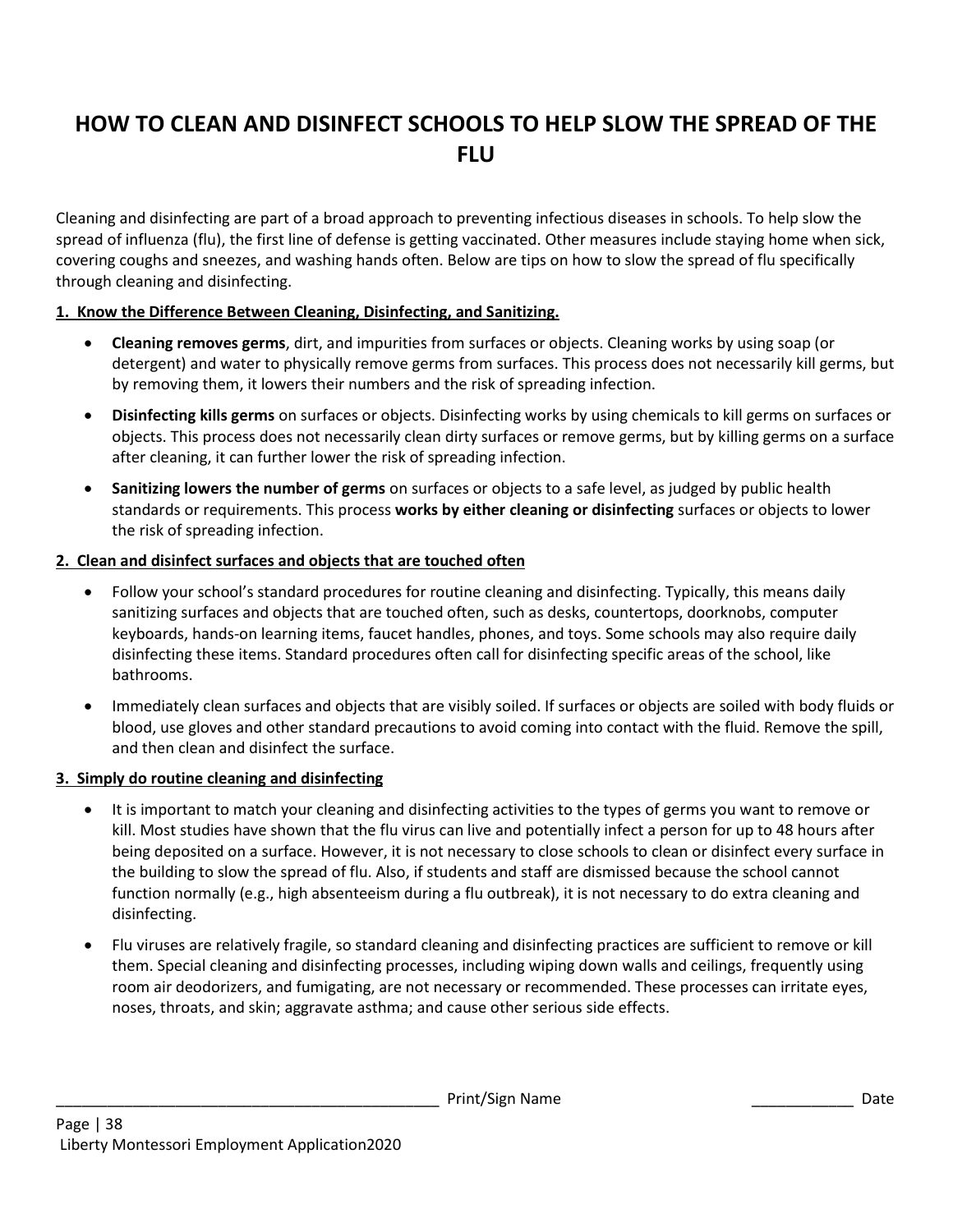#### **4. Clean and disinfect correctly**

- Always follow label directions on cleaning products and disinfectants. Wash surfaces with a general household cleaner to remove germs. Rinse with water, and follow with an EPA-registered disinfectant to kill germs. Read the label to make sure it states that EPA has approved the product for effectiveness against influenza A virus.
- If a surface is not visibly dirty, you can clean it with an EPA-registered product that both cleans (removes germs) and disinfects (kills germs) instead. Be sure to read the label directions carefully, as there may be a separate procedure for using the product as a cleaner or as a disinfectant. Disinfection usually requires the product to remain on the surface for a certain period of time (e.g., letting it stand for 3 to 5 minutes).
- Use disinfecting wipes on electronic items that are touched often, such as phones and computers. Pay close attention to the directions for using disinfecting wipes. It may be necessary to use more than one wipe to keep the surface wet for the stated length of contact time. Make sure that the electronics can withstand the use of liquids for cleaning and disinfecting.

#### **5. Use products safely**

- Pay close attention to hazard warnings and directions on product labels. Cleaning products and disinfectants often call for the use of gloves or eye protection. For example, gloves should always be worn to protect your hands when working with bleach solutions.
- Do not mix cleaners and disinfectants unless the labels indicate it is safe to do so. Combining certain products (such as chlorine bleach and ammonia cleaners) can result in serious injury or death.
- Ensure that custodial staff, teachers, and others who use cleaners and disinfectants read and understand all instruction labels and understand safe and appropriate use. This might require that instructional materials and training be provided in other languages.

#### **6. Handle waste properly**

• Follow your school's standard procedures for handling waste, which may include wearing gloves. Place no-touch waste baskets where they are easy to use. Throw disposable items used to clean surfaces and items in the trash immediately after use. Avoid touching used tissues and other waste when emptying waste baskets. Wash your hands with soap and water after emptying waste baskets and touching used tissues and similar waste.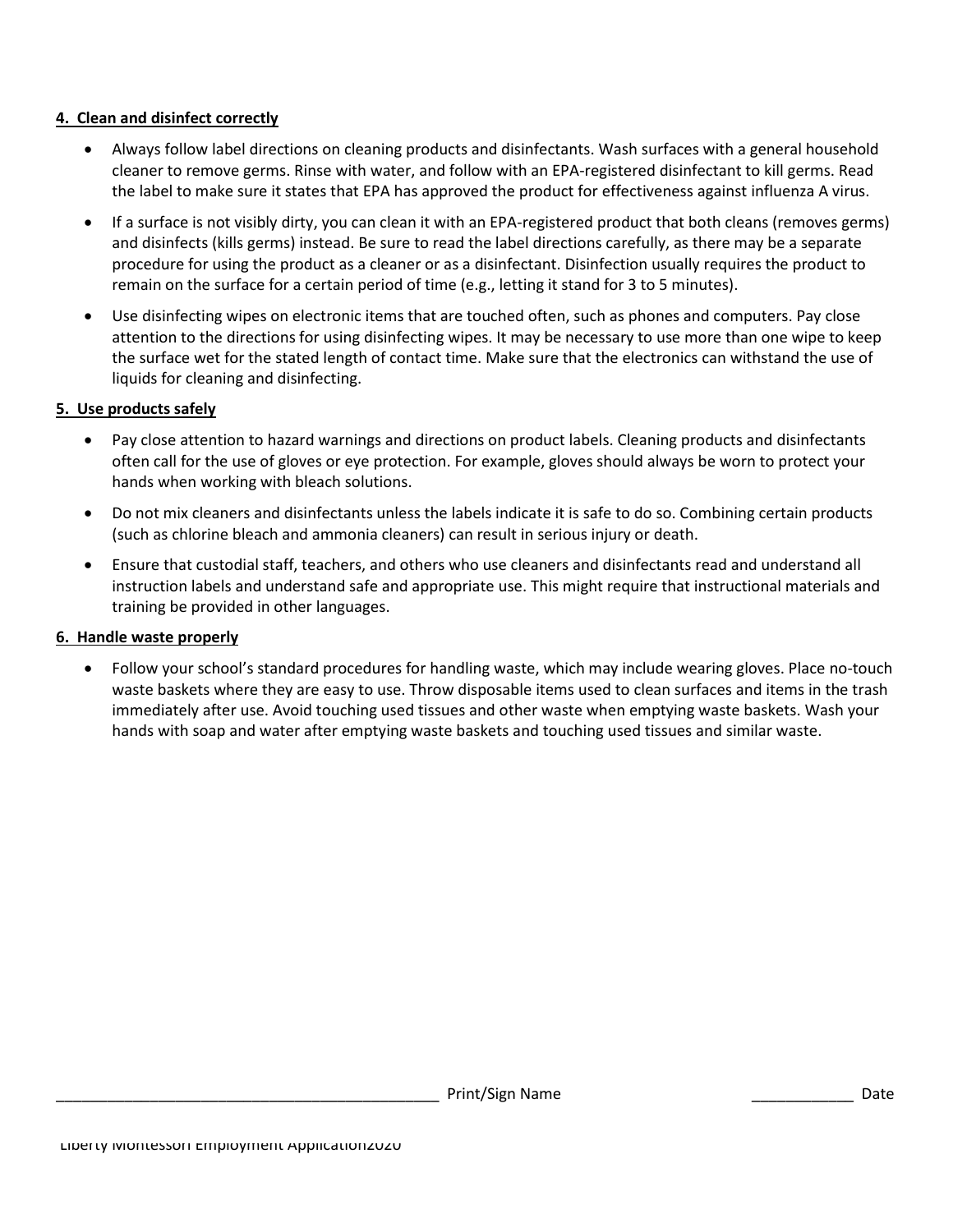### **CONSIDERATIONS FOR SCHOOLS**

As some communities in the United States open K-12 schools, CDC offers the following considerations for ways in which schools can help protect students, teachers, administrators, and staff and slow the spread of COVID-19. Schools can determine, in collaboration with [state and local health officials](https://www.cdc.gov/publichealthgateway/healthdirectories/index.html) to the extent possible, whether and how to implement these considerations while adjusting to meet the unique needs and circumstances of the local community. Implementation should be guided by what is feasible, practical, acceptable, and tailored to the needs of each community. School-based health facilities may refer to CDC's [Guidance for U.S. Healthcare Facilities](https://www.cdc.gov/coronavirus/2019-ncov/hcp/us-healthcare-facilities.html) and may find it helpful to reference the Ten [Ways Healthcare Systems Can Operate Effectively During the](https://www.cdc.gov/coronavirus/2019-ncov/hcp/ways-operate-effectively.html) COVID-19 Pandemic. These considerations are meant to supplement—**not replace**—any state, local, territorial, or tribal health and safety laws, rules, and regulations with which schools must comply.

#### **Guiding Principles to Keep in Mind**

The more people a student or staff member interacts with, and the longer that interaction, the higher the risk of COVID-19 spread. The risk of COVID-19 spread increases in school settings as follows:

- **Lowest Risk:** Students and teachers engage in virtual-only classes, activities, and events.
- **More Risk:** Small, in-person classes, activities, and events. Groups of students stay together and with the same teacher throughout/across school days and groups do not mix. Students remain at least 6 feet apart and do not share objects (e.g., hybrid virtual and in-person class structures, or staggered/rotated scheduling to accommodate smaller class sizes).
- **Highest Risk:** Full sized, in-person classes, activities, and events. Students are not spaced apart, share classroom materials or supplies, and mix between classes and activities.

COVID-19 is mostly spread by respiratory droplets released when people talk, cough, or sneeze. It is thought that the virus may spread to hands from a contaminated surface and then to the nose or mouth, causing infection. Therefore, personal prevention practices (such as [handwashing,](https://www.cdc.gov/handwashing/when-how-handwashing.html) [staying home when sick\)](https://www.cdc.gov/coronavirus/2019-ncov/if-you-are-sick/steps-when-sick.html) and environmental [cleaning and](https://www.cdc.gov/coronavirus/2019-ncov/community/disinfecting-building-facility.html)  [disinfection](https://www.cdc.gov/coronavirus/2019-ncov/community/disinfecting-building-facility.html) are important principles that are covered in this document. Fortunately, there are a number of actions school administrators can take to help lower the risk of COVID-19 exposure and spread during school sessions and activities.

#### **Promoting Behaviors that Reduce Spread**

Schools may consider implementing several strategies to encourage behaviors that reduce the spread of COVID-19.

- **Staying Home when Appropriate**
- Educate staff and families about when they/their child(ren) should [stay home](https://www.cdc.gov/coronavirus/2019-ncov/if-you-are-sick/quarantine-isolation.html) and when they can return to school.
	- $\circ$  Actively encourage employees and students who are sick or who have recently had [close contact](https://www.cdc.gov/coronavirus/2019-ncov/php/public-health-recommendations.html) with a person with COVID-19 to stay home. Develop policies that encourage sick employees and students to stay at home without fear of reprisal, and ensure employees, students, and students' families are aware of these policies. Consider not having perfect attendance awards, not assessing schools based on absenteeism, and offering virtual learning and telework options, if feasible.
	- o [Staff and students should](https://www.cdc.gov/coronavirus/2019-ncov/if-you-are-sick/steps-when-sick.html) stay home if they have tested positive for or are showing COVID-19 [symptoms.](https://www.cdc.gov/coronavirus/2019-ncov/symptoms-testing/symptoms.html)
	- $\circ$  Staff and students who have recently had [close contact](https://www.cdc.gov/coronavirus/2019-ncov/php/public-health-recommendations.html) with a person with COVID-19 should also stay [home and monitor their health.](https://www.cdc.gov/coronavirus/2019-ncov/if-you-are-sick/quarantine-isolation.html)

\_\_\_\_\_\_\_\_\_\_\_\_\_\_\_\_\_\_\_\_\_\_\_\_\_\_\_\_\_\_\_\_\_\_\_\_\_\_\_\_\_\_\_\_\_ Print/Sign Name \_\_\_\_\_\_\_\_\_\_\_\_ Date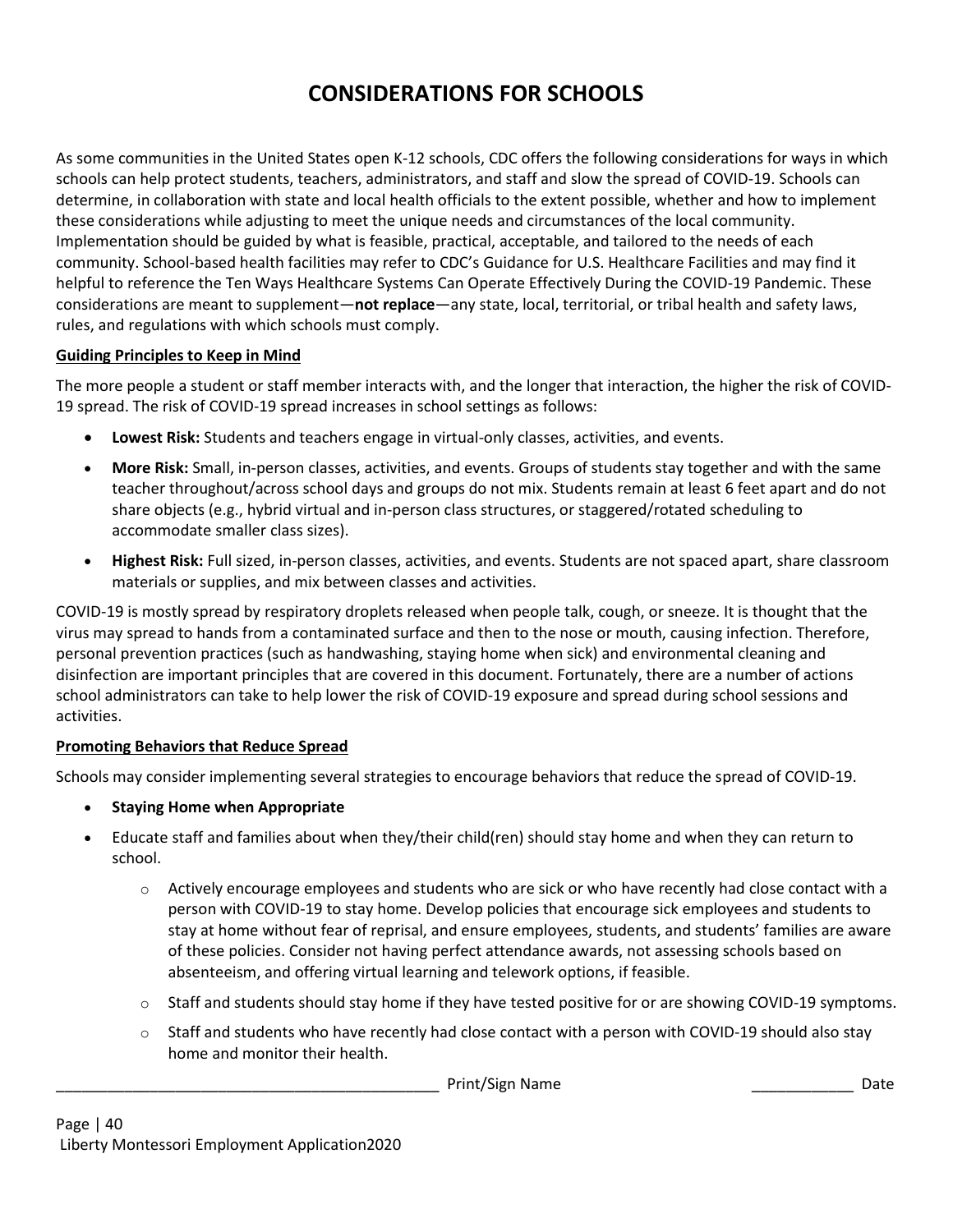- CDC's criteria can help inform when employees should return to work:
	- o [If they have been sick with COVID-19.](https://www.cdc.gov/coronavirus/2019-ncov/if-you-are-sick/steps-when-sick.html)
	- $\circ$  [If they have recently had close contact](https://www.cdc.gov/coronavirus/2019-ncov/if-you-are-sick/quarantine-isolation.html) with a person with COVID-19.

#### • **Hand Hygiene and Respiratory Etiquette**

- $\circ$  Teach and reinforce [handwashing](https://www.cdc.gov/handwashing/when-how-handwashing.html) with soap and water for at least 20 seconds and increase monitoring to ensure adherence among students and staff.
	- If soap and water are not readily available, hand sanitizer that contains at least 60% alcohol can be used (for staff and older children who can safely use hand sanitizer).
- $\circ$  Encourage staff and students to cover coughs and sneezes with a tissue. Used tissues should be thrown in the trash and hands washed immediately with soap and water for at least 20 seconds.
	- If soap and water are not readily available, hand sanitizer that contains at least 60% alcohol can be used (for staff and older children who can safely use hand sanitizer).

#### • **Cloth Face Coverings**

- $\circ$  Teach and reinforce use of [cloth face coverings.](https://www.cdc.gov/coronavirus/2019-ncov/prevent-getting-sick/diy-cloth-face-coverings.html) Face coverings may be challenging for students (especially younger students) to wear in all-day settings such as school. Face coverings should be worn by staff and students (particularly older students) as feasible, and are **most** essential in times when physical distancing is difficult. Individuals should be frequently reminded not to touch the face covering and to [wash their hands](https://www.cdc.gov/handwashing/when-how-handwashing.html) frequently. Information should be provided to staff, students, and students' families on [proper use, removal, and washing of cloth face coverings.](https://www.cdc.gov/coronavirus/2019-ncov/prevent-getting-sick/diy-cloth-face-coverings.html)
	- Note: [Cloth face coverings](https://www.cdc.gov/coronavirus/2019-ncov/prevent-getting-sick/diy-cloth-face-coverings.html) should not be placed on:
		- Children younger than 2 years old
		- Anyone who has trouble breathing or is unconscious
		- Anyone who is incapacitated or otherwise unable to remove the cloth face covering without assistance
- $\circ$  [Cloth face coverings](https://www.cdc.gov/coronavirus/2019-ncov/prevent-getting-sick/diy-cloth-face-coverings.html) are meant to protect other people in case the wearer is unknowingly infected but does not have symptoms. [Cloth face coverings](https://www.cdc.gov/coronavirus/2019-ncov/prevent-getting-sick/diy-cloth-face-coverings.html) are not surgical masks, respirators, or other medical personal protective equipment.

#### • **Adequate Supplies**

 $\circ$  Support [healthy hygiene](https://www.cdc.gov/handwashing/when-how-handwashing.html) behaviors by providing adequate supplies, including soap, hand sanitizer with at least 60 percent alcohol (for staff and older children who can safely use hand sanitizer), paper towels, tissues, disinfectant wipes, cloth face coverings (as feasible) and no-touch/foot-pedal trash cans.

#### • **Signs and Messages**

- $\circ$  Post [signs](https://www.cdc.gov/coronavirus/2019-ncov/communication/print-resources.html?Sort=Date%3A%3Adesc) in highly visible locations (e.g., school entrances, restrooms) that and describe how to stop the spread of germs (such as properly washing hands and properly wearing a cloth face covering).
- $\circ$  Broadcast regular [announcements](https://www.cdc.gov/coronavirus/2019-ncov/communication/public-service-announcements.html) on reducing the spread of COVID-19 on PA systems.
- $\circ$  Include messages (for example, [videos\)](https://www.cdc.gov/coronavirus/2019-ncov/communication/videos.html) about behaviors that prevent the spread of COVID-19 when communicating with staff and families (such as on school websites, in emails, and on school [social](https://www.cdc.gov/coronavirus/2019-ncov/communication/social-media-toolkit.html)  [media accounts\)](https://www.cdc.gov/coronavirus/2019-ncov/communication/social-media-toolkit.html).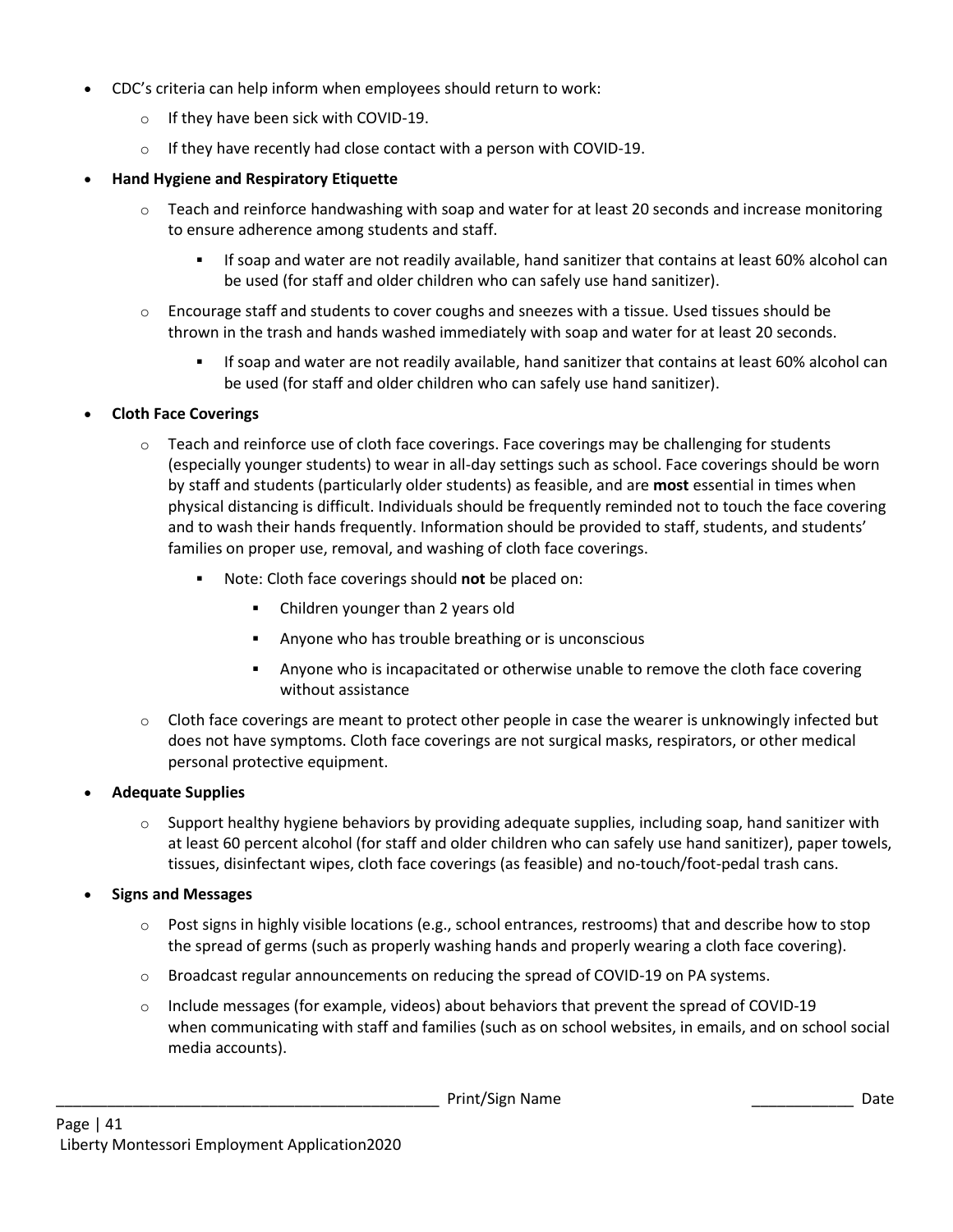$\circ$  Find free CDC print and digital resources on CDC's [communications resources](https://www.cdc.gov/coronavirus/2019-ncov/communication/index.html) main page.

#### **Maintaining Healthy Environments**

Schools may consider implementing several strategies to maintain healthy environments.

- **Cleaning and Disinfection**
	- $\circ$  [Clean and disinfect](https://www.cdc.gov/coronavirus/2019-ncov/community/clean-disinfect/index.html) frequently touched surfaces (e.g., playground equipment, door handles, sink handles, drinking fountains) within the school and on school buses at least daily or between use as much as possible. Use of shared objects (e.g., gym or physical education equipment, art supplies, toys, games) should be limited when possible, or cleaned between use.
	- $\circ$  If transport vehicles (e.g., buses) are used by the school, drivers should practice all safety actions and protocols as indicated for other staff (e.g., hand hygiene, cloth face coverings). To clean and disinfect school buses or other transport vehicles, see guidance for [bus transit operators.](https://www.cdc.gov/coronavirus/2019-ncov/community/organizations/bus-transit-operator.html)
	- o Develop a schedule for increased, routine cleaning and disinfection.
	- $\circ$  Ensure [safe and correct use](https://www.cdc.gov/coronavirus/2019-ncov/community/disinfecting-building-facility.html) and storage of cleaning and disinfection products, including storing products securely away from children. Use products that meet the EPA disinfection criteria.
	- $\circ$  Cleaning products should not be used near children, and staff should ensure that there is adequate ventilation when using these products to prevent children or themselves from inhaling toxic fumes.
- **Shared Objects**
	- o Discourage sharing of items that are difficult to clean or disinfect.
	- o Keep each child's belongings separated from others' and in individually labeled containers, cubbies, or areas.
	- $\circ$  Ensure adequate supplies to minimize sharing of high touch materials to the extent possible (e.g., assigning each student their own art supplies, equipment) or limit use of supplies and equipment by one group of children at a time and clean and disinfect between use.
	- o Avoid sharing electronic devices, toys, books, and other games or learning aids.
- **Ventilation**
	- $\circ$  Ensure ventilation systems operate properly and increase circulation of outdoor air as much as possible, for example by opening windows and doors. Do not open windows and doors if doing so poses a safety or health risk (e.g., risk of falling, triggering asthma symptoms) to children using the facility.
- **Water Systems**
	- $\circ$  To minimize the risk of [Legionnaire's disease](https://www.cdc.gov/legionella/about/index.html) and other diseases associated with water, [take steps](https://www.cdc.gov/coronavirus/2019-ncov/php/building-water-system.html) to ensure that all water systems and features (e.g., sink faucets, drinking fountains, decorative fountains) are safe to use after a prolonged facility shutdown. Drinking fountains should be cleaned and sanitized, but encourage staff and students to bring their own water to minimize use and touching of water fountains.
- **Modified Layouts**
	- o Space seating/desks at least 6 feet apart when feasible.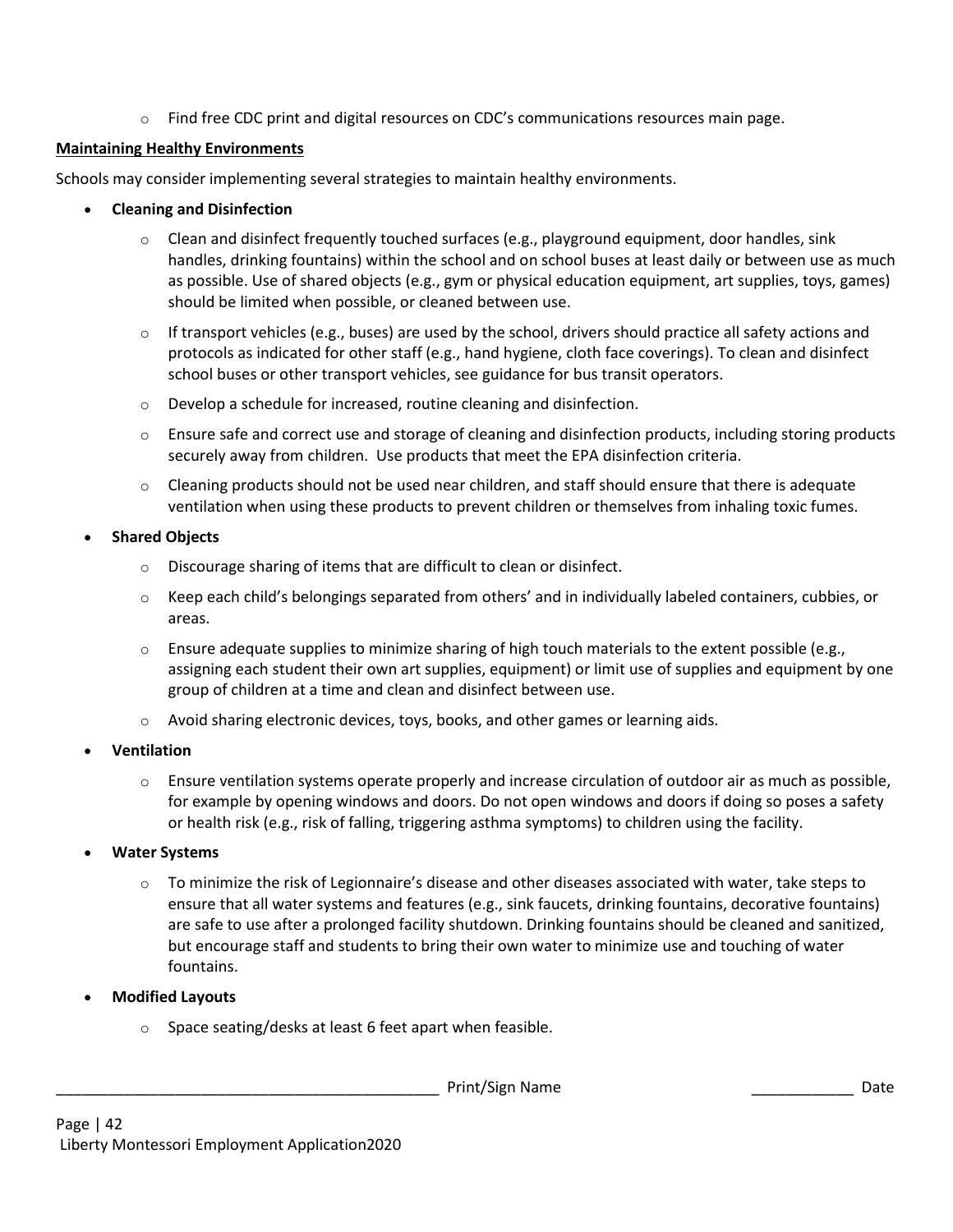- $\circ$  Turn desks to face in the same direction (rather than facing each other), or have students sit on only one side of tables, spaced apart.
- $\circ$  Create distance between children on school buses (g., seat children one child per row, skip rows) when possible.
- **Physical Barriers and Guides**
	- $\circ$  Install physical barriers, such as sneeze guards and partitions, particularly in areas where it is difficult for individuals to remain at least 6 feet apart (e.g., reception desks).
	- $\circ$  Provide physical guides, such as tape on floors or sidewalks and signs on walls, to ensure that staff and children remain at least 6 feet apart in lines and at other times (e.g. guides for creating "one way routes" in hallways).
- **Communal Spaces**
	- $\circ$  Close communal use shared spaces such as dining halls and playgrounds with shared playground equipment if possible; otherwise, stagger use and [clean and disinfect](https://www.cdc.gov/coronavirus/2019-ncov/community/reopen-guidance.html) between use.
	- $\circ$  Add physical barriers, such as plastic flexible screens, between bathroom sinks especially when they cannot be at least 6 feet apart.
- **Food Service**
	- $\circ$  Have children bring their own meals as feasible, or serve individually plated meals in classrooms instead of in a communal dining hall or cafeteria, while ensuring the safety of children with food allergies.
	- $\circ$  Use disposable food service items (e.g., utensils, dishes). If disposable items are not feasible or desirable, ensure that all non-disposable food service items are handled with gloves and washed with dish soap and hot water or in a dishwasher. Individuals should [wash their hands](https://www.cdc.gov/handwashing/when-how-handwashing.html) after removing their gloves or after directly handling used food service items.
	- $\circ$  If food is offered at any event, have pre-packaged boxes or bags for each attendee instead of a buffet or family-style meal. Avoid sharing food and utensils and ensure the [safety of children with food](https://www.cdc.gov/healthyschools/foodallergies/pdf/13_243135_A_Food_Allergy_Web_508.pdf)

#### **Maintaining Healthy Operations**

Schools may consider implementing several strategies to maintain healthy operations.

- **Protections for Staff and Children at Higher Risk for Severe Illness from COVID-19**
	- $\circ$  Offer options for staff at [higher risk for severe illness](https://www.cdc.gov/coronavirus/2019-ncov/need-extra-precautions/people-at-higher-risk.html) (including older adults and people of all ages with certain underlying medical conditions) that limit their exposure risk (e.g., telework, modified job responsibilities that limit exposure risk).
	- $\circ$  Offer options for students at [higher risk of severe illness](https://www.cdc.gov/coronavirus/2019-ncov/need-extra-precautions/people-at-higher-risk.html) that limit their exposure risk (e.g., virtual learning opportunities).
	- $\circ$  Consistent with applicable law, put in place policies to protect the privacy of people at higher risk for [severe illness](https://www.cdc.gov/coronavirus/2019-ncov/need-extra-precautions/people-at-higher-risk.html) regarding underlying medical conditions.
- **Regulatory Awareness**
	- Be aware of local or state regulatory agency policies related to group gatherings to determine if events can be held.
- **Gatherings, Visitors, and Field Trips**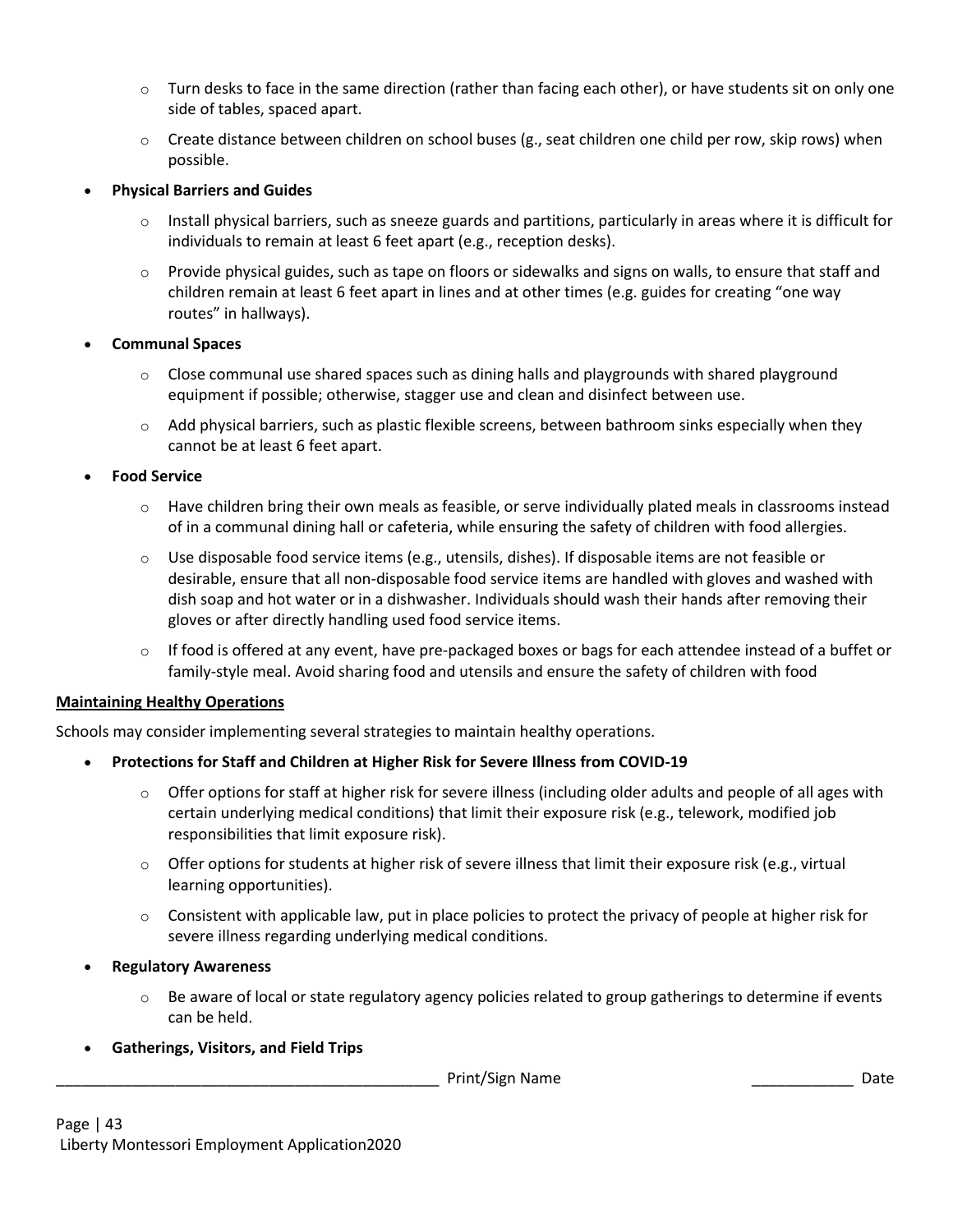- $\circ$  Pursue virtual group events, gatherings, or meetings, if possible, and promote social distancing of at least 6 feet between people if events are held. Limit group size to the extent possible.
- $\circ$  Limit any nonessential visitors, volunteers, and activities involving external groups or organizations as possible – especially with individuals who are not from the local geographic area (e.g., community, town, city, county).
- $\circ$  Pursue virtual activities and events in lieu of field trips, student assemblies, special performances, school-wide parent meetings, and spirit nights, as possible.
- $\circ$  Pursue options to convene sporting events and participation in sports activities in ways that minimizes the risk of transmission of COVID-19 to players, families, coaches, and communities.

#### • **Identifying Small Groups and Keeping Them Together (Cohorting)**

- $\circ$  Ensure that student and staff groupings are as static as possible by having the same group of children stay with the same staff (all day for young children, and as much as possible for older children).
- o Limit mixing between groups if possible.
- **Staggered Scheduling**
	- $\circ$  Stagger arrival and drop-off times or locations by cohort or put in place other protocols to limit contact between cohorts and direct contact with parents as much as possible.
	- $\circ$  When possible, use flexible worksites (e.g., telework) and flexible work hours (e.g., staggered shifts) to help establish policies and practices for social distancing (maintaining distance of approximately 6 feet) between employees and others, especially if social distancing is recommended by state and local health authorities.

#### • **Designated COVID-19 Point of Contact**

 $\circ$  Designate a staff person to be responsible for responding to COVID-19 concerns (e.g., school nurse). All school staff and families should know who this person is and how to contact them.

#### • **Participation in Community Response Efforts**

- $\circ$  Consider participating with local authorities in broader COVID-19 community response efforts (e.g., sitting on community response committees).
- **Communication Systems**
	- o Put systems in place for:
		- **•** Consistent with applicable law and privacy policies, having staff and families self-report to the school if they or their student have [symptoms](https://www.cdc.gov/coronavirus/2019-ncov/symptoms-testing/symptoms.html) of COVID-19, a positive test for COVID-19, or were exposed to someone with COVID-19 within the last 14 days in accordance with health information sharing regulations for COVID-19 (e.g. see "Notify Health Officials and Close Contacts" in the **Preparing for When Someone Gets Sick section below**) and other applicable federal and state laws and regulations relating to privacy and confidentiality, such as the Family Educational Rights and Privacy Act (FERPA).
		- Notifying staff, families, and the public of school closures and any restrictions in place to limit COVID-19 exposure (e.g., limited hours of operation).

#### • **Leave (Time Off) Policies and Excused Absence Policies**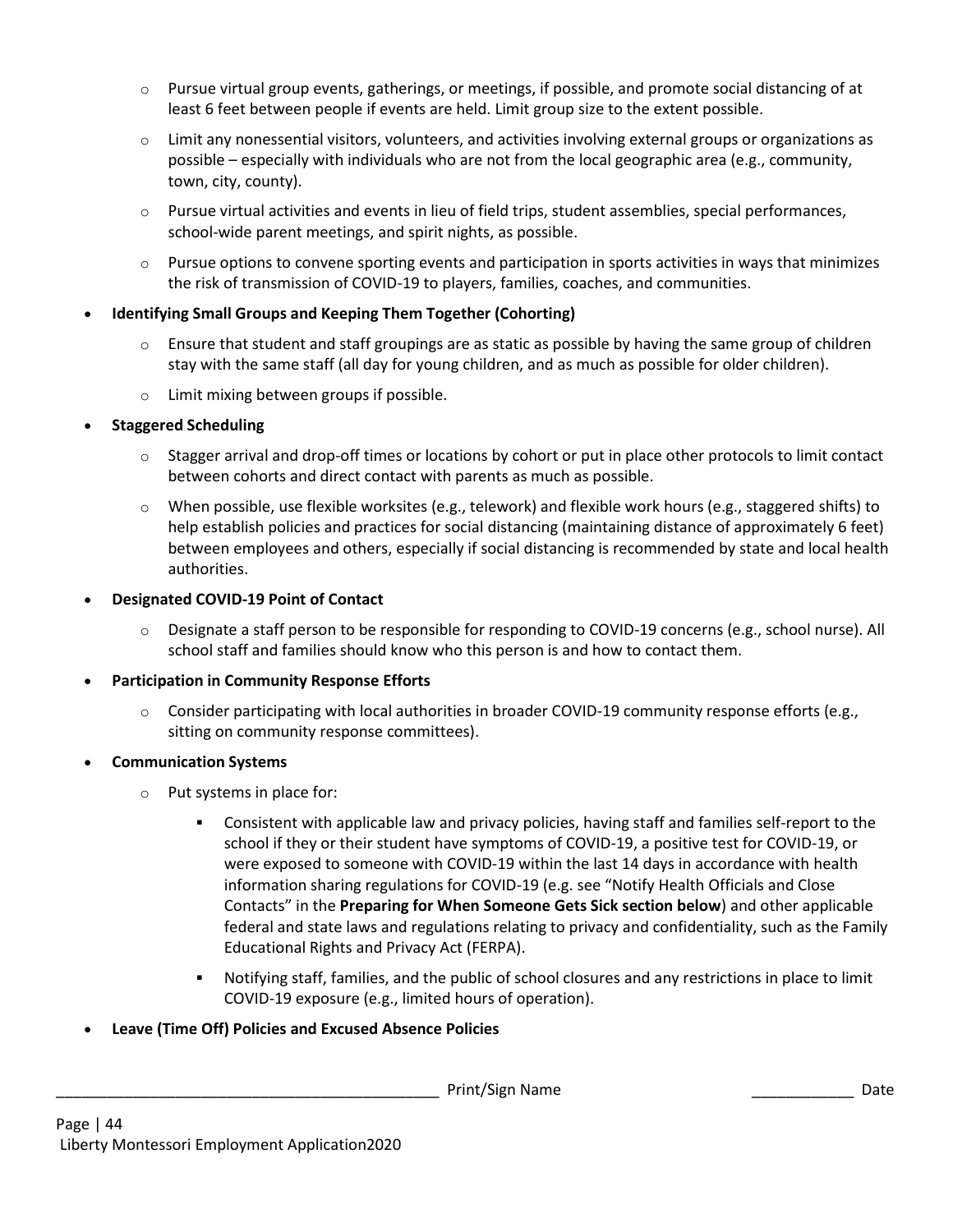- $\circ$  Implement flexible sick leave policies and practices that enable staff to stay home when they are sick, have been exposed, or caring for someone who is sick.
	- **Examine and revise policies for leave, telework, and employee compensation.**
	- **■** Leave policies should be flexible and not punish people for taking time off, and should allow sick employees to stay home and away from co-workers. Leave policies should also account for employees who need to stay home with their children if there are school or childcare closures, or to care for sick family members.
- o Develop policies for return-to-school after COVID-19 illness. CDC's criteria to [discontinue home isolation](https://www.cdc.gov/coronavirus/2019-ncov/if-you-are-sick/steps-when-sick.html#discontinue-isolation)  [and quarantine](https://www.cdc.gov/coronavirus/2019-ncov/if-you-are-sick/steps-when-sick.html#discontinue-isolation) can inform these policies.
- **Back-Up Staffing Plan**
	- $\circ$  Monitor absenteeism of students and employees, cross-train staff, and create a roster of trained backup staff.
- **Staff Training**
	- o Train staff on all safety protocols.
	- $\circ$  Conduct training virtually or ensure that [social distancing](https://www.cdc.gov/coronavirus/2019-ncov/prevent-getting-sick/social-distancing.html) is maintained during training.
- **Recognize Signs and Symptoms**
	- $\circ$  If feasible, conduct daily health checks (e.g., temperature screening and/or or [symptom checking\)](https://www.cdc.gov/coronavirus/2019-ncov/symptoms-testing/symptoms.html) of staff and students.
	- $\circ$  Health checks should be conducted safely and respectfully, and in accordance with any applicable privacy laws and regulations. School administrators may use examples of screening methods in CDC's supplemental [Guidance for Child Care Programs that Remain Open](https://www.cdc.gov/coronavirus/2019-ncov/community/schools-childcare/guidance-for-childcare.html#ScreenChildren) as a guide for screening children and CDC's [General Business FAQs](https://www.cdc.gov/coronavirus/2019-ncov/community/general-business-faq.html) for screening staff.
- **Sharing Facilities**
	- $\circ$  Encourage any organizations that share or use the school facilities to also follow these considerations.
- **Support Coping and Resilience**
	- $\circ$  Encourage employees and students to take breaks from watching, reading, or listening to news stories about COVID-19, including social media if they are feeling overwhelmed or distressed.
	- o Promote employees and students eating healthy, exercising, getting sleep, and finding time to unwind.
	- $\circ$  Encourage employees and students to talk with people they trust about their concerns and how they are feeling.
	- o Consider posting signages for the national distress hotline: 1-800-985-5990, or text TalkWithUsto 66746

#### **Preparing for When Someone Gets Sick**

Schools may consider implementing several strategies to prepare for when someone gets sick.

- **Advise Staff and Families of Sick Students of Home Isolation Criteria**
	- $\circ$  Sick staff members or students should not return until they have met CDC's criteria to discontinue home [isolation.](https://www.cdc.gov/coronavirus/2019-ncov/if-you-are-sick/steps-when-sick.html#discontinue-isolation)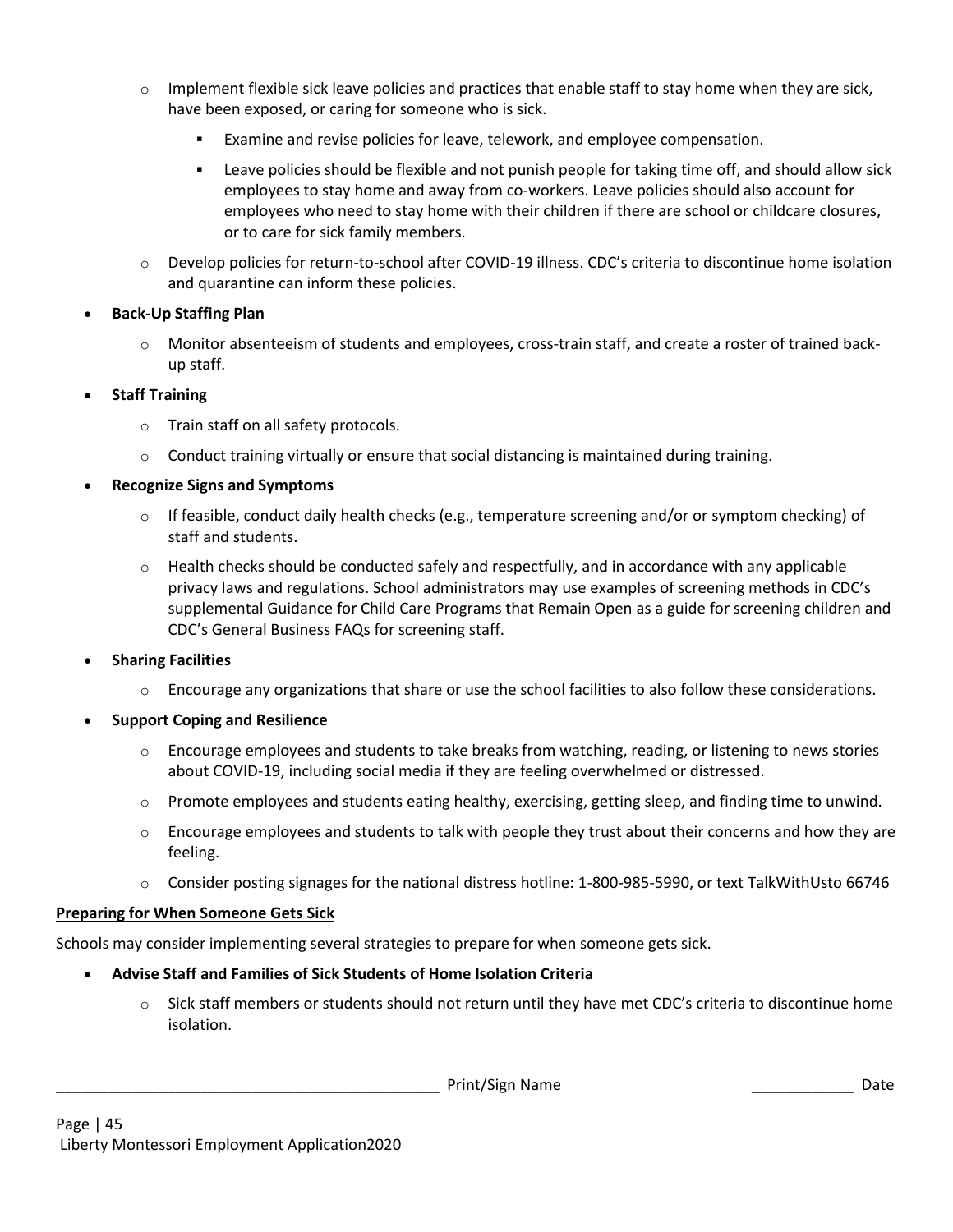#### • **Isolate and Transport Those Who are Sick**

- $\circ$  Make sure that staff and families know that they (staff) or their children (families) should not come to school, and that they should notify school officials (e.g., the designated COVID-19 point of contact) if they (staff) or their child (families) become sick with COVID-19 [symptoms,](https://www.cdc.gov/coronavirus/2019-ncov/symptoms-testing/symptoms.html) test positive for COVID-19, or have been [exposed](https://www.cdc.gov/coronavirus/2019-ncov/php/public-health-recommendations.html) to someone with COVID-19 symptoms or a confirmed or suspected case.
- o Immediately separate staff and [children](https://www.cdc.gov/coronavirus/2019-ncov/hcp/pediatric-hcp.html) with COVID-19 [symptoms](https://www.cdc.gov/coronavirus/2019-ncov/symptoms-testing/symptoms.html) (such as fever, cough, or shortness of breath) at school. Individuals who are sick should go home or to a healthcare facility depending on how severe their symptoms are, and follow [CDC guidance for caring for oneself and](https://www.cdc.gov/coronavirus/2019-ncov/if-you-are-sick/index.html) others who are sick.
- o Work with school administrators, nurses, and other healthcare providers to identify an isolation room or area to separate anyone who has COVID-19 symptoms or tests positive but does not have symptoms. School nurses and other healthcare providers should use [Standard and Transmission-Based](https://www.cdc.gov/coronavirus/2019-ncov/hcp/infection-control-recommendations.html?CDC_AA_refVal=https%3A%2F%2Fwww.cdc.gov%2Fcoronavirus%2F2019-ncov%2Finfection-control%2Fcontrol-recommendations.html)  [Precautions](https://www.cdc.gov/coronavirus/2019-ncov/hcp/infection-control-recommendations.html?CDC_AA_refVal=https%3A%2F%2Fwww.cdc.gov%2Fcoronavirus%2F2019-ncov%2Finfection-control%2Fcontrol-recommendations.html) when caring for sick people. See: [What Healthcare Personnel Should Know About Caring for](https://www.cdc.gov/coronavirus/2019-nCoV/hcp/index.html)  [Patients with Confirmed or Possible COVID-19 Infection.](https://www.cdc.gov/coronavirus/2019-nCoV/hcp/index.html)
- $\circ$  Establish procedures for safely transporting anyone who is sick to their home or to a healthcare facility. If you are calling an ambulance or bringing someone to the hospital, try to call first to alert them that the person may have COVID-19.

#### • **Clean and Disinfect**

- $\circ$  Close off areas used by a sick person and do not use these areas until after [cleaning and disinfecting](https://www.cdc.gov/coronavirus/2019-ncov/community/clean-disinfect/index.html)
- o Wait at least 24 hours before cleaning and disinfecting. If 24 hours is not feasible, wait as long as possible. Ensure [safe and correct use](https://www.cdc.gov/coronavirus/2019-ncov/community/disinfecting-building-facility.html) and storage of cleaning and disinfection products, including storing products securely away from children.

#### • **Notify Health Officials and Close Contacts**

- $\circ$  In accordance with state and local laws and regulations, school administrators should notify local health [officials,](https://www.cdc.gov/publichealthgateway/healthdirectories/index.html) staff, and families immediately of any case of COVID-19 while maintaining confidentiality in accordance with the Americans with Disabilities Act (ADA).
- $\circ$  Inform those who have had [close contact](https://www.cdc.gov/coronavirus/2019-ncov/php/public-health-recommendations.html) with a person diagnosed with COVID-19 to stay home and [self](https://www.cdc.gov/coronavirus/2019-ncov/if-you-are-sick/quarantine-isolation.html)[monitor for symptoms,](https://www.cdc.gov/coronavirus/2019-ncov/if-you-are-sick/quarantine-isolation.html) and follow [CDC guidance](https://www.cdc.gov/coronavirus/2019-ncov/if-you-are-sick/steps-when-sick.html) if symptoms develop.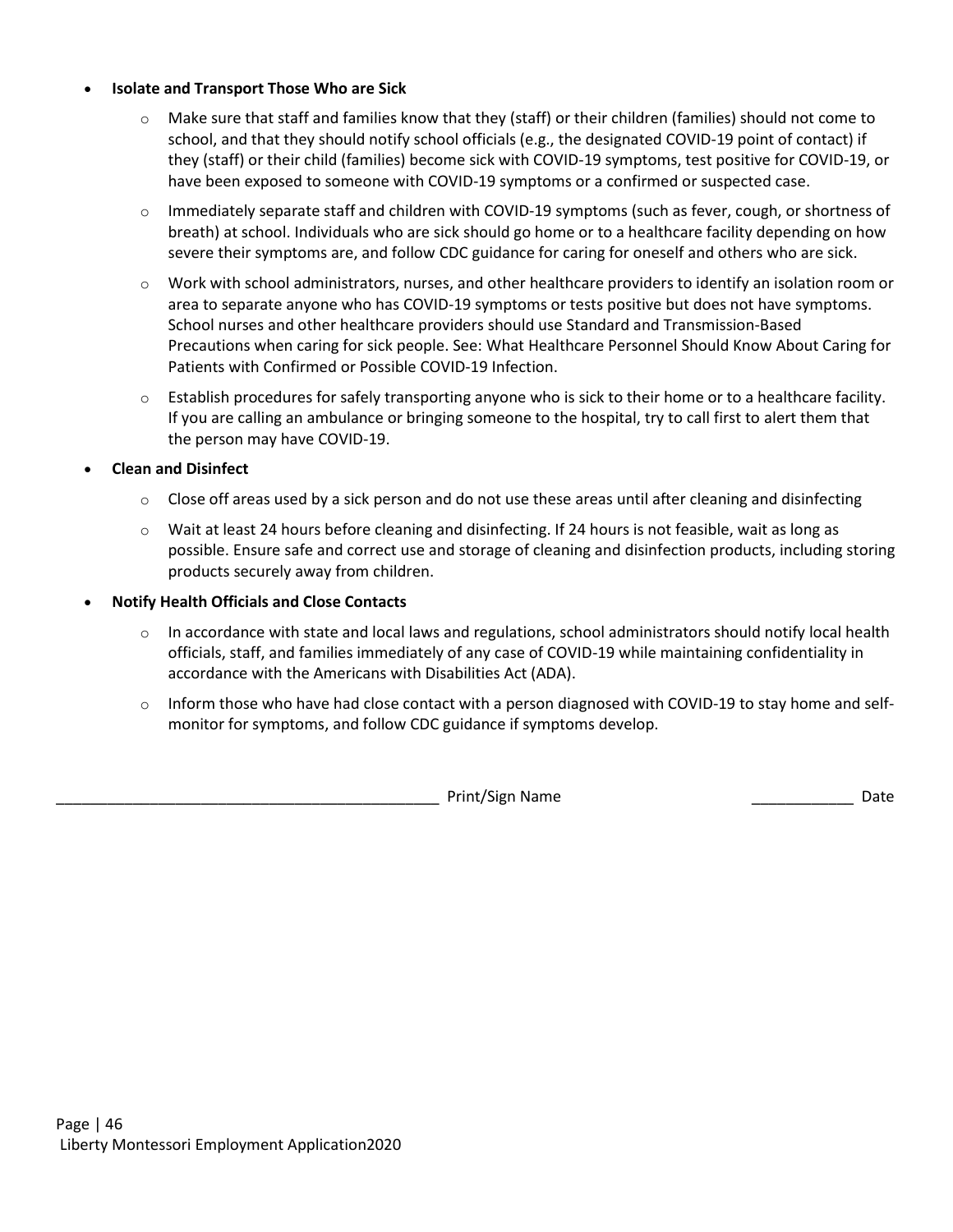### **AN IMPORTANT MESSAGE FROM THE NEW JERSEY DEPARTMENT OF HEALTH:**

The New Jersey Department of Health (NJDOH) is currently reporting widespread influenza (flu) activity in all regions of the state. The flu can be very serious and can cause severe symptoms and sometimes death. People with the flu often have fever, headache, sore throat, body aches, and cough.

Please remember, that according to state health regulations, children six months through 59 months of age attending any licensed childcare center, or preschool facility, must have received at least one dose of influenza vaccine by December 31, 2017. Children who do not have documentation of receiving the flu vaccine and don't have a valid medical or religious exemption will need to be excluded from the childcare center or preschool facility through March 31, 2018.

NJDOH recommends that schools and childcare settings increase education on respiratory hygiene and monitor attendees for sudden fever and respiratory illness symptoms.

#### **Staff and children (as developmentally appropriate) should all be taught and asked to follow these steps that prevent the transmission of infections such as influenza:**

- Cover your coughs and sneezes.
- Avoid touching your eyes, nose, and mouth.
- Wash hands frequently, especially after coughing and sneezing.
- Stay home if you are sick, especially with a fever.

#### **Staff and parents should be made away of the symptoms of influenza. Symptoms associated with the flu can include:**

- Fever (although not everyone with has a fever)
- Cough
- Sore throat
- Runny or stuffy nose
- Body aches
- Headache
- Chills
- Tiredness
- Sometimes diarrhea and vomiting

School or childcare attendees and staff with sudden fever and respiratory illness symptoms should be sent home with instructions to stay home until fever free for 24 hours without fever reducing medication. Instructions should be given to seek medical care with worsening of symptoms.

It is not too late to get vaccinated. All people 6 months of age and older are recommended to actually receive the influenza vaccine. Getting vaccinated your protects people around you, including those who are more vulnerable to serious flu illnesses, like babies and young children, older people, and people with certain chronic health conditions.

While flu vaccine is not perfect and some people who get vaccinated may still get the flue, there is some data to suggest that flu vaccination may make the illness milder.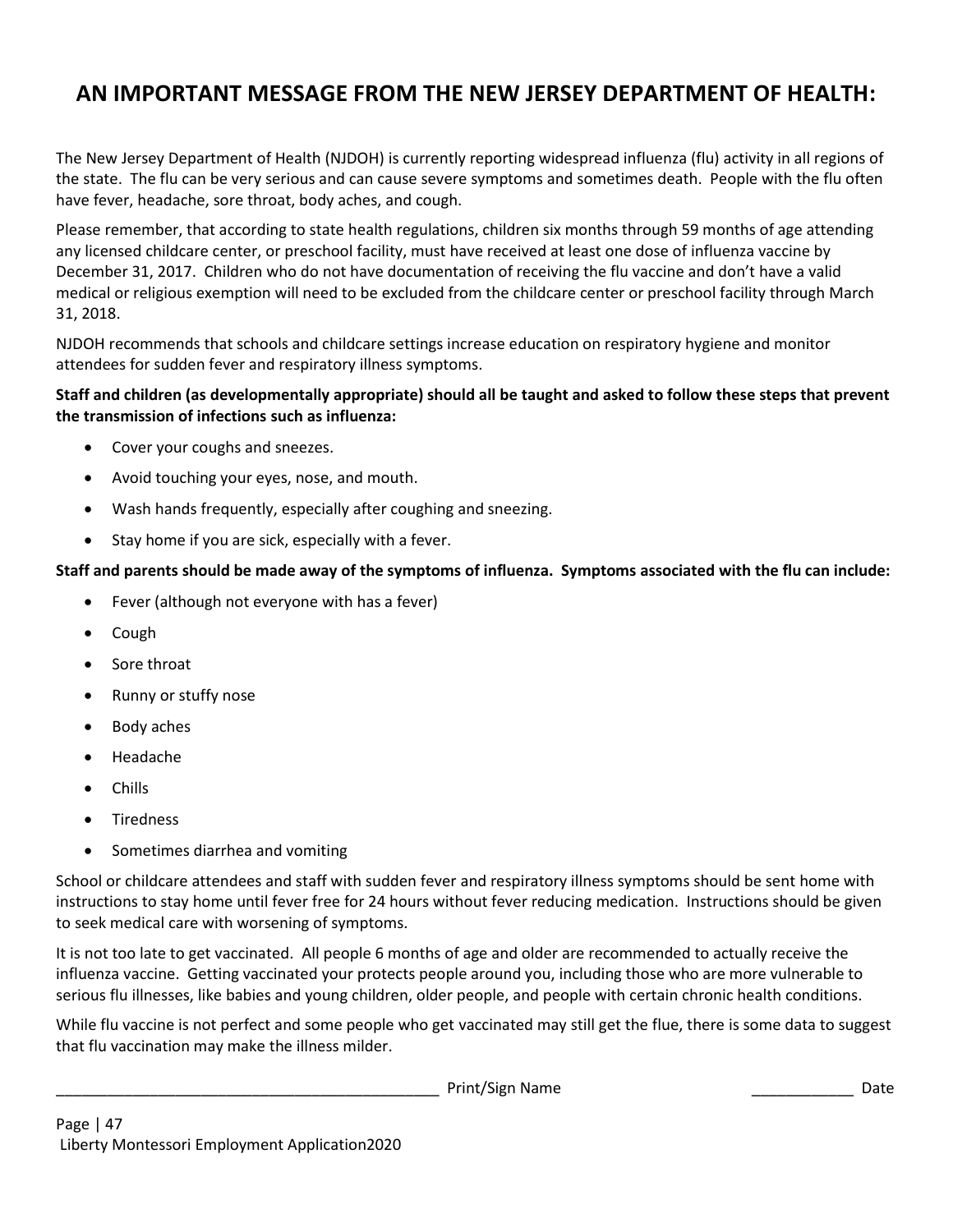#### **The New Jersey Department of Health asks that everyone take steps to prevent the flu:**

- Get a flu shot—it's not too late to be protected!
- Wash hands often
- Cover coughs and sneezes with your sleeve or a tissue
- Avoid sick people
- Stay home if sick. Keep students home if that are too sick.

\_\_\_\_\_\_\_\_\_\_\_\_\_\_\_\_\_\_\_\_\_\_\_\_\_\_\_\_\_\_\_\_\_\_\_\_\_\_\_\_\_\_\_\_\_ Print/Sign Name \_\_\_\_\_\_\_\_\_\_\_\_ Date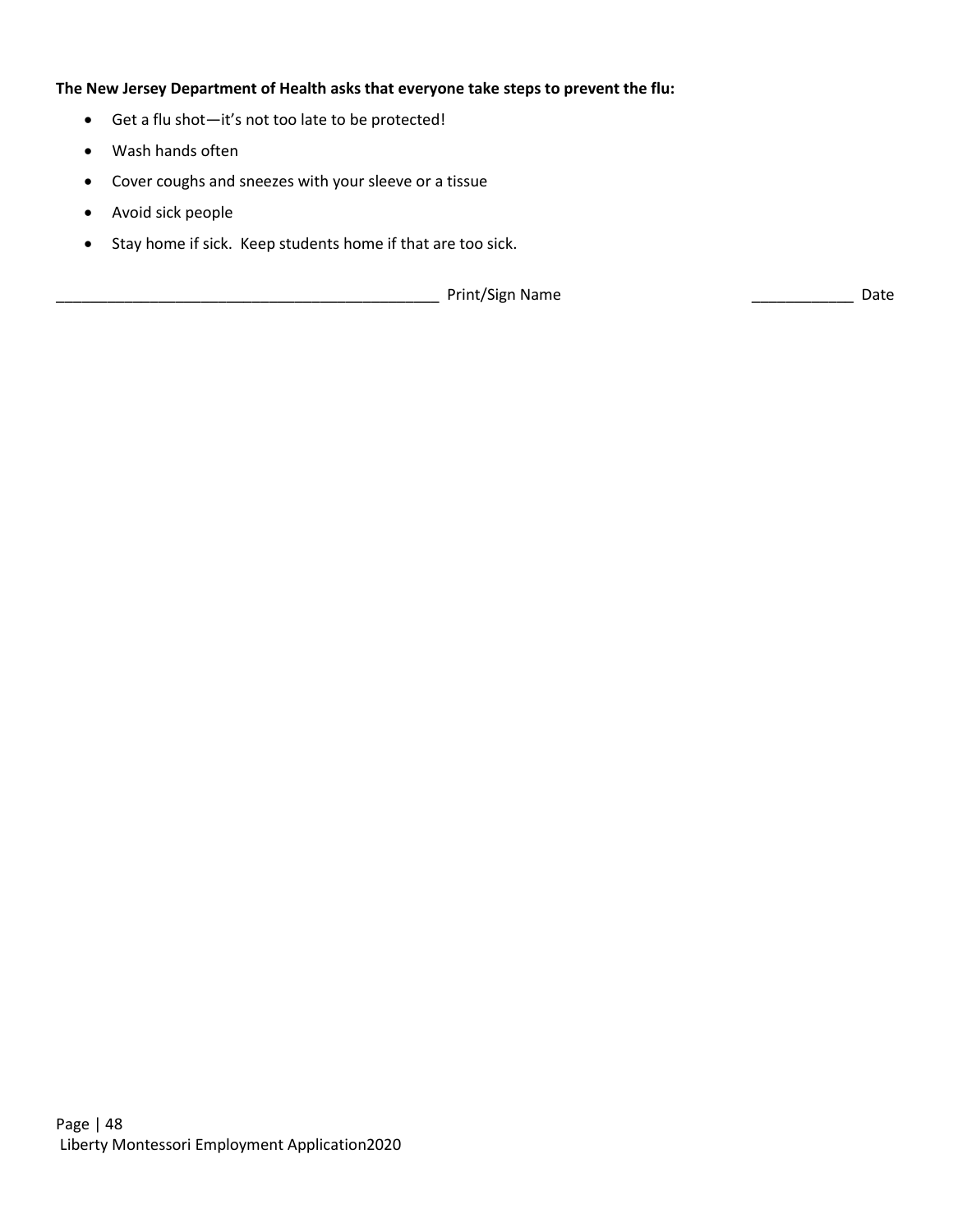### **COMPANY RULES AND OPERATIONAL POLICIES**

### **(Please read and sign at the bottom of each page indicating your understanding)**

This provides written guidance concerning The Place for Learning's (d.b.a Liberty Montessori) minimum expectations. Reminders concerning this guidance shall be provided verbally, as needed until written reminders and warnings are deemed to be in the administration's best interest. Once signed, the document represents that parties agree and that employees have been provided clear guidance and possess clear understanding concerning the employer's minimal rules, liberty, procedures, and expectations. Below are signatures to confirm common understanding for the following:

#### **LIBERTY MONTESSORI: THE PLACE FOR LEARNING'S OVERARCHING PRIORITY: RESPONSIBLE, RESPONSIVE, PROFESSIONAL, DETAIL-ORIENTED CHILD-CENTERED CARE AND ATTENTION PROVIDED TO CHILDREN AND FAMILIES USING HIGH STANDARDS AND INTEGRITY.**

- Nothing takes priority over the children and families we serve.
- Cleaning is important but must be completed when children are not present (if solutions contain bleach and other toxins).
- Cleanliness is crucial but must be addressed when children are not crying and in need of attention.
- Children cannot cry without being addressed: not for more than 3 minutes (acknowledge the situation).
- Early learning is important and part of what we do every day: children's lesson plans and activities must be delivered daily: including but not limited to structured reading, numbers, art, music, and gross motor activities, etc.
- Children are not allowed to sleep on their stomach unless they are able to independently turn over.
- Limit time infants spend in cribs (only when sleeping) in swings (if the child has fallen asleep in the swing he/she must be removed by or before 10 minutes and put into his/her crib) and without interaction (speak to the infants, caress, hug, play and otherwise lavish with affection)—you are helping to create a better, well-adjusted person.

#### **TERMS OF EMPLOYMENT**

- Employment with Liberty Montessori: The Place for Learning LLC assumes that employees are able to lift at least 35lbs of weight, have no preexisting health conditions that limit capacity to support children and possess the experience, academic training and acumen to work with children;
- Staff arrives to work on-time, attends work regularly with no or few exceptions to the daily schedule, supports administration when modifications are needed;
- (overstaff/understaff), follows policies and procedures, performs their duties using high standards, follows management's reasonable directives, supports the school's activities, and otherwise operates in a manner that demonstrates professionalism and courtesy to management and to colleagues.

#### **STARTING AND ENDING THE WORKDAY**

- Liberty Montessori: The Place for Learning LLC compensates for work hours when work is being performed, as such it is expected that Employees sign in ONLY AFTER they are prepared to work in their designated capacity.
- When clocking in: Staff members must be ready to work and must not go back to check personal things after clocking in.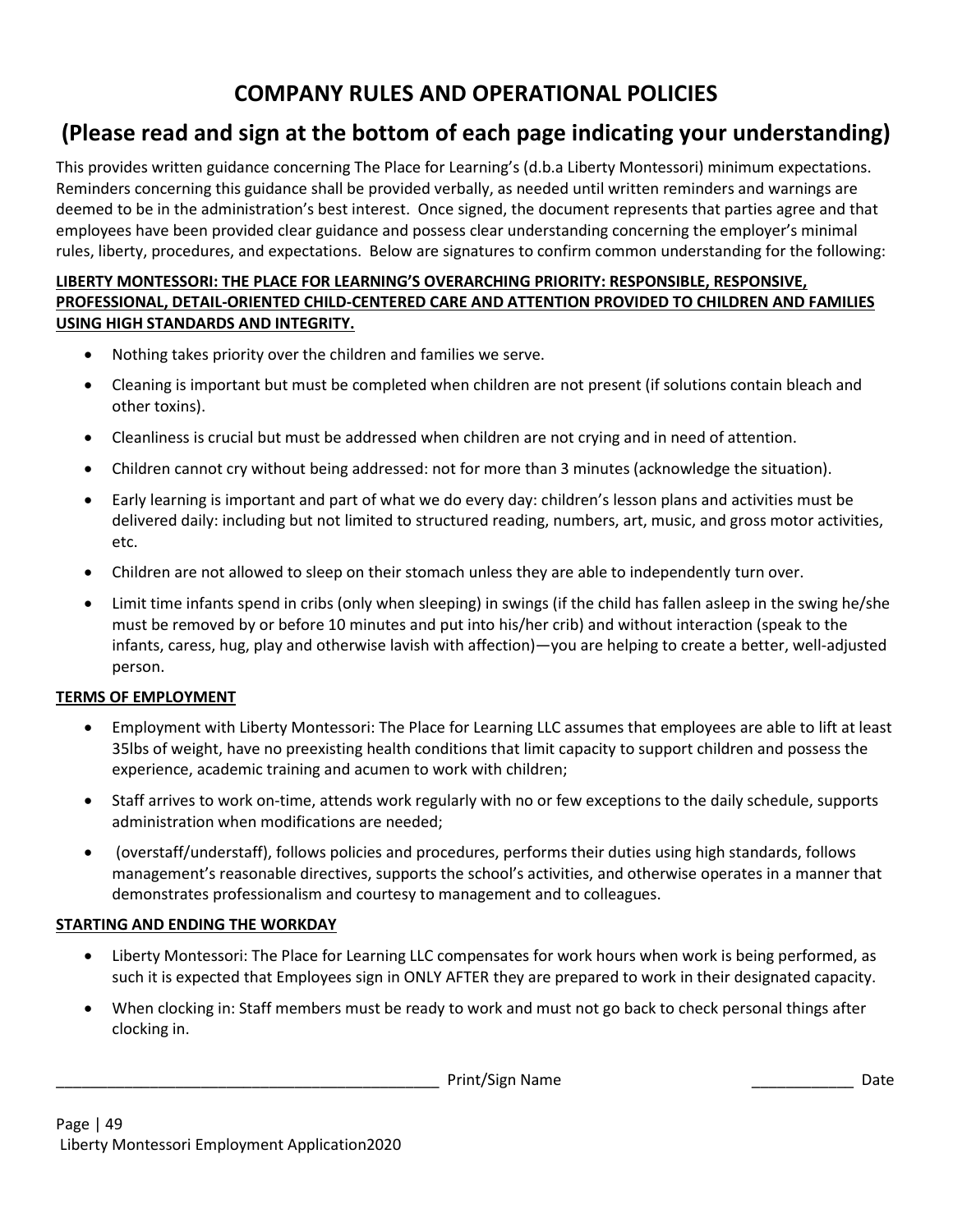- When clocking out: Staff member must clock out first and then return to the room to retrieve their personal belongings.
- Overtime must be requested and approved in advance use in writing.
- Personal items remain in the staff closet.
- Cellphones, food, and sugar substance are not allowed in the work areas.

#### **DRESS CODE AND WORK CLOTHING**

- Employees are to adhere to Liberty Montessori: The Place for Learning LLC dress code where clean, gently worn clothing, preferably black or white scrubs are the preferred attire.
- Employees who are not required to wear scrubs shall adhere to a professional dress code that includes solid black or solid white comfortable pants and tops (no tight/revealing clothing/spandex pants/short shirts).
- No dangling earrings or excessive jewelry.
- Staff who work in direct contact with children are to wear their hair tied back.
- Shoes with rubber bottoms are to be used as indoor shoes and worn in the workplace.

#### **STAFF RESPONSIBILITIES: GROUP TEACHERS**

- GROUP TEACHERS are primarily responsible for overseeing classrooms and are expected to be prepared to support students immediately upon the designated state time to work.
- GROUP TEACHERS are to remain in the work area (classroom) supervising children at all times, except for lunch or other approves (by the Director) extended periods; extended and repeated need to leave the room to gather materials is considered unfavorable; in the event of any unexpected change in classroom; e.g., notice is provided on the same day of need, the GROUP TEACHER will receive a 30-minute prep time to gather all needed materials to move to the new classroom;
- GROUP TEACHERS are responsible for maintaining an organized classroom, ensuring materials are collected complete, and in good condition; using the lending library as needed and returning materials daily; decorating the work-area to demonstrate learning.
- GROUP TEACHERS are to provide to their Director/Head Teacher Lesson Plans and related Activities two weeks prior to the scheduled date.
- GROUP TEACHERS are to organize materials needed to deliver the next day's lessons and for activities before leaving work the day prior (NOTE: once approved, schedule lesson plans and activities are not to be substituted without prior approval from the DIRECTOR, and such request shall be sought at least one week in advance.)
- GROUP TEACHERS are responsible for organizing, planning all activities, including GROSS MOTOR SKILLS activities to be delivered with or without the GROUP TEACHER present, and providing the DIRECTOR written schedules of activities—two weeks in advance.
- When children are departing for the day, the GROUP TEACHER is responsible for ensuring that the child's belongings (bottles, shoes, food compartment, clothes, and on Fridays—sheets and pillowcases) have been gathered and packed neatly, and that all items are packed in the appropriate bags;
- GROUP TEACHERS will support the school with Parent/Teacher conferences, and other meeting with the parents, upon reasonable request.
- GROUP TEACHERS are responsible for assigning a TEACHER AID to prepare his/her belongings for departure.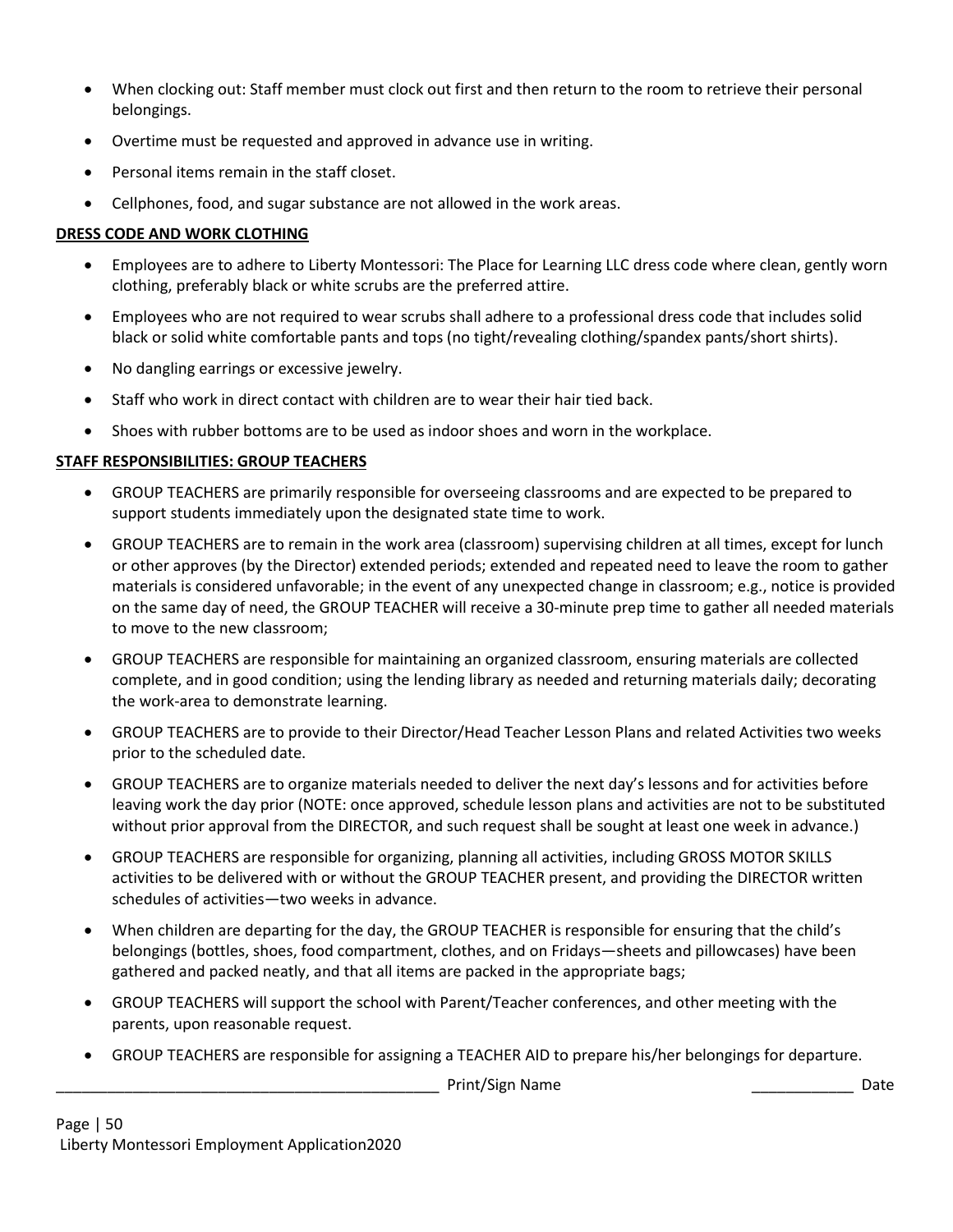#### **LOGS: RESPONSIBILITY OF ALL**

- Completing daily logs (GROUP TEACHER responsible for completeness and accuracy) is a requirement.
- In the afternoon, or when the GROUP TEACHER is not in the room, the Teacher Aid will complete the  $log$ adding routine care and Gross Motor Skills and other activities); when in doubt, see the Director for guidance.

#### **STAFF RESPONSIBILITIES: GROUP TEACHERS AND TEACHER AIDES**

- Upon arrival staff is required to turn off/on appropriate lights, position outside signage, set up the closed circuit cameras, creating or discarding of cleaning solutions, addressing needs for gloves, tissue, paper, etc., creating children's logs, [Group Teachers: preparing for daily activities], setting up sanitizers, air filters, music and for otherwise readying the school for the arrival of families and children;
- Staff will ensure main lights remain on throughout the whole day. At the end of the day main lights are to be shut off and designated spotlights go on for the rest of the night. Staff who arrive at 7AM or who close are responsible for taking the red infant cart in the outside play area to the area outside of the gate or returning it to its location before the school closes; in the morning for pouring ½ gallon of water into each plant pot on Monday, Wednesday, Fridays during the summer only; on Mondays during fall, winter, and spring;
- No cellphone use is allowed in the school; no cellphones are to be in your pocket or in hand during work hours. If you have an emergency, you can ask anyone in the office to use the office telephone. For emergency purposes only, family can contact you using our business phone number (201-985-8745).
- All staff members but in particular GROUP TEACHERS are required to provide direct supervision over children, follow the program schedule, record activities on the child's designated log, bring to the DIRECTOR'S attention serious issues immediately (particularly if such requires an Incident Report); not leave the room for any unapproved reason but use the school's Intercom System;
- **Staff should refrain from** *discussing matters concerning anything other than the immediate daily care of the children while in the presence of children and always while in the classrooms*.
- Staff are to ensure the classrooms are neat, clean, and organized.
- Staff are not to leave children/students unattended for any reason, other than a pre-approved lunch break and then only after ensuring the room has adequate coverage; the children are being left attended by another assigned staff members and that the room is in ratio (see Chapter 52). If there is any question about coverage the GROUP TEACHER or SENIOR STAFF MEMBER is to consult with the DIRECTOR.

#### **STAFF MEETINGS AND TRAINING**

- All staff members are expected to attend monthly staff meeting.
- Staff meetings, based on current schedule, are held the second Saturday of every month for one hour (these are paid events).
- Professional development training sessions are required by the State of New Jersey. Liberty Montessori at its own discretion may pay or otherwise commission workshop leaders to provide professional development for 2-3 hours following Saturday staff meetings. Staff are required to attend these professional development sessions as part of their employment agreement (these shall be unpaid events).
- Staff members who are on vacation or otherwise not in attendance during staff meetings are required to obtain all the information shared at the meeting.
- New employees are required to attend onboarding training (unpaid-2 hours) immediately after their first staff meeting. Please schedule this training with the Director.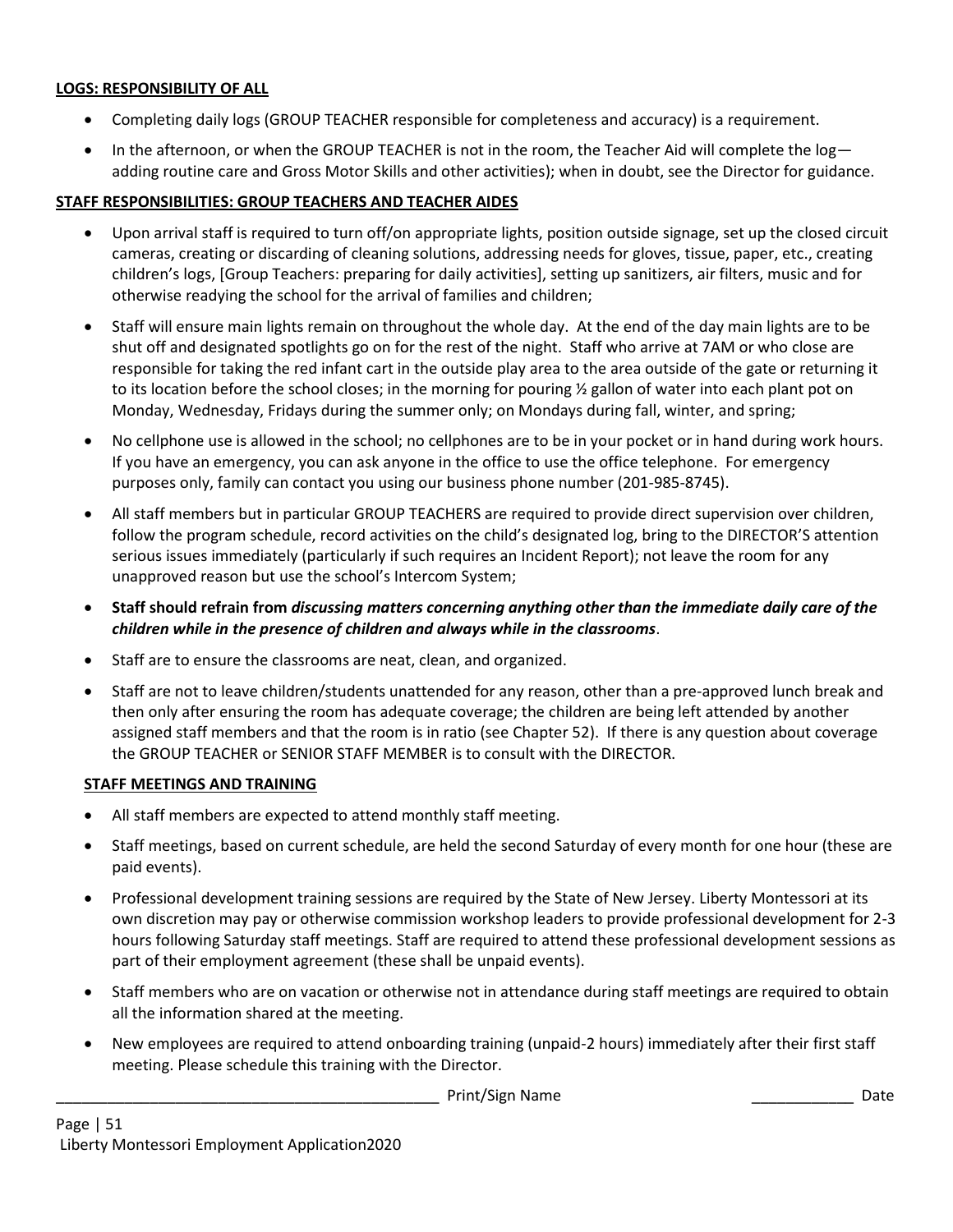#### **NEWSLETTER**

• The weekly newsletter is provided to parents and uploaded onto the Liberty Montessori website on Fridays each week. A draft of the newsletter is required from each GROUP TEACHER by Tuesday and the final edited version by Friday (noon) each week.

#### **INVENTORY AND WORKPLACE NEEDS**

- GROUP TEACHERS are responsible for maintaining the classroom.
- GROUP TEACHERS will perform an inventory of classroom materials and provide the inventory to the director by or before September  $1^{st}$ , June 30<sup>th</sup>, July  $1^{st}$ , and August 31<sup>st</sup> annually.
- The Inventory List shall be provided to the director in writing and via email.
- Workplace needs must be communicated to the director *at least* two weeks prior to the need. The workplace needs shall minimally include all cleaning supplies needed for the room and all supplies needed to support lessons and activities for the following month.

#### **COMMUNICATION BETWEEN ADMINISTRATION AND STAFF**

- The company uses open communication; however, it is challenging to have clear communication during the workday, therefore, staff members should email the director with questions, concerns, and requests.
- If a staff member has not received a response to such correspondence, please direct concerns to the owner directly.

#### **ALL STAFF MEMBERS ARE REQUIRED TO READ THROUGH CHAPTER 52**

- Staff is required to read Chapter 52 within the first 30 days of employment.
- Staff is required to always know exactly how many children are always in the room and under their direct supervision—.
- Staff is required to adhere to policy concerning diaper and potty changes (on the changing table or standing up):
	- a. Lay out the changing table paper
	- b. Gather all the needed items (diaper, creams, wipes, etc.) before getting the child.
	- c. Lay the child on his/her back
	- d. Strap the child with the buckle attached to the changing table
	- e. If the child has a bowel movement: wear gloves
	- f. Wipe the child from front to back to avoid irritations in private area
	- g. Apply any ointment (if provided/requested by parents as needed)
	- h. When putting on a pamper make sure the pamper straps are a minimum of 2 index fingers apart to avoid it being put on too tight
	- i. Put the child in a safe, supervised location (swing, crib, etc.). THEN RETURN TO THE TABLE…
	- j. Clean the diaper changing table: spray soap and water and spray sanitizer
	- k. After throwing the diaper in the diaper genies: spray the top of the genie with sanitizer
	- l. Or for potty, after helping child clean, wipe the toilet.